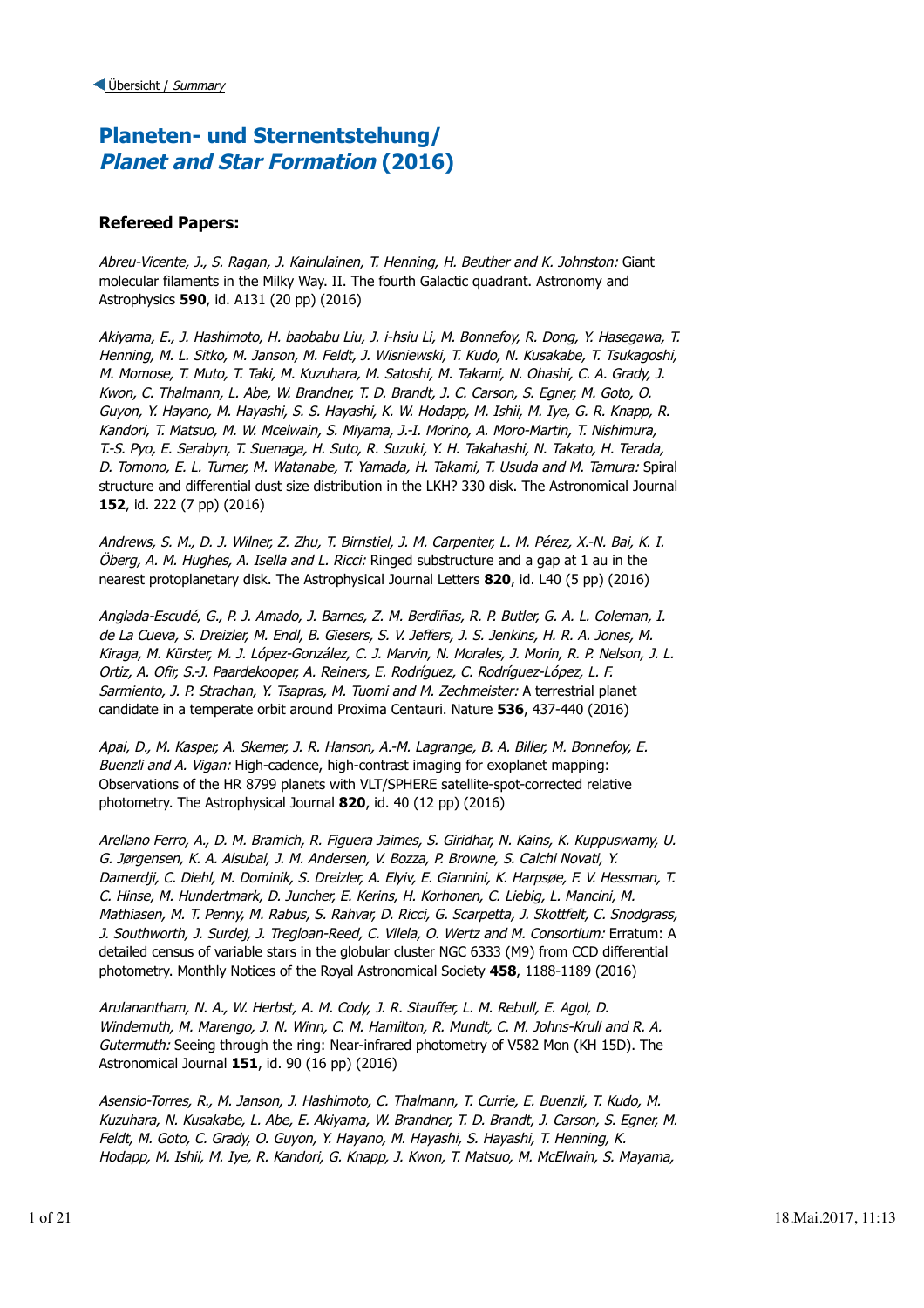S. Miyama, J. Morino, A. Moro-Martin, T. Nishimura, T. Pyo, E. Serabyn, T. Suenaga, H. Suto, R. Suzuki, Y. Takahashi, M. Takami, N. Takato, H. Terada, E. Turner, M. Watanabe, J. Wisniewski, T. Yamada, H. Takami, T. Usuda and M. Tamura: Polarimetry and flux distribution in the debris disk around HD 32297. Astronomy and Astrophysics **593**, id. A73 (10 pp) (2016)

Baines, E. K., M. P. Döllinger, E. W. Guenther, A. P. Hatzes, M. Hrudkovu and G. T. van Belle: Spectroscopic and interferometric measurements of nine K giant stars. The Astronomical Journal **152**, id. 66 (8 pp) (2016)

Balog, Z., N. Siegler, G. H. Rieke, L. L. Kiss, J. Muzerolle, R. A. Gutermuth, C. P. M. Bell, J. Vinkó, K. Y. L. Su, E. T. Young and A. Gáspár: Protoplanetary and transitional disks in the open stellar cluster IC 2395. The Astrophysical Journal **832**, id. 87 (17 pp) (2016)

Baruteau, C., X. Bai, C. Mordasini and P. Mollière: Formation, orbital and internal evolutions of young planetary systems. Space Science Reviews **205**, 77-124 (2016)

Benz, A. O., S. Bruderer, E. F. van Dishoeck, M. Melchior, S. F. Wampfler, F. van der Tak, J. R. Goicoechea, N. Indriolo, L. E. Kristensen, D. C. Lis, J. C. Mottram, E. A. Bergin, P. Caselli, F. Herpin, M. R. Hogerheijde, D. Johnstone, R. Liseau, B. Nisini, M. Tafalla, R. Visser and F. Wyrowski: Water in star-forming regions with Herschel (WISH). VI. Constraints on UV and X-ray irradiation from a survey of hydrides in low- to high-mass young stellar objects. Astronomy and Astrophysics **590**, id. A105 (38 pp) (2016)

Bergfors, C., W. Brandner, M. Bonnefoy, J. Schlieder, M. Janson, T. Henning and G. Chauvin: Characterization of close visual binaries from the AstraLux Large M Dwarf Survey. Monthly Notices of the Royal Astronomical Society **456**, 2576-2585 (2016)

Bétrémieux, Y.: Effects of refraction on transmission spectra of gas giants: decrease of the Rayleigh scattering slope and breaking of retrieval degeneracies. Monthly Notices of the Royal Astronomical Society **456**, 4051-4060 (2016)

Beuther, H., S. Bihr, M. Rugel, K. Johnston, Y. Wang, F. Walter, A. Brunthaler, A. J. Walsh, J. Ott, J. Stil, T. Henning, T. Schierhuber, J. Kainulainen, M. Heyer, P. F. Goldsmith, L. D. Anderson, S. N. Longmore, R. S. Klessen, S. C. O. Glover, J. S. Urquhart, R. Plume, S. E. Ragan, N. Schneider, N. M. McClure-Griffiths, K. M. Menten, R. Smith, N. Roy, R. Shanahan, Q. Nguyen-Luong and F. Bigiel: The HI/OH/Recombination line survey of the inner Milky Way (THOR). Survey overview and data release 1. Astronomy and Astrophysics **595**, id. A32 (21 pp) (2016)

Bihr, S., K. G. Johnston, H. Beuther, L. D. Anderson, J. Ott, M. Rugel, F. Bigiel, A. Brunthaler, S. C. O. Glover, T. Henning, M. H. Heyer, R. S. Klessen, H. Linz, S. N. Longmore, N. M. McClure-Griffiths, K. M. Menten, R. Plume, T. Schierhuber, R. Shanahan, J. M. Stil, J. S. Urquhart and A. J. Walsh: Continuum sources from the THOR survey between 1 and 2 GHz. Astronomy and Astrophysics **588**, id. A97 (24 pp) (2016)

Birnstiel, T., M. Fang and A. Johansen: Dust evolution and the formation of planetesimals. Space Science Reviews **205**, 41-75 (2016)

Biscani, F. and D. Izzo: A complete and explicit solution to the three-dimensional problem of two fixed centres. Monthly Notices of the Royal Astronomical Society **455**, 3480-3493 (2016)

Boley, P. A., S. Kraus, W.-J. de Wit, H. Linz, R. van Boekel, T. Henning, S. Lacour, J. D. Monnier, B. Stecklum and P. G. Tuthill: A multi-wavelength interferometric study of the massive young stellar object IRAS 13481-6124. Astronomy and Astrophysics **586**, id. A78 (16 pp) (2016)

Bonnefoy, M., A. Zurlo, J. L. Baudino, P. Lucas, D. Mesa, A.-L. Maire, A. Vigan, R. Galicher, D. Homeier, F. Marocco, R. Gratton, G. Chauvin, F. Allard, S. Desidera, M. Kasper, C. Moutou,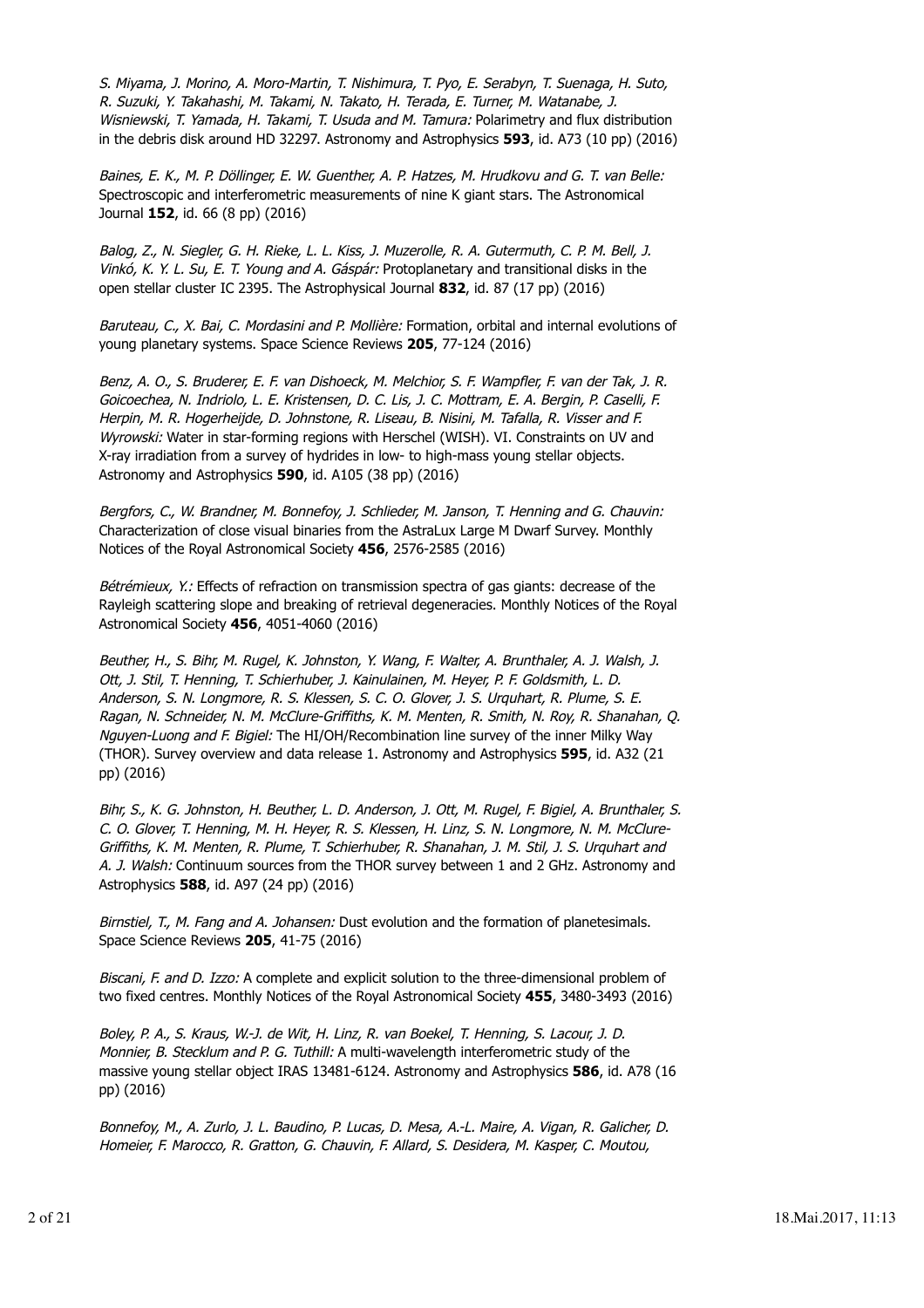A.-M. Lagrange, J. Antichi, A. Baruffolo, J. Baudrand, J.-L. Beuzit, A. Boccaletti, F. Cantalloube, M. Carbillet, J. Charton, R. U. Claudi, A. Costille, K. Dohlen, C. Dominik, D. Fantinel, P. Feautrier, M. Feldt, T. Fusco, P. Gigan, J. H. Girard, L. Gluck, C. Gry, T. Henning, M. Janson, M. Langlois, F. Madec, Y. Magnard, D. Maurel, D. Mawet, M. R. Meyer, J. Milli, O. Moeller-Nilsson, D. Mouillet, A. Pavlov, D. Perret, P. Pujet, S. P. Quanz, S. Rochat, G. Rousset, A. Roux, B. Salasnich, G. Salter, J.-F. Sauvage, H. M. Schmid, A. Sevin, C. Soenke, E. Stadler, M. Turatto, S. Udry, F. Vakili, Z. Wahhaj and F. Wildi: First light of the VLT planet finder SPHERE. IV. Physical and chemical properties of the planets around HR8799. Astronomy and Astrophysics **587**, id. A58 (15 pp) (2016)

Borissova, J., S. Ramírez Alegría, J. Alonso, P. W. Lucas, R. Kurtev, N. Medina, C. Navarro, M. Kuhn, M. Gromadzki, G. Retamales, M. A. Fernandez, C. Agurto-Gangas, A.-N. Chené, D. Minniti, C. Contreras Pena, M. Catelan, I. Decany, M. A. Thompson, E. F. E. Morales and P. Amigo: Young stellar clusters containing massive young stellar objects in the VVV Survey. The Astronomical Journal **152**, id. 74 (23 pp) (2016)

Bozza, V., Y. Shvartzvald, A. Udalski, S. Calchi Novati, I. A. Bond, C. Han, M. Hundertmark, R. Poleski, M. Pawlak, M. K. Szyma?ski, J. Skowron, P. Mróz, S. Koz?owski, ?. Wyrzykowski, P. Pietrukowicz, I. Soszy?ski, K. Ulaczyk, O. group, and, C. Beichman, G. Bryden, S. Carey, M. Fausnaugh, B. S. Gaudi, A. Gould, C. B. Henderson, R. W. Pogge, B. Wibking, J. C. Yee, W. Zhu, S. team, F. Abe, Y. Asakura, R. K. Barry, D. P. Bennett, A. Bhattacharya, M. Donachie, M. Freeman, A. Fukui, Y. Hirao, K. Inayama, Y. Itow, N. Koshimoto, M. C. A. Li, C. H. Ling, K. Masuda, Y. Matsubara, Y. Muraki, M. Nagakane, T. Nishioka, K. Ohnishi, H. Oyokawa, N. Rattenbury, T. Saito, A. Sharan, D. J. Sullivan, T. Sumi, D. Suzuki, P. J. Tristram, Y. Wakiyama, A. Yonehara, M. group, J.-Y. Choi, H. Park, Y. K. Jung, I.-G. Shin, M. D. Albrow, B.-G. Park, S.-L. Kim, C.-U. Lee, S.-M. Cha, D.-J. Kim, Y. Lee, K. group, M. Dominik, U. G. Jørgensen, M. I. Andersen, D. M. Bramich, M. J. Burgdorf, S. Ciceri, G. D'Ago, D. F. Evans, R. Figuera Jaimes, S.-H. Gu, T. C. Hinse, N. Kains, E. Kerins, H. Korhonen, M. Kuffmeier, L. Mancini, A. Popovas, M. Rabus, S. Rahvar, R. T. Rasmussen, G. Scarpetta, J. Skottfelt, C. Snodgrass, J. Southworth, J. Surdej, E. Unda-Sanzana, C. von Essen, Y.-B. Wang, O. Wertz, MiNDSTEp, D. Maoz, M. Friedmann, S. Kaspi and W. group: Spitzer observations of OGLE-2015-BLG-1212 reveal a new path toward breaking strong microlens degeneracies. The Astrophysical Journal **820**, id. 79 (10 pp) (2016)

Brahm, R., A. Jordán, G. Á. Bakos, K. Penev, N. Espinoza, M. Rabus, J. D. Hartman, D. Bayliss, S. Ciceri, G. Zhou, L. Mancini, T. G. Tan, M. de Val-Borro, W. Bhatti, Z. Csubry, J. Bento, T. Henning, B. Schmidt, F. Rojas, V. Suc, J. Lázár, I. Papp and P. Sári: HATS-17b: A Transiting compact warm Jupiter in a 16.3 day circular orbit. The Astronomical Journal **151**, id. 89 (11 pp) (2016)

Brieva, A. C., R. Gredel, C. Jäger, F. Huisken and T. Henning: C60 as a probe for astrophysical environments. The Astrophysical Journal **826**, id. 122 (11 pp) (2016)

Carrasco-González, C., T. Henning, C. J. Chandler, H. Linz, L. Pérez, L. F. Rodríguez, R. Galván-Madrid, G. Anglada, T. Birnstiel, R. van Boekel, M. Flock, H. Klahr, E. Macias, K. Menten, M. Osorio, L. Testi, J. M. Torrelles and Z. Zhu: The VLA view of the HL Tau disk: Disk mass, grain evolution, and early planet formation. The Astrophysical Journal Letters **821**, id. L16 (6 pp) (2016)

Chen, M. C.-Y., J. Di Francesco, D. Johnstone, S. Sadavoy, J. Hatchell, J. C. Mottram, H. Kirk, J. Buckle, D. S. Berry, H. Broekhoven-Fiene, M. J. Currie, M. Fich, T. Jenness, D. Nutter, K. Pattle, J. E. Pineda, C. Quinn, C. Salji, S. Tisi, M. R. Hogerheijde, D. Ward-Thompson, P. Bastien, D. Bresnahan, H. Butner, A. Chrysostomou, S. Coude, C. J. Davis, E. Drabek-Maunder, A. Duarte-Cabral, J. Fiege, P. Friberg, R. Friesen, G. A. Fuller, S. Graves, J. Greaves, J. Gregson, W. Holland, G. Joncas, J. M. Kirk, L. B. G. Knee, S. Mairs, K. Marsh, B. C. Matthews, G. Moriarty-Schieven, C. Mowat, S. Pezzuto, J. Rawlings, J. Richer, D. Robertson, E. Rosolowsky, D. Rumble, N. Schneider-Bontemps, H. Thomas, N. Tothill, S. Viti, G. J. White, J. Wouterloot, J. Yates and M. Zhu: The JCMT Gould Belt Survey: Evidence for dust grain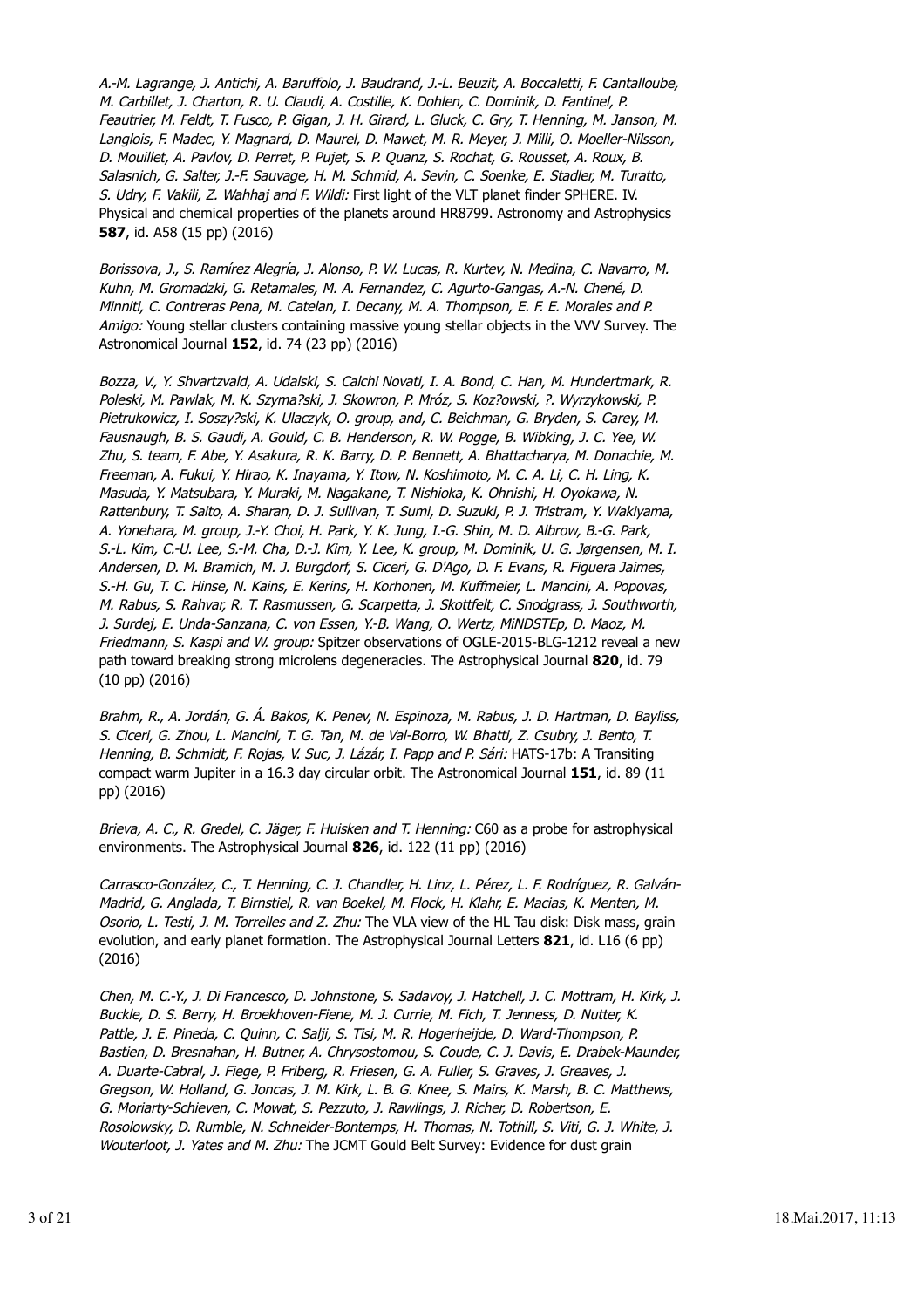evolution in Perseus star-forming clumps. The Astrophysical Journal **826**, id. 95 (20 pp) (2016)

Chen, X., H. G. Arce, Q. Zhang, R. Launhardt and T. Henning: Rotating bullets from a variable protostar. The Astrophysical Journal **824**, id. 72 (14 pp) (2016)

Chira, R.-A., R. Siebenmorgen, T. Henning and J. Kainulainen: Appearance of dusty filaments at different viewing angles. Astronomy and Astrophysics **592**, id. A90 (19 pp) (2016)

Choudhary, A., B. Stecklum and H. Linz: Hubble imaging of V1331 Cygni: proper motion study of its circumstellar structures. Astronomy and Astrophysics **590**, id. A106 (13 pp) (2016)

Ciceri, S., L. Mancini, T. Henning, G. Bakos, K. Penev, R. Brahm, G. Zhou, J. D. Hartman, D. Bayliss, A. Jordán, Z. Csubry, M. de Val-Borro, W. Bhatti, M. Rabus, N. Espinoza, V. Suc, B. Schmidt, R. Noyes, A. W. Howard, B. J. Fulton, H. Isaacson, G. W. Marcy, R. P. Butler, P. Arriagada, J. D. Crane, S. Shectman, I. Thompson, T. G. Tan, J. Lázár, I. Papp and P. Sari: HATS-15b and HATS-16b: Two massive planets transiting Old G dwarf stars. Publications of the Astronomical Society of the Pacific **128**, id. 074401 (16 pp) (2016)

Ciceri, S., L. Mancini, J. Southworth, M. Lendl, J. Tregloan-Reed, R. Brahm, G. Chen, G. D'Ago, M. Dominik, R. Figuera Jaimes, P. Galianni, K. Harpsøe, T. C. Hinse, U. G. Jørgensen, D. Juncher, H. Korhonen, C. Liebig, M. Rabus, A. S. Bonomo, K. Bott, T. Henning, A. Jordán, A. Sozzetti, K. A. Alsubai, J. M. Andersen, D. Bajek, V. Bozza, D. M. Bramich, P. Browne, S. Calchi Novati, Y. Damerdji, C. Diehl, A. Elyiv, E. Giannini, S.-H. Gu, M. Hundertmark, N. Kains, M. Penny, A. Popovas, S. Rahvar, G. Scarpetta, R. W. Schmidt, J. Skottfelt, C. Snodgrass, J. Surdej, C. Vilela, X.-B. Wang and O. Wertz: Physical properties of the planetary systems WASP-45 and WASP-46 from simultaneous multiband photometry. Monthly Notices of the Royal Astronomical Society **456**, 990-1002 (2016)

Cignoni, M., E. Sabbi, R. P. van der Marel, D. J. Lennon, M. Tosi, E. K. Grebel, J. S. Gallagher, III, A. Aloisi, G. de Marchi, D. A. Gouliermis, S. Larsen, N. Panagia and L. J. Smith: Hubble Tarantula Treasury Project V. The star cluster Hodge 301: The old face of 30 Doradus. The Astrophysical Journal **833**, id. 154 (11 pp) (2016)

Cridland, A. J., R. E. Pudritz and M. Alessi: Composition of early planetary atmospheres - I. Connecting disc astrochemistry to the formation of planetary atmospheres. Monthly Notices of the Royal Astronomical Society **461**, 3274-3295 (2016)

Crossfield, I. J. M., D. R. Ciardi, E. A. Petigura, E. Sinukoff, J. E. Schlieder, A. W. Howard, C. A. Beichman, H. Isaacson, C. D. Dressing, J. L. Christiansen, B. J. Fulton, S. Lépine, L. Weiss, L. Hirsch, J. Livingston, C. Baranec, N. M. Law, R. Riddle, C. Ziegler, S. B. Howell, E. Horch, M. Everett, J. Teske, A. O. Martinez, C. Obermeier, B. Benneke, N. Scott, N. Deacon, K. M. Aller, B. M. S. Hansen, L. Mancini, S. Ciceri, R. Brahm, A. Jordán, H. A. Knutson, T. Henning, M. Bonnefoy, M. C. Liu, J. R. Crepp, J. Lothringer, P. Hinz, V. Bailey, A. Skemer and D. Defrere: 197 candidates and 104 validated planets in K2's first five fields. The Astrophysical Journal Supplement Series **226**, id. 7 (20 pp) (2016)

Csengeri, T., S. Leurini, F. Wyrowski, J. S. Urquhart, K. M. Menten, M. Walmsley, S. Bontemps, M. Wienen, H. Beuther, F. Motte, Q. Nguyen-Luong, P. Schilke, F. Schuller, A. Zavagno and C. Sanna: ATLASGAL-selected massive clumps in the inner Galaxy. II. Characterisation of different evolutionary stages and their SiO emission. Astronomy and Astrophysics **586**, id. A149 (50 pp) (2016)

Csengeri, T., A. Weiss, F. Wyrowski, K. M. Menten, J. S. Urquhart, S. Leurini, F. Schuller, H. Beuther, S. Bontemps, L. Bronfman, T. Henning and N. Schneider: The ATLASGAL survey: distribution of cold dust in the Galactic plane. Combination with Planck data. Astronomy and Astrophysics **585**, id. A104 (10 pp) (2016)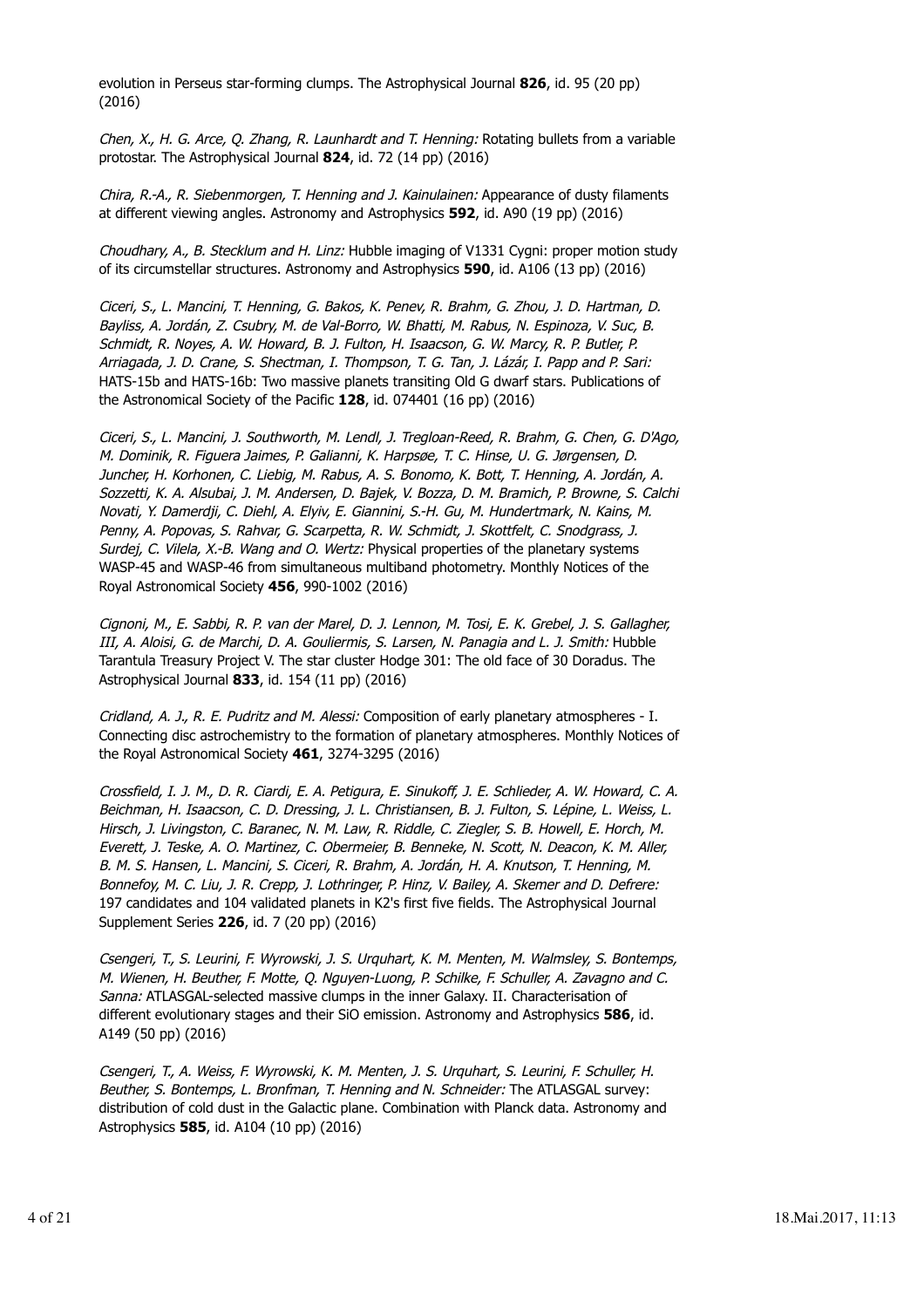de Boer, J., G. Salter, M. Benisty, A. Vigan, A. Boccaletti, P. Pinilla, C. Ginski, A. Juhasz, A.-L. Maire, S. Messina, S. Desidera, A. Cheetham, J. H. Girard, Z. Wahhaj, M. Langlois, M. Bonnefoy, J.-L. Beuzit, E. Buenzli, G. Chauvin, C. Dominik, M. Feldt, R. Gratton, J. Hagelberg, A. Isella, M. Janson, C. U. Keller, A.-M. Lagrange, J. Lannier, F. Menard, D. Mesa, D. Mouillet, M. Mugrauer, S. Peretti, C. Perrot, E. Sissa, F. Snik, N. Vogt, A. Zurlo and S. Consortium: Multiple rings in the transition disk and companion candidates around RX J1615.3-3255. High contrast imaging with VLT/SPHERE. Astronomy and Astrophysics **595**, id. A114 (16 pp) (2016)

de Gregorio-Monsalvo, I., D. Barrado, H. Bouy, A. Bayo, A. Palau, M. Morales-Calderón, N. Huélamo, O. Morata, B. Merín and C. Eiroa: A submillimetre search for pre- and proto-brown dwarfs in Chamaeleon II. Astronomy and Astrophysics **590**, id. A79 (11 pp) (2016)

de Val-Borro, M., G. Á. Bakos, R. Brahm, J. D. Hartman, N. Espinoza, K. Penev, S. Ciceri, A. Jordán, W. Bhatti, Z. Csubry, D. Bayliss, J. Bento, G. Zhou, M. Rabus, L. Mancini, T. Henning, B. Schmidt, T. G. Tan, C. G. Tinney, D. J. Wright, L. Kedziora-Chudczer, J. Bailey, V. Suc, S. Durkan, J. Lázár, I. Papp and P. Sári: HATS-31b through HATS-35b: Five transiting hot Jupiters discovered by the HATSouth survey. The Astronomical Journal **152**, (2016)

Deacon, N. R., A. L. Kraus, A. W. Mann, E. A. Magnier, K. C. Chambers, R. J. Wainscoat, J. L. Tonry, N. Kaiser, C. Waters, H. Flewelling, K. W. Hodapp and W. S. Burgett: A Pan-STARRS 1 study of the relationship between wide binarity and planet occurrence in the Kepler field. Monthly Notices of the Royal Astronomical Society **455**, 4212-4230 (2016)

Deacon, N. R., J. E. Schlieder and S. J. Murphy: A nearby young M dwarf with a wide, possibly planetary-mass companion. Monthly Notices of the Royal Astronomical Society **457**, 3191-3199 (2016)

Douglas, S. T., M. A. Agüeros, K. R. Covey, P. A. Cargile, T. Barclay, A. Cody, S. B. Howell and T. Kopytova: K2 rotation periods for low-mass Hyads and the implications for gyrochronology. The Astrophysical Journal **822**, id. 47 (18 pp) (2016)

Drass, H., M. Haas, R. Chini, A. Bayo, M. Hackstein, V. Hoffmeister, N. Godoy and N. Vogt: The bimodal initial mass function in the Orion nebula cloud. Monthly Notices of the Royal Astronomical Society **461**, 1734-1744 (2016)

Dunham, M. M., S. S. R. Offner, J. E. Pineda, T. L. Bourke, J. J. Tobin, H. G. Arce, X. Chen, J. Di Francesco, D. Johnstone, K. I. Lee, P. C. Myers, D. Price, S. I. Sadavoy and S. Schnee: An ALMA search for substructure, fragmentation, and hidden protostars in starless cores in Chamaeleon I. The Astrophysical Journal **823**, id. 160 (23 pp) (2016)

Eiroa, C., I. Rebollido, B. Montesinos, E. Villaver, O. Absil, T. Henning, A. Bayo, H. Canovas, A. Carmona, C. Chen, S. Ertel, D. P. Iglesias, R. Launhardt, J. Maldonado, G. Meeus, A. Moór, A. Mora, A. J. Mustill, J. Olofsson, P. Riviere-Marichalar and A. Roberge: Exocomet signatures around the A-shell star ? Leonis? Astronomy and Astrophysics **594**, id. L1 (5 pp) (2016)

Espinoza, N., D. Bayliss, J. D. Hartman, G. Á. Bakos, A. Jordán, G. Zhou, L. Mancini, R. Brahm, S. Ciceri, W. Bhatti, Z. Csubry, M. Rabus, K. Penev, J. Bento, M. de Val-Borro, T. Henning, B. Schmidt, V. Suc, D. J. Wright, C. G. Tinney, T. G. Tan and R. Noyes: HATS-25b through HATS-30b: A Half–dozen new inflated transiting hot Jupiters from the HATSouth Survey. The Astronomical Journal **152**, id. 108 (18 pp) (2016)

Evans, D. F., J. Southworth, P. F. L. Maxted, J. Skottfelt, M. Hundertmark, U. G. Jørgensen, M. Dominik, K. A. Alsubai, M. I. Andersen, V. Bozza, D. M. Bramich, M. J. Burgdorf, S. Ciceri, G. D'Ago, R. Figuera Jaimes, S.-H. Gu, T. Haugbølle, T. C. Hinse, D. Juncher, N. Kains, E. Kerins, H. Korhonen, M. Kuffmeier, L. Mancini, N. Peixinho, A. Popovas, M. Rabus, S. Rahvar, R. W. Schmidt, C. Snodgrass, D. Starkey, J. Surdej, R. Tronsgaard, C. von Essen, Y.-B. Wang and O. Wertz: High-resolution Imaging of Transiting Extrasolar Planetary systems (HITEP). I. Lucky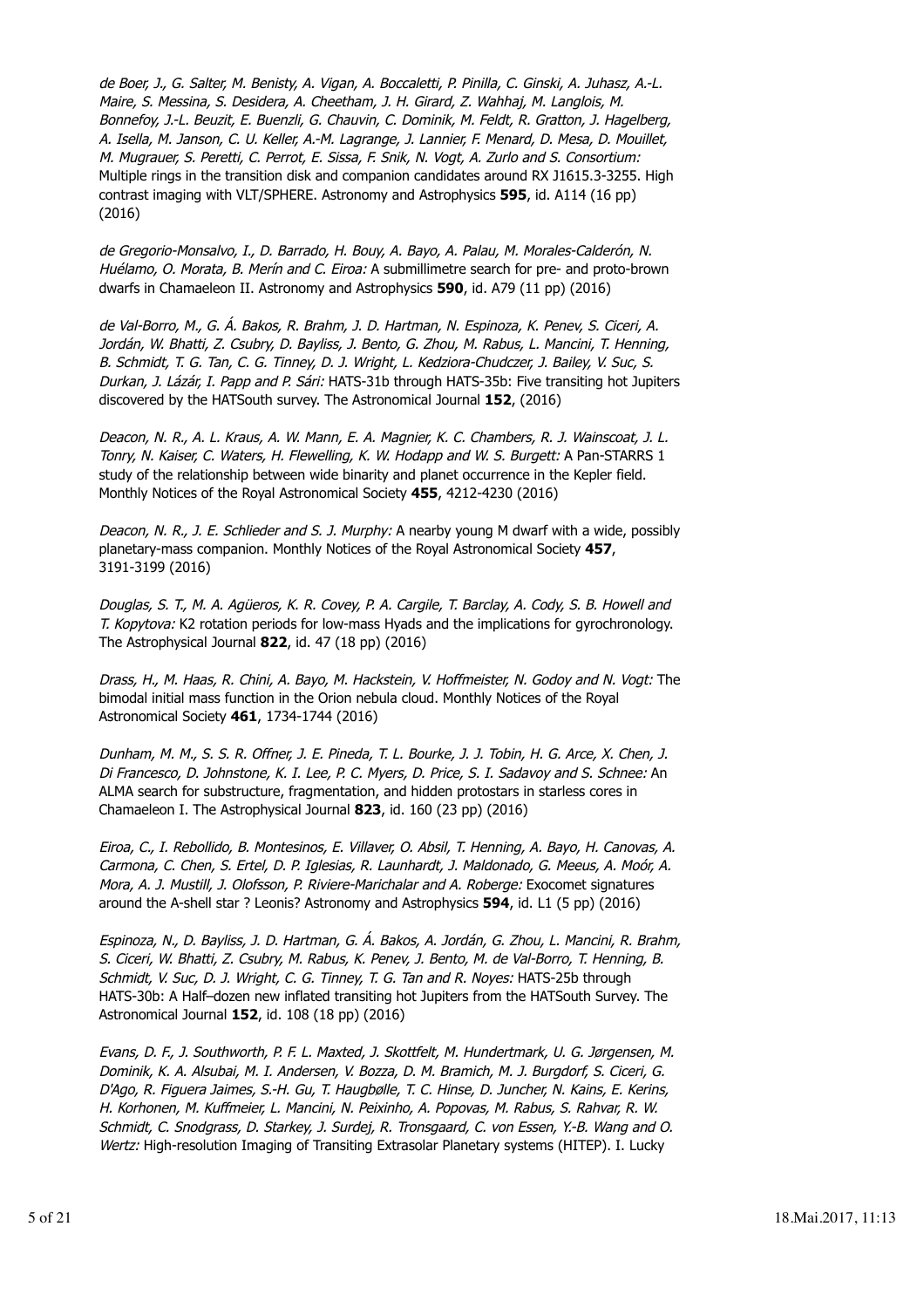imaging observations of 101 systems in the southern hemisphere. Astronomy and Astrophysics **589**, id. A58 (20 pp) (2016)

Federrath, C., J. M. Rathborne, S. N. Longmore, J. M. D. Kruijssen, J. Bally, Y. Contreras, R. M. Crocker, G. Garay, J. M. Jackson, L. Testi and A. J. Walsh: The link between turbulence, magnetic fields, filaments, and star formation in the central molecular zone cloud G0.253+0.016. The Astrophysical Journal **832**, id. 143 (18 pp) (2016)

Feng, S., H. Beuther, T. Henning, D. Semenov, A. Palau and E. A. C. Mills: Resolving the chemical substructure of Orion-KL (Corrigendum). Astronomy and Astrophysics **590**, id. C1 (2 pp) (2016)

Feng, S., H. Beuther, D. Semenov, T. Henning, H. Linz, E. A. C. Mills and R. Teague: Inferring the evolutionary stages of the internal structures of NGC 7538 S and IRS1 from chemistry. Astronomy and Astrophysics **593**, id. A46 (32 pp) (2016)

Feng, S., H. Beuther, Q. Zhang, T. Henning, H. Linz, S. Ragan and R. Smith: Are infrared dark clouds really quiescent? Astronomy and Astrophysics **592**, id. A21 (29 pp) (2016)

Feng, S., H. Beuther, Q. Zhang, H. B. Liu, Z. Zhang, K. Wang and K. Qiu: Outflow detection in a 70 ?m dark high-mass core. The Astrophysical Journal **828**, id. 100 (8 pp) (2016)

Figuera Jaimes, R., D. M. Bramich, N. Kains, J. Skottfelt, U. G. Jørgensen, K. Horne, M. Dominik, K. A. Alsubai, V. Bozza, M. J. Burgdorf, S. Calchi Novati, S. Ciceri, G. D'Ago, D. F. Evans, P. Galianni, S.-H. Gu, K. B. W. Harpsøe, T. Haugbølle, T. C. Hinse, M. Hundertmark, D. Juncher, E. Kerins, H. Korhonen, M. Kuffmeier, L. Mancini, N. Peixinho, A. Popovas, M. Rabus, S. Rahvar, G. Scarpetta, R. W. Schmidt, C. Snodgrass, J. Southworth, D. Starkey, R. A. Street, J. Surdej, R. Tronsgaard, E. Unda-Sanzana, C. von Essen, X.-B. Wang, O. Wertz and M. Consortium: Many new variable stars discovered in the core of the globular cluster NGC 6715 (M 54) with EMCCD observations. Astronomy and Astrophysics **592**, id. A120 (17 pp) (2016)

Figuera Jaimes, R., D. M. Bramich, J. Skottfelt, N. Kains, U. G. Jørgensen, K. Horne, M. Dominik, K. A. Alsubai, V. Bozza, S. Calchi Novati, S. Ciceri, G. D'Ago, P. Galianni, S.-H. Gu, K. B. W. Harpsøe, T. Haugbølle, T. C. Hinse, M. Hundertmark, D. Juncher, H. Korhonen, L. Mancini, A. Popovas, M. Rabus, S. Rahvar, G. Scarpetta, R. W. Schmidt, C. Snodgrass, J. Southworth, D. Starkey, R. A. Street, J. Surdej, X.-B. Wang and O. Wertz: Exploring the crowded central region of ten Galactic globular clusters using EMCCDs. Variable star searches and new discoveries. Astronomy and Astrophysics **588**, id. A128 (22 pp) (2016)

Fridlund, M., A. Hatzes and R. Liseau: The way forward. Space Science Reviews **205**, 349-372 (2016)

Fuhrmann, K., R. Chini, L. Kaderhandt, Z. Chen and R. Lachaume: Evidence for very nearby hidden white dwarfs. Monthly Notices of the Royal Astronomical Society **459**, 1682-1686 (2016)

Furlan, E., W. J. Fischer, B. Ali, A. M. Stutz, T. Stanke, J. J. Tobin, S. T. Megeath, M. Osorio, L. Hartmann, N. Calvet, C. A. Poteet, J. Booker, P. Manoj, D. M. Watson and L. Allen: The Herschel Orion Protostar Survey: Spectral energy distributions and fits using a grid of protostellar models. The Astrophysical Journal Supplement Series **224**, id. 5 (45 pp) (2016)

Garufi, A., S. P. Quanz, H. M. Schmid, G. D. Mulders, H. Avenhaus, A. Boccaletti, C. Ginski, M. Langlois, T. Stolker, J.-C. Augereau, M. Benisty, B. Lopez, C. Dominik, R. Gratton, T. Henning, M. Janson, F. Ménard, M. R. Meyer, C. Pinte, E. Sissa, A. Vigan, A. Zurlo, A. Bazzon, E. Buenzli, M. Bonnefoy, W. Brandner, G. Chauvin, A. Cheetham, M. Cudel, S. Desidera, M. Feldt, R. Galicher, M. Kasper, A.-M. Lagrange, J. Lannier, A. L. Maire, D. Mesa, D. Mouillet, S. Peretti, C. Perrot, G. Salter and F. Wildi: The SPHERE view of the planet-forming disk around HD 100546. Astronomy and Astrophysics **588**, id. A8 (13 pp) (2016)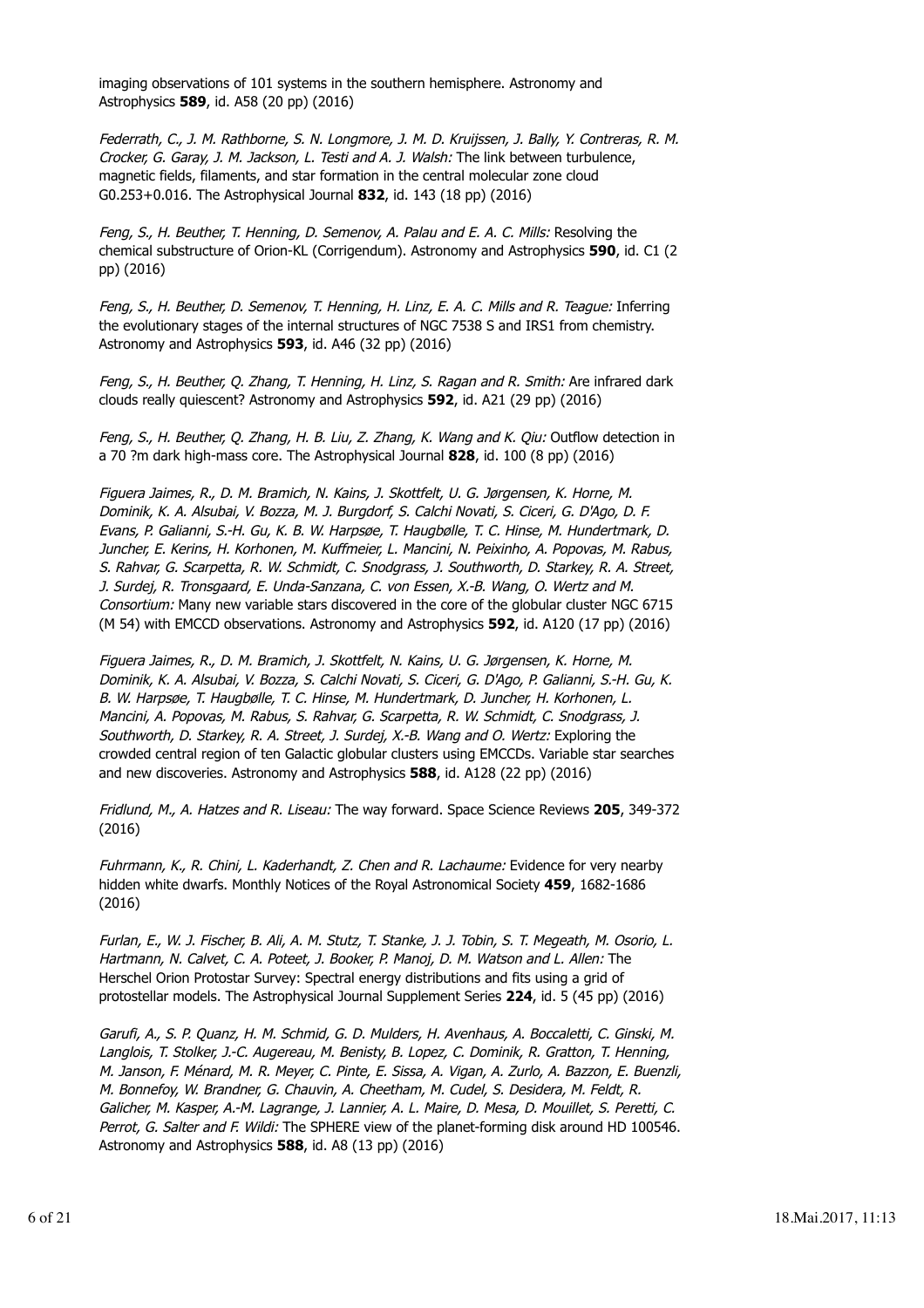Gavilan, L., C. Jäger, A. Simionovici, J. L. Lemaire, T. Sabri, E. Foy, S. Yagoubi, T. Henning, D. Salomon and G. Martinez-Criado: Hard X-ray irradiation of cosmic silicate analogs: structural evolution and astrophysical implications. Astronomy and Astrophysics **587**, id. A144 (8 pp) (2016)

Ginski, C., M. Mugrauer, M. Seeliger, S. Buder, R. Errmann, H. Avenhaus, D. Mouillet, A.-L. Maire and S. Raetz: A lucky imaging multiplicity study of exoplanet host stars - II. Monthly Notices of the Royal Astronomical Society **457**, 2173-2191 (2016)

Ginski, C., T. Stolker, P. Pinilla, C. Dominik, A. Boccaletti, J. de Boer, M. Benisty, B. Biller, M. Feldt, A. Garufi, C. U. Keller, M. Kenworthy, A. L. Maire, F. Ménard, D. Mesa, J. Milli, M. Min, C. Pinte, S. P. Quanz, R. van Boekel, M. Bonnefoy, G. Chauvin, S. Desidera, R. Gratton, J. H. V. Girard, M. Keppler, T. Kopytova, A.-M. Lagrange, M. Langlois, D. Rouan and A. Vigan: Direct detection of scattered light gaps in the transitional disk around HD 97048 with VLT/SPHERE. Astronomy and Astrophysics **595**, id. A112 (11 pp) (2016)

Gómez-Leal, I., F. Codron and F. Selsis: Thermal light curves of Earth-like planets: 1. Varying surface and rotation on planets in a terrestrial orbit. Icarus **269**, 98-110 (2016)

González-García, B., P. Manoj, D. M. Watson, R. Vavrek, S. T. Megeath, A. M. Stutz, M. Osorio, F. Wyrowski, W. Fischer, J. J. Tobin, M. Sánchez-Portal, A. K. Diaz Rodriguez and T. L. Wilson: Herschel/PACS far-IR spectral imaging of a jet from an intermediate mass protostar in the OMC-2 region. Astronomy and Astrophysics **596**, id. A26 (8 pp) (2016)

Green, J. D., Y.-L. Yang, N. J. Evans, II, A. Karska, G. Herczeg, E. F. van Dishoeck, J.-E. Lee, R. L. Larson and J. Bouwman: The CDF Archive: Herschel PACS and SPIRE spectroscopic data pipeline and products for protostars and young stellar objects. The Astronomical Journal **151**, id. 75 (23 pp) (2016)

Gucsik, A., I. Gyollai, H. Nishido, K. Ninagawa, M. M. R. Izawa, C. Jager, U. Ott, I. Simonia, S. Berczi and A. Kayama: Cathodoluminescence and Raman spectromicroscopy of forsterite in Tagish Lake Meteorite: Implications for astromineralogy. International Journal of Spectroscopy **2016, ID 1751730** , id. 1751730 ( 8 pp) (2016 online)

Guidi, G., M. Tazzari, L. Testi, I. de Gregorio-Monsalvo, C. J. Chandler, L. Pérez, A. Isella, A. Natta, S. Ortolani, T. Henning, S. Corder, H. Linz, S. Andrews, D. Wilner, L. Ricci, J. Carpenter, A. Sargent, L. Mundy, S. Storm, N. Calvet, C. Dullemond, J. Greaves, J. Lazio, A. Deller and W. Kwon: Dust properties across the CO snowline in the HD 163296 disk from ALMA and VLA observations. Astronomy and Astrophysics **588**, id. A112 (12 pp) (2016)

Guilloteau, S., V. Piétu, E. Chapillon, E. Di Folco, A. Dutrey, T. Henning, D. Semenov, T. Birnstiel and N. Grosso: The shadow of the Flying Saucer: A very low temperature for large dust grains. Astronomy and Astrophysics **586**, id. L1 (5 pp) (2016)

Guilloteau, S., L. Reboussin, A. Dutrey, E. Chapillon, V. Wakelam, V. Piétu, E. Di Folco, D. Semenov and T. Henning: Chemistry in disks. X. The molecular content of protoplanetary disks in Taurus. Astronomy and Astrophysics **592**, id. A124 (29 pp) (2016)

Hacar, A., J. Kainulainen, M. Tafalla, H. Beuther and J. Alves: The Musca cloud: A 6 pc-long velocity-coherent, sonic filament. Astronomy and Astrophysics **587**, id. A97 (12 pp) (2016)

Han, C., A. Udalski, A. Gould, W. Zhu, R. A. Street, J. C. Yee, C. Beichman, C. Bryden, S. Calchi Novati, S. Carey, M. Fausnaugh, B. S. Gaudi, C. B. Henderson, Y. Shvartzvald, B. Wibking, M. K. Szyma?ski, I. Soszy?ski, J. Skowron, P. Mróz, R. Poleski, P. Pietrukowicz, S. Koz?owski, K. Ulaczyk, ?. Wyrzykowski, M. Pawlak, Y. Tsapras, M. Hundertmark, E. Bachelet, M. Dominik, D. M. Bramich, A. Cassan, R. Figuera Jaimes, K. Horne, C. Ranc, R. Schmidt, C. Snodgrass, J. Wambsganss, I. A. Steele, J. Menzies, S. Mao, V. Bozza, U. G. Jørgensen, K. A.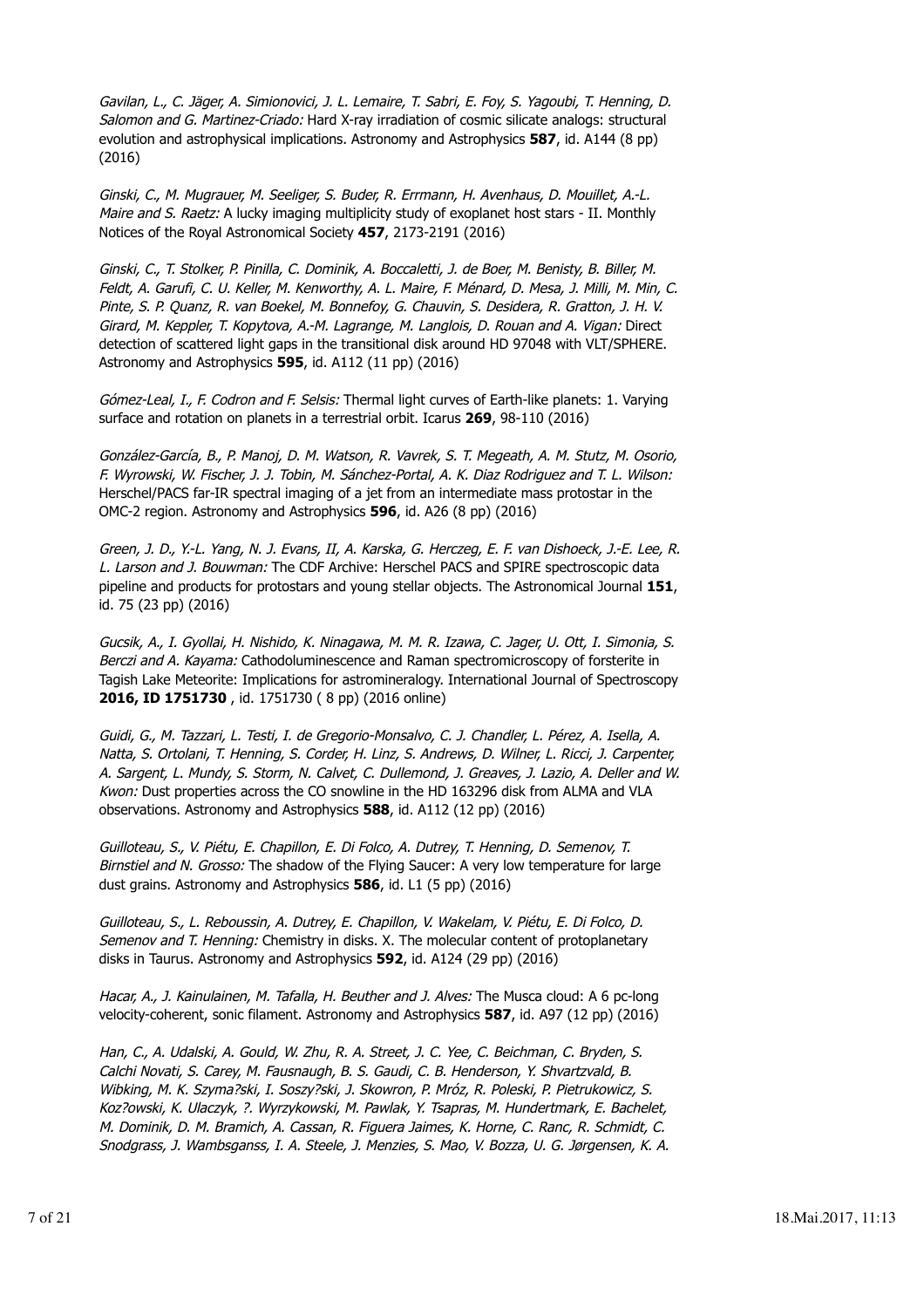Alsubai, S. Ciceri, G. D'Ago, T. Haugbølle, F. V. Hessman, T. C. Hinse, D. Juncher, H. Korhonen, L. Mancini, A. Popovas, M. Rabus, S. Rahvar, G. Scarpetta, J. Skottfelt, J. Southworth, D. Starkey, J. Surdej, O. Wertz, M. Zarucki, MiNDSTEp Consortium, R. W. Pogge and D. L. DePoy: OGLE-2015-BLG-0479LA,B: Binary gravitational microlens characterized by simultaneous ground-based and space-based observations. The Astrophysical Journal **828**, id. 53 (9 pp) (2016)

Hankins, M. J., R. M. Lau, M. R. Morris, J. Sanchez-Bermudez, J. U. Pott, J. D. Adams and T. L. Herter: Infrared observations of the Quintuplet proper members using SOFIA/FORCAST and Gemini/TReCS. The Astrophysical Journal **827**, id. 136 (14 pp) (2016)

Haworth, T. J., J. D. Ilee, D. H. Forgan, S. Facchini, D. J. Price, D. M. Boneberg, R. A. Booth, C. J. Clarke, J.-F. Gonzalez, M. A. Hutchison, I. Kamp, G. Laibe, W. Lyra, F. Meru, S. Mohanty, O. Pani?, K. Rice, T. Suzuki, R. Teague, C. Walsh, P. Woitke and C. authors: Grand challenges in protoplanetary disc modelling. Publications of the Astronomical Society of Australia **33**, id. e053 (22 pp) (2016)

Heller, R. and R. E. Pudritz: The search for extraterrestrial intelligence in Earth's solar transit zone. Astrobiology **16**, 259-270 (2016)

He?miniak, K. G., M. Kuzuhara, K. Mede, T. D. Brandt, R. Kandori, T. Suenaga, N. Kusakabe, N. Narita, J. C. Carson, T. Currie, T. Kudo, J. Hashimoto, L. Abe, E. Akiyama, W. Brandner, M. Feldt, M. Goto, C. A. Grady, O. Guyon, Y. Hayano, M. Hayashi, S. S. Hayashi, T. Henning, K. W. Hodapp, M. Ishii, M. Iye, M. Janson, G. R. Knapp, J. Kwon, T. Matsuo, M. W. McElwain, S. Miyama, J.-I. Morino, A. Moro-Martin, T. Nishimura, T. Ryu, T.-S. Pyo, E. Serabyn, H. Suto, R. Suzuki, Y. H. Takahashi, M. Takami, N. Takato, H. Terada, C. Thalmann, E. L. Turner, M. Watanabe, J. Wisniewski, T. Yamada, H. Takami, T. Usuda and M. Tamura: SEEDS direct Imaging of the RV-detected companion to V450 Andromedae, and characterization of the system. The Astrophysical Journal **832**, id. 33 (13 pp) (2016)

Henderson, C. B., R. Poleski, M. Penny, R. A. Street, D. P. Bennett, D. W. Hogg, B. S. Gaudi, K. C. M. S. Team, W. Zhu, T. Barclay, G. Barentsen, S. B. Howell, F. Mullally, A. Udalski, M. K. Szyma?ski, J. Skowron, P. Mróz, S. Koz?owski, ?. Wyrzykowski, P. Pietrukowicz, I. Soszy?ski, K. Ulaczyk, M. Pawlak, T. OGLE Project, T. Sumi, F. Abe, Y. Asakura, R. K. Barry, A. Bhattacharya, I. A. Bond, M. Donachie, M. Freeman, A. Fukui, Y. Hirao, Y. Itow, N. Koshimoto, M. C. A. Li, C. H. Ling, K. Masuda, Y. Matsubara, Y. Muraki, M. Nagakane, K. Ohnishi, H. Oyokawa, N. Rattenbury, T. Saito, A. Sharan, D. J. Sullivan, P. J. Tristram, A. Yonehara, M. Collaboration, E. Bachelet, D. M. Bramich, A. Cassan, M. Dominik, R. Figuera Jaimes, K. Horne, M. Hundertmark, S. Mao, C. Ranc, R. Schmidt, C. Snodgrass, I. A. Steele, Y. Tsapras, J. Wambsganss, T. RoboNet Project, V. Bozza, M. J. Burgdorf, U. G. Jørgensen, S. Calchi Novati, S. Ciceri, G. D'Ago, D. F. Evans, F. V. Hessman, T. C. Hinse, T.-O. Husser, L. Mancini, A. Popovas, M. Rabus, S. Rahvar, G. Scarpetta, J. Skottfelt, J. Southworth, E. Unda-Sanzana, T. M. Team, S. T. Bryson, D. A. Caldwell, M. R. Haas, K. Larson, K. McCalmont, M. Packard, C. Peterson, D. Putnam, L. Reedy, S. Ross, J. E. Van Cleve, K. C. E. Team, R. Akeson, V. Batista, J.-P. Beaulieu, C. A. Beichman, G. Bryden, D. Ciardi, A. Cole, C. Coutures, D. Foreman-Mackey, P. Fouqué, M. Friedmann, C. Gelino, S. Kaspi, E. Kerins, H. Korhonen, D. Lang, C.-H. Lee, C. H. Lineweaver, D. Maoz, J.-B. Marquette, F. Mogavero, J. C. Morales, D. Nataf, R. W. Pogge, A. Santerne, Y. Shvartzvald, D. Suzuki, M. Tamura, P. Tisserand and D. Wang: Campaign 9 of the K2 mission: Observational parameters, scientific drivers, and community involvement for a simultaneous space- and ground-based microlensing survey. Publications of the Astronomical Society of the Pacific **128**, id. 128:124401 (22 pp) (2016)

Henshaw, J. D., S. N. Longmore and J. M. D. Kruijssen: Seeding the Galactic Centre gas stream: gravitational instabilities set the initial conditions for the formation of protocluster clouds. Monthly Notices of the Royal Astronomical Society **463**, L122-L126 (2016)

Hornbeck, J. B., J. R. Swearingen, C. A. Grady, G. M. Williger, A. Brown, M. L. Sitko, J. P. Wisniewski, M. D. Perrin, J. T. Lauroesch, G. Schneider, D. Apai, S. Brittain, J. M. Brown, E. H.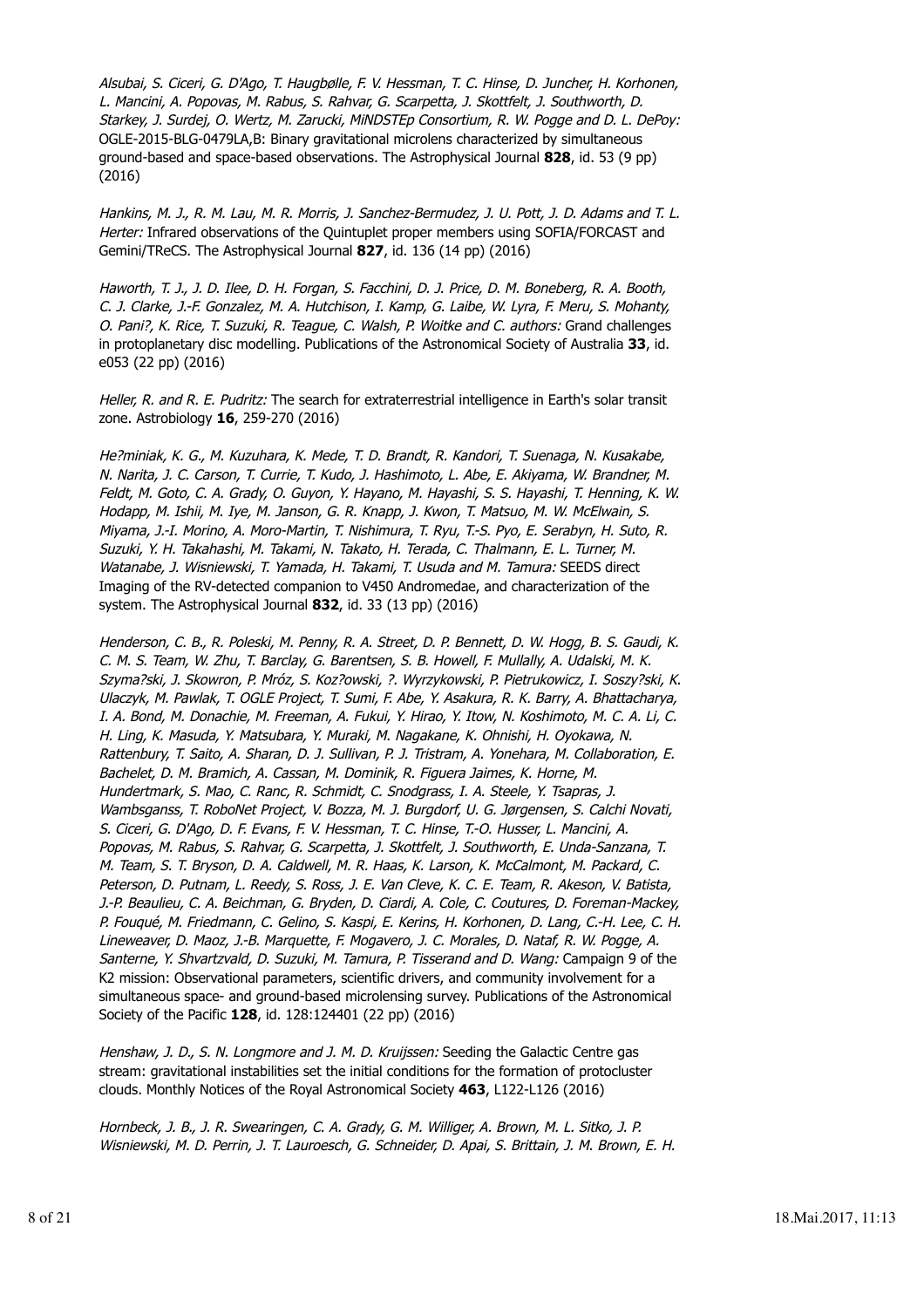Champney, K. Hamaguchi, T. Henning, D. K. Lynch, R. Petre, R. W. Russell, F. M. Walter and B. Woodgate: Panchromatic imaging of a transitional disk: The disk of GM Aur in optical and FUV scattered light. The Astrophysical Journal **829**, id. 65 (16 pp) (2016)

Howard, C. S., R. E. Pudritz and W. E. Harris: Simulating radiative feedback and star cluster formation in GMCs - I. Dependence on gravitational boundedness. Monthly Notices of the Royal Astronomical Society **461**, 2953-2974 (2016)

Jäger, C., T. Sabri, E. Wendler and T. Henning: Ion-induced processing of cosmic silicates: A possible formation pathway to GEMS. The Astrophysical Journal **831**, id. 66 (8 pp) (2016)

Janson, M., C. Thalmann, A. Boccaletti, A.-L. Maire, A. Zurlo, F. Marzari, M. R. Meyer, J. C. Carson, J.-C. Augereau, A. Garufi, T. Henning, S. Desidera, R. Asensio-Torres and A. Pohl: Detection of sharp symmetric features in the circumbinary disk around AK Sco. The Astrophysical Journal Letters **816**, id. L1 (5 pp) (2016)

Johnson, M. C., D. Gandolfi, M. Fridlund, S. Csizmadia, M. Endl, J. Cabrera, W. D. Cochran, H. J. Deeg, S. Grziwa, I. Ramírez, A. P. Hatzes, P. Eigmüller, O. Barragán, A. Erikson, E. W. Guenther, J. Korth, T. Kuutma, D. Nespral, M. Pätzold, E. Palle, J. Prieto-Arranz, H. Rauer and J. Saario: Two hot Jupiters from K2 Campaign 4. The Astronomical Journal **151**, id. 171 (9 pp) (2016)

Kains, N., D. M. Bramich, A. Arellano Ferro, R. Figuera Jaimes, U. G. Jørgensen, S. Giridhar, M. T. Penny, K. A. Alsubai, J. M. Andersen, V. Bozza, P. Browne, M. Burgdorf, S. Calchi Novati, Y. Damerdji, C. Diehl, P. Dodds, M. Dominik, A. Elyiv, X.-S. Fang, E. Giannini, S.-H. Gu, S. Hardis, K. Harpsøe, T. C. Hinse, A. Hornstrup, M. Hundertmark, J. Jessen-Hansen, D. Juncher, E. Kerins, H. Kjeldsen, H. Korhonen, C. Liebig, M. N. Lund, M. Lundkvist, L. Mancini, R. Martin, M. Mathiasen, M. Rabus, S. Rahvar, D. Ricci, K. Sahu, G. Scarpetta, J. Skottfelt, C. Snodgrass, J. Southworth, J. Surdej, J. Tregloan-Reed, C. Vilela, O. Wertz, A. Williams and M. Consortium: Estimating the parameters of globular cluster M 30 (NGC 7099) from time-series photometry (Corrigendum). Astronomy and Astrophysics **588**, id. C2 (1 pp) (2016)

Kainulainen, J., A. Hacar, J. Alves, H. Beuther, H. Bouy and M. Tafalla: Gravitational fragmentation caught in the act: the filamentary Musca molecular cloud. Astronomy and Astrophysics **586**, id. A27 (13 pp) (2016)

Kataoka, A., T. Tsukagoshi, M. Momose, H. Nagai, T. Muto, C. P. Dullemond, A. Pohl, M. Fukagawa, H. Shibai, T. Hanawa and K. Murakawa: Submillimeter polarization observation of the protoplanetary disk around HD 142527. The Astrophysical Journal Letters **831**, id. L12 (6 pp) (2016)

Kendrew, S., H. Beuther, R. Simpson, T. Csengeri, M. Wienen, C. J. Lintott, M. S. Povich, C. Beaumont and F. Schuller: The Milky Way Project and ATLASGAL: The distribution and physical properties of cold clumps near infrared bubbles. The Astrophysical Journal **825**, id. 142 (12 pp) (2016)

Khorrami, Z., T. Lanz, F. Vakili, E. Lagadec, M. Langlois, W. Brandner, O. Chesneau, M. R. Meyer, M. Carbillet, L. Abe, D. Mouillet, J. L. Beuzit, A. Boccaletti, C. Perrot, C. Thalmann, H.-M. Schmid, A. Pavlov, A. Costille, K. Dohlen, D. Le Mignant, C. Petit and J. F. Sauvage: VLT/SPHERE deep insight of NGC 3603's core: Segregation or confusion? Astronomy and Astrophysics **588**, id. L7 (4 pp) (2016)

Kim, J.-h., O. Agertz, R. Teyssier, M. J. Butler, D. Ceverino, J.-H. Choi, R. Feldmann, B. W. Keller, A. Lupi, T. Quinn, Y. Revaz, S. Wallace, N. Y. Gnedin, S. N. Leitner, S. Shen, B. D. Smith, R. Thompson, M. J. Turk, T. Abel, K. S. Arraki, S. M. Benincasa, S. Chakrabarti, C. DeGraf, A. Dekel, N. J. Goldbaum, P. F. Hopkins, C. B. Hummels, A. Klypin, H. Li, P. Madau, N. Mandelker, L. Mayer, K. Nagamine, S. Nickerson, B. W. O'Shea, J. R. Primack, S. Roca-Fàbrega, V. Semenov, I. Shimizu, C. M. Simpson, K. Todoroki, J. W. Wadsley, J. H. Wise and A.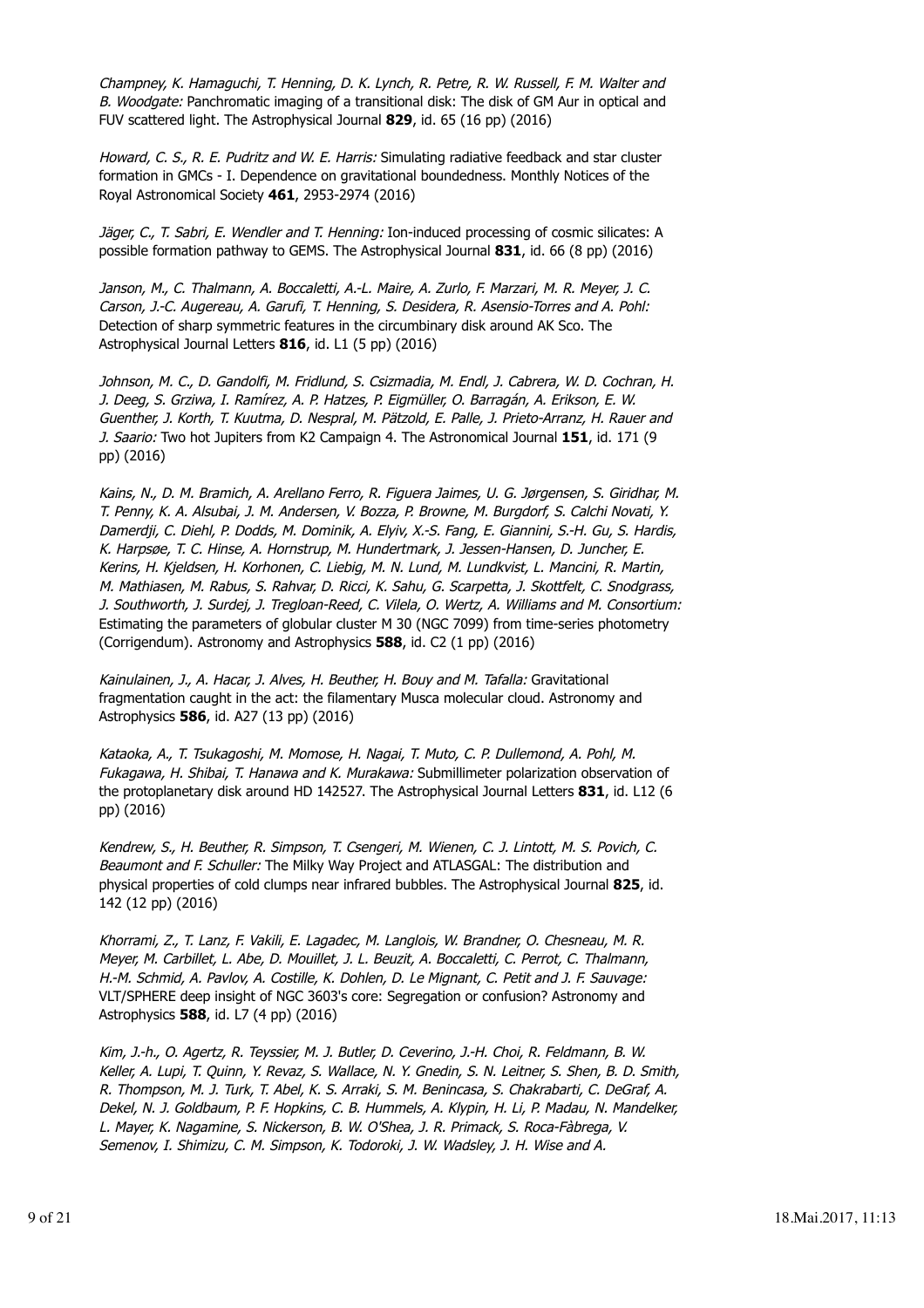Collaboration: The AGORA High-resolution Galaxy Simulations Comparison Project. II. Isolated Disk Test. The Astrophysical Journal **833**, id. 202 (34 pp) (2016)

Kimura, H., L. Kolokolova, A. Li, H. Kaneda, C. Jäger and J.-C. Augereau: Cosmic dust VIII. Planetary and Space Science **133**, 1-6 (2016)

Kirchhuebel, T., M. Gruenewald, F. Sojka, S. Kera, F. Bussolotti, T. Ueba, N. Ueno, G. Rouille, R. Forker and T. Fritz: Self-assembly of tetraphenyldibenzoperiflanthene (DBP) films on Ag(111) in the monolayer regime. Langmuir **32**, 1981-1987 (2016)

Kirk, H., J. Di Francesco, D. Johnstone, A. Duarte-Cabral, S. Sadavoy, J. Hatchell, J. C. Mottram, J. Buckle, D. S. Berry, H. Broekhoven-Fiene, M. J. Currie, M. Fich, T. Jenness, D. Nutter, K. Pattle, J. E. Pineda, C. Quinn, C. Salji, S. Tisi, M. R. Hogerheijde, D. Ward-Thompson, P. Bastien, D. Bresnahan, H. Butner, M. Chen, A. Chrysostomou, S. Coude, C. J. Davis, E. Drabek-Maunder, J. Fiege, P. Friberg, R. Friesen, G. A. Fuller, S. Graves, J. Greaves, J. Gregson, W. Holland, G. Joncas, J. M. Kirk, L. B. G. Knee, S. Mairs, K. Marsh, B. C. Matthews, G. Moriarty-Schieven, C. Mowat, J. Rawlings, J. Richer, D. Robertson, E. Rosolowsky, D. Rumble, H. Thomas, N. Tothill, S. Viti, G. J. White, J. Wouterloot, J. Yates and M. Zhu: The JCMT Gould Belt Survey: A first look at dense cores in Orion B. The Astrophysical Journal **817**, id. 167 (23 pp) (2016)

Kirk, H., D. Johnstone, J. Di Francesco, J. Lane, J. Buckle, D. S. Berry, H. Broekhoven-Fiene, M. J. Currie, M. Fich, J. Hatchell, T. Jenness, J. C. Mottram, D. Nutter, K. Pattle, J. E. Pineda, C. Quinn, C. Salji, S. Tisi, M. R. Hogerheijde, D. Ward-Thompson and T. J. G. B. S. team: The JCMT Gould Belt Survey: Dense Core Clusters in Orion B. The Astrophysical Journal **821**, id. 98 (18 pp) (2016)

Klaassen, P. D., J. C. Mottram, L. T. Maud and A. Juhasz: The winds from HL Tau. Monthly Notices of the Royal Astronomical Society **460**, 627-633 (2016)

Klassen, M., R. E. Pudritz, R. Kuiper, T. Peters and R. Banerjee: Simulating the formation of massive protostars. I. Radiative feedback and accretion disks. The Astrophysical Journal **823**, id. 28 (23 pp) (2016)

Kong, S., J. C. Tan, P. Caselli, F. Fontani, T. Pillai, M. J. Butler, Y. Shimajiri, F. Nakamura and T. Sakai: The deuterium fraction in massive starless cores and dynamical implications. The Astrophysical Journal **821**, id. 94 (23 pp) (2016)

Konishi, M., C. A. Grady, G. Schneider, H. Shibai, M. W. McElwain, E. R. Nesvold, M. J. Kuchner, J. Carson, J. H. Debes, A. Gaspar, T. K. Henning, D. C. Hines, P. M. Hinz, H. Jang-Condell, A. Moro-Martín, M. Perrin, T. J. Rodigas, E. Serabyn, M. D. Silverstone, C. C. Stark, M. Tamura, A. J. Weinberger and J. P. Wisniewski: Discovery of an inner disk component around HD 141569 A. The Astrophysical Journal Letters **818**, id. L23 (8 pp) (2016)

Konishi, M., T. Matsuo, K. Yamamoto, M. Samland, J. Sudo, H. Shibai, Y. Itoh, M. Fukagawa, T. Sumi, T. Kudo, J. Hashimoto, M. Kuzuhara, N. Kusakabe, L. Abe, E. Akiyama, W. Brandner, T. D. Brandt, J. C. Carson, M. Feldt, M. Goto, C. A. Grady, O. Guyon, Y. Hayano, M. Hayashi, S. S. Hayashi, T. Henning, K. W. Hodapp, M. Ishii, M. Iye, M. Janson, R. Kandori, G. R. Knapp, J. Kwon, M. W. McElwain, K. Mede, S. Miyama, J.-I. Morino, A. Moro-Martín, T. Nishimura, D. Oh, T.-S. Pyo, E. Serabyn, J. E. Schlieder, T. Suenaga, H. Suto, R. Suzuki, Y. H. Takahashi, M. Takami, N. Takato, H. Terada, C. Thalmann, E. L. Turner, M. Watanabe, J. P. Wisniewski, T. Yamada, H. Takami, T. Usuda and M. Tamura: A substellar companion to Pleiades HII 3441. Publications of the Astronomical Society of Japan **68**, id. 92 (9 pp) (2016)

Kopytova, T. G., W. Brandner, E. Tognelli, P. G. Prada Moroni, N. Da Rio, S. Röser and E. Schilbach: Single stars in the Hyades open cluster. Fiducial sequence for testing stellar and atmospheric models. Astronomy and Astrophysics **585**, id. A7 (7 pp) (2016)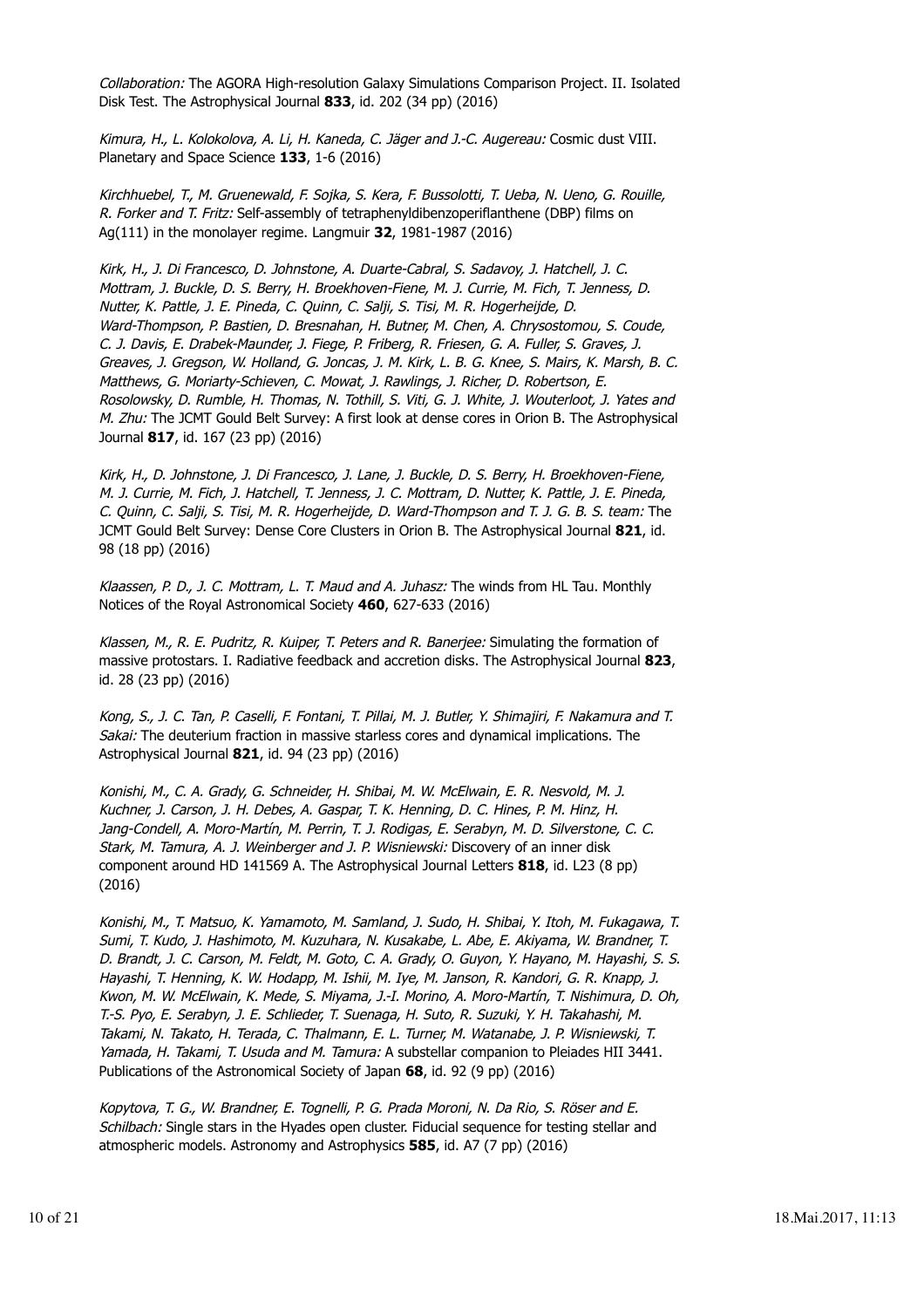Kóspál, Á., P. Ábrahám, T. Csengeri, U. Gorti, T. Henning, A. Moór, D. A. Semenov, L. Sz?cs and R. Güsten: Cold CO gas in the disk of the young eruptive star EX Lup. The Astrophysical Journal Letters **821**, id. L4, (4 pp) (2016)

Krasnokutski, S. A., M. Kuhn, A. Kaiser, A. Mauracher, M. Renzler, D. K. Bohme and P. Scheier: Building carbon bridges on and between fullerenes in helium nanodroplets. Journal of Physical Chemistry Letters **7**, 1440-1445 (2016)

Krasnokutski, S. A., M. Kuhn, M. Renzler, C. Jäger, T. Henning and P. Scheier: Ultralow-temperature reactions of carbon atoms with hydrogen molecules. The Astrophysical Journal Letters **818**, id. L31 (5 pp) (2016)

Kun, M., G. Wolf-Chase, A. Moór, D. Apai, Z. Balog, J. O'Linger-Luscusk and G. H. Moriarty-Schieven: The young stellar population of LYNDS 1340. An infrared view. The Astrophysical Journal Supplement Series **224**, id. 22 (34 pp) (2016)

Lacour, S., B. Biller, A. Cheetham, A. Greenbaum, T. Pearce, S. Marino, P. Tuthill, L. Pueyo, E. E. Mamajek, J. H. Girard, A. Sivaramakrishnan, M. Bonnefoy, I. Baraffe, G. Chauvin, J. Olofsson, A. Juhasz, M. Benisty, J.-U. Pott, A. Sicilia-Aguilar, T. Henning, A. Cardwell, S. Goodsell, J. R. Graham, P. Hibon, P. Ingraham, Q. Konopacky, B. Macintosh, R. Oppenheimer, M. Perrin, F. Rantakyrö, N. Sadakuni and S. Thomas: An M-dwarf star in the transition disk of Herbig HD 142527. Physical parameters and orbital elements. Astronomy and Astrophysics **590**, id. A90 (8 pp) (2016)

Lagrange, A.-M., M. Langlois, R. Gratton, A.-L. Maire, J. Milli, J. Olofsson, A. Vigan, V. Bailey, D. Mesa, G. Chauvin, A. Boccaletti, R. Galicher, J. H. Girard, M. Bonnefoy, M. Samland, F. Menard, T. Henning, M. Kenworthy, C. Thalmann, H. Beust, J.-L. Beuzit, W. Brandner, E. Buenzli, A. Cheetham, M. Janson, H. le Coroller, J. Lannier, D. Mouillet, S. Peretti, C. Perrot, G. Salter, E. Sissa, Z. Wahhaj, L. Abe, S. Desidera, M. Feldt, F. Madec, D. Perret, C. Petit, P. Rabou, C. Soenke and L. Weber: A narrow, edge-on disk resolved around HD 106906 with SPHERE. Astronomy and Astrophysics **586**, id. L8 (6 pp) (2016)

Lane, J., H. Kirk, D. Johnstone, S. Mairs, J. Di Francesco, S. Sadavoy, J. Hatchell, D. S. Berry, T. Jenness, M. R. Hogerheijde, D. Ward-Thompson and T. J. G. B. S. Team: The JCMT Gould Belt Survey: Dense core clusters in Orion A. The Astrophysical Journal **833**, id. 44 (22 pp) (2016)

Lim, W., J. C. Tan, J. Kainulainen, B. Ma and M. J. Butler: The distribution of mass surface densities in a high-mass protocluster. The Astrophysical Journal Letters **829**, id. L19 (8 pp) (2016)

Lippok, N., R. Launhardt, T. Henning, Z. Balog, H. Beuther, J. Kainulainen, O. Krause, H. Linz, M. Nielbock, S. E. Ragan, T. P. Robitaille, S. I. Sadavoy and A. Schmiedeke: Earliest phases of star formation (EPoS). Dust temperature distributions in isolated starless cores. Astronomy and Astrophysics **592**, id. A61 (16 pp) (2016)

Liu, H. B., R. Galván-Madrid, E. I. Vorobyov, Á. Kóspál, L. F. Rodríguez, M. M. Dunham, N. Hirano, T. Henning, M. Takami, R. Dong, J. Hashimoto, Y. Hasegawa and C. Carrasco-González: Absence of significant cool disks in young stellar objects exhibiting repetitive optical outbursts. The Astrophysical Journal Letters **816**, id. L29 (6 pp) (2016)

Liu, H. B., M. Takami, T. Kudo, J. Hashimoto, R. Dong, E. I. Vorobyov, T.-S. Pyo, M. Fukagawa, M. Tamura, T. Henning, M. M. Dunham, J. L. Karr, N. Kusakabe and T. Tsuribe: Circumstellar disks of the most vigorously accreting young stars. Science Advances **2**, id. e1500875 (7 pp) (2016)

Lomax, J. R., J. P. Wisniewski, C. A. Grady, M. W. McElwain, J. Hashimoto, T. Kudo, N.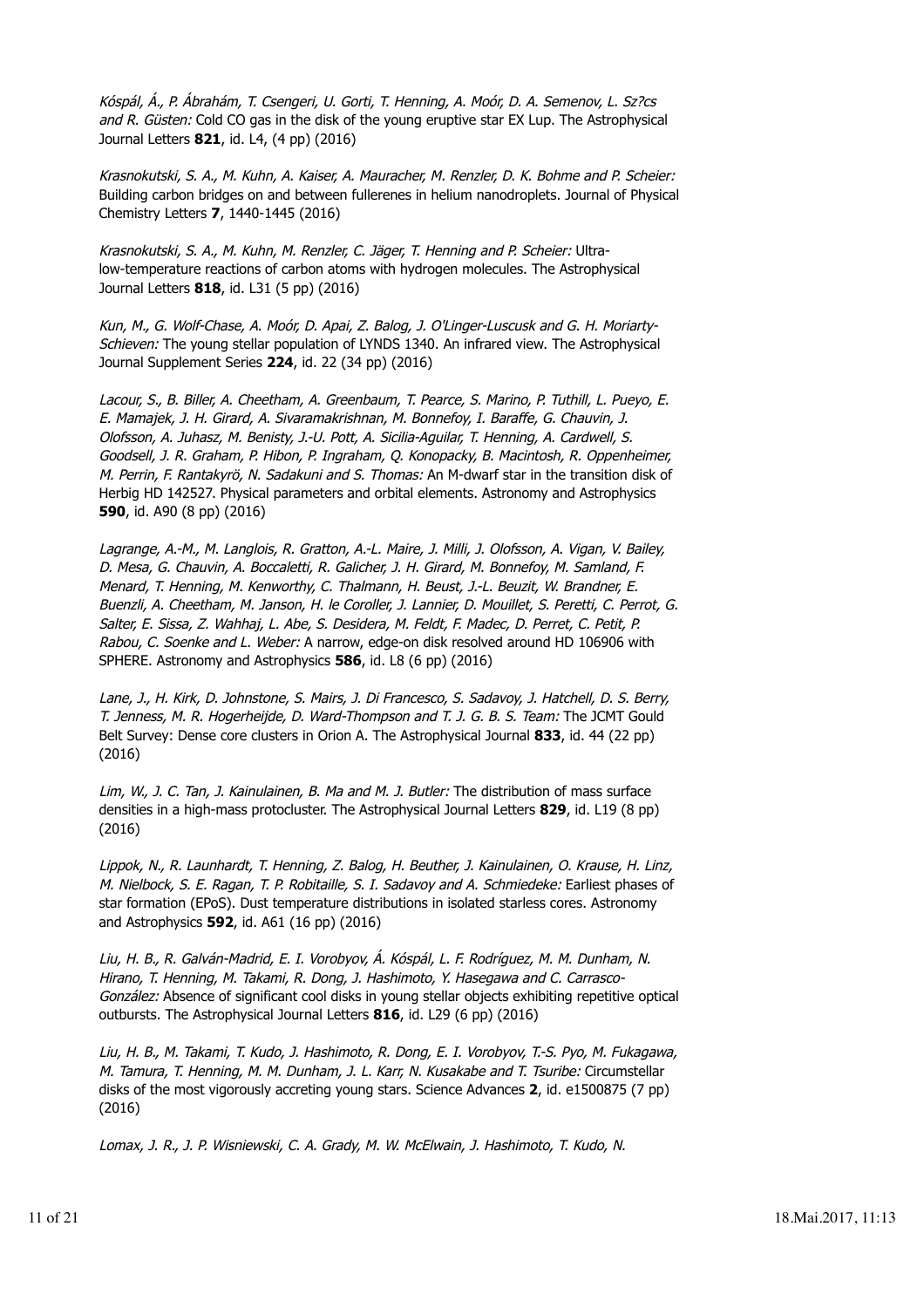Kusakabe, Y. K. Okamoto, M. Fukagawa, L. Abe, W. Brandner, T. D. Brandt, J. C. Carson, T. M. Currie, S. Egner, M. Feldt, M. Goto, O. Guyon, Y. Hayano, M. Hayashi, S. S. Hayashi, T. Henning, K. W. Hodapp, A. Inoue, M. Ishii, M. Iye, M. Janson, R. Kandori, G. R. Knapp, M. Kuzuhara, J. Kwon, T. Matsuo, S. Mayama, S. Miyama, M. Momose, J.-I. Morino, A. Moro-Martin, T. Nishimura, T.-S. Pyo, G. H. Schneider, E. Serabyn, M. L. Sitko, T. Suenaga, H. Suto, R. Suzuki, Y. H. Takahashi, M. Takami, N. Takato, H. Terada, C. Thalmann, D. Tomono, E. L. Turner, M. Watanabe, T. Yamada, H. Takami, T. Usuda and M. Tamura: Constraining the movement of the spiral features and the locations of planetary bodies within the AB Aur system. The Astrophysical Journal **828**, id. 2 (8 pp) (2016)

Maciejewski, G., D. Dimitrov, L. Mancini, J. Southworth, S. Ciceri, G. D'Ago, I. Bruni, S. Raetz, G. Nowak, J. Ohlert, D. Puchalski, G. Saral, E. Derman, R. Petrucci, E. Jofre, M. Seeliger and T. Henning: New transit observations for HAT-P-30 b, HAT-P-37 b, TrES-5 b, WASP-28 b, WASP-36 b and WASP-39 b. Acta Astronomica **66**, 55-74 (2016)

Maire, A.-L., M. Bonnefoy, C. Ginski, A. Vigan, S. Messina, D. Mesa, R. Galicher, R. Gratton, S. Desidera, T. G. Kopytova, M. Millward, C. Thalmann, R. U. Claudi, D. Ehrenreich, A. Zurlo, G. Chauvin, J. Antichi, A. Baruffolo, A. Bazzon, J.-L. Beuzit, P. Blanchard, A. Boccaletti, J. de Boer, M. Carle, E. Cascone, A. Costille, V. De Caprio, A. Delboulbé, K. Dohlen, C. Dominik, M. Feldt, T. Fusco, J. H. Girard, E. Giro, D. Gisler, L. Gluck, C. Gry, T. Henning, N. Hubin, E. Hugot, M. Jaquet, M. Kasper, A.-M. Lagrange, M. Langlois, D. Le Mignant, M. Llored, F. Madec, P. Martinez, D. Mawet, J. Milli, O. Möller-Nilsson, D. Mouillet, T. Moulin, C. Moutou, A. Origné, A. Pavlov, C. Petit, J. Pragt, P. Puget, J. Ramos, S. Rochat, R. Roelfsema, B. Salasnich, J.-F. Sauvage, H. M. Schmid, M. Turatto, S. Udry, F. Vakili, Z. Wahhaj, L. Weber and F. Wildi: First light of the VLT planet finder SPHERE. II. The physical properties and the architecture of the young systems PZ Telescopii and HD 1160 revisited. Astronomy and Astrophysics **587**, id. A56 (24 pp) (2016)

Mairs, S., D. Johnstone, H. Kirk, J. Buckle, D. S. Berry, H. Broekhoven-Fiene, M. J. Currie, M. Fich, S. Graves, J. Hatchell, T. Jenness, J. C. Mottram, D. Nutter, K. Pattle, J. E. Pineda, C. Salji, J. Di Francesco, M. R. Hogerheijde, D. Ward-Thompson, P. Bastien, D. Bresnahan, H. Butner, M. Chen, A. Chrysostomou, S. Coudé, C. J. Davis, E. Drabek-Maunder, A. Duarte-Cabral, J. Fiege, P. Friberg, R. Friesen, G. A. Fuller, J. Greaves, J. Gregson, W. Holland, G. Joncas, J. M. Kirk, L. B. G. Knee, K. Marsh, B. C. Matthews, G. Moriarty-Schieven, C. Mowat, J. Rawlings, J. Richer, D. Robertson, E. Rosolowsky, D. Rumble, S. Sadavoy, H. Thomas, N. Tothill, S. Viti, G. J. White, J. Wouterloot, J. Yates and M. Zhu: The JCMT Gould Belt Survey: a first look at Southern Orion A with SCUBA-2. Monthly Notices of the Royal Astronomical Society **461**, 4022-4048 (2016)

Mancini, L., M. Giordano, P. Mollière, J. Southworth, R. Brahm, S. Ciceri and T. Henning: An optical transmission spectrum of the transiting hot Jupiter in the metal-poor WASP-98 planetary system. Monthly Notices of the Royal Astronomical Society **461**, 1053-1061 (2016)

Mancini, L., J. Kemmer, J. Southworth, K. Bott, P. Mollière, S. Ciceri, G. Chen and T. Henning: An optical transmission spectrum of the giant planet WASP-36 b. Monthly Notices of the Royal Astronomical Society **459**, 1393-1402 (2016)

Mancini, L., J. Lillo-Box, J. Southworth, L. Borsato, D. Gandolfi, S. Ciceri, D. Barrado, R. Brahm and T. Henning: Kepler-539: A young extrasolar system with two giant planets on wide orbits and in gravitational interaction. Astronomy and Astrophysics **590**, id. A112 (12 pp) (2016)

Mancini, L., J. Southworth, S. Ciceri, J. Tregloan-Reed, I. Crossfield, N. Nikolov, I. Bruni, R. Zambelli and T. Henning: Erratum: Physical properties, star-spot activity, orbital obliquity and transmission spectrum of the Qatar-2 planetary system from multicolour photometry. Monthly Notices of the Royal Astronomical Society **462**, 4266-4266 (2016)

Manjavacas, E., B. Goldman, J. M. Alcalá, M. R. Zapatero-Osorio, V. J. S. Béjar, D. Homeier, M. Bonnefoy, R. L. Smart, T. Henning and F. Allard: Hunting for brown dwarf binaries and testing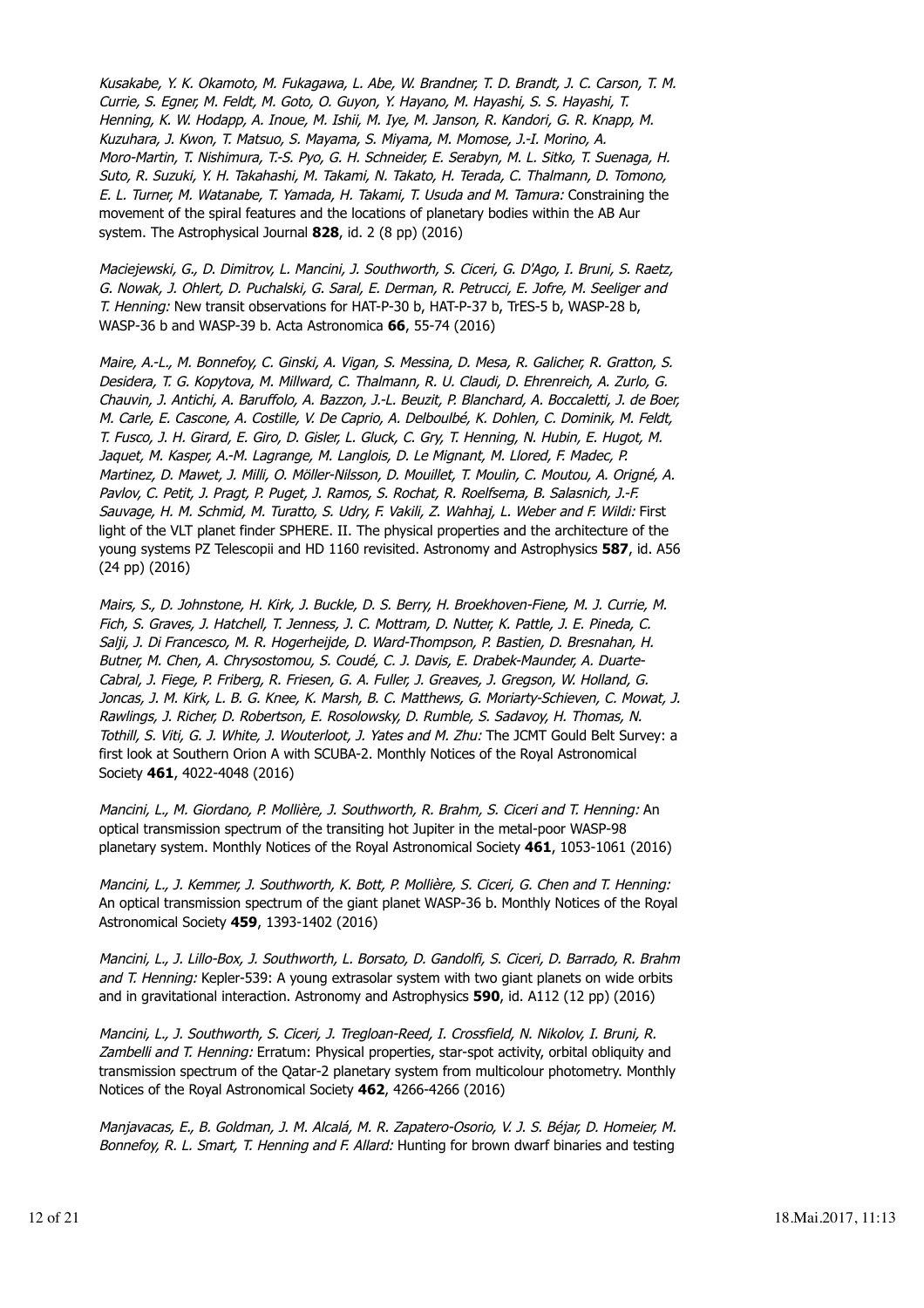atmospheric models with X-Shooter. Monthly Notices of the Royal Astronomical Society **455**, 1341-1363 (2016)

Manoj, P., J. D. Green, S. T. Megeath, N. J. Evans, II, A. M. Stutz, J. J. Tobin, D. M. Watson, W. J. Fischer, E. Furlan and T. Henning: The evolution of far-infrared CO emission from protostars. The Astrophysical Journal **831**, id. 69 (11 pp) (2016)

Marsh, K. A., J. M. Kirk, P. André, M. J. Griffin, V. Könyves, P. Palmeirim, A. Men'shchikov, D. Ward-Thompson, M. Benedettini, D. W. Bresnahan, J. D. Francesco, D. Elia, F. Motte, N. Peretto, S. Pezzuto, A. Roy, S. Sadavoy, N. Schneider, L. Spinoglio and G. J. White: A census of dense cores in the Taurus L1495 cloud from the Herschel. Monthly Notices of the Royal Astronomical Society **459**, 342-356 (2016)

Matter, A., L. Labadie, J. C. Augereau, J. Kluska, A. Crida, A. Carmona, J. F. Gonzalez, W. F. Thi, J.-B. Le Bouquin, J. Olofsson and B. Lopez: Inner disk clearing around the Herbig Ae star HD 139614: Evidence for a planet-induced gap? Astronomy and Astrophysics **586**, id. A11 (17 pp) (2016)

McClure, M. K., E. A. Bergin, L. I. Cleeves, E. F. van Dishoeck, G. A. Blake, N. J. Evans, II, J. D. Green, T. Henning, K. I. Öberg, K. M. Pontoppidan and C. Salyk: Mass measurements in protoplanetary disks from hydrogen deuteride. The Astrophysical Journal **831**, id. 167 (13 pp) (2016)

McLeod, A. F., M. Gritschneder, J. E. Dale, A. Ginsburg, P. D. Klaassen, J. C. Mottram, T. Preibisch, S. Ramsay, M. Reiter and L. Testi: Connecting the dots: a correlation between ionizing radiation and cloud mass-loss rate traced by optical integral field spectroscopy. Monthly Notices of the Royal Astronomical Society **462**, 3537-3569 (2016)

Meingast, S., J. Alves, D. Mardones, P. S. Teixeira, M. Lombardi, J. Großschedl, J. Ascenso, H. Bouy, J. Forbrich, A. Goodman, A. Hacar, B. Hasenberger, J. Kainulainen, K. Kubiak, C. Lada, E. Lada, A. Moitinho, M. Petr-Gotzens, L. Rodrigues and C. G. Román-Zúñiga: VISION - Vienna survey in Orion. I. VISTA Orion A Survey. Astronomy and Astrophysics **587**, id. A153 (31 pp) (2016)

Mesa, D., A. Vigan, V. D'Orazi, C. Ginski, S. Desidera, M. Bonnefoy, R. Gratton, M. Langlois, F. Marzari, S. Messina, J. Antichi, B. Biller, M. Bonavita, E. Cascone, G. Chauvin, R. U. Claudi, I. Curtis, D. Fantinel, M. Feldt, A. Garufi, R. Galicher, T. Henning, S. Incorvaia, A.-M. Lagrange, M. Millward, C. Perrot, B. Salasnich, S. Scuderi, E. Sissa, Z. Wahhaj and A. Zurlo: Characterizing HR 3549 B using SPHERE. Astronomy and Astrophysics **593**, id. A119 (12 pp) (2016)

Miguel, Y. and S. Ida: A semi-analytical model for exploring Galilean satellites formation from a massive disk. Icarus **266**, 1-14 (2016)

Min, M., J. Bouwman, C. Dominik, L. B. F. M. Waters, K. M. Pontoppidan, S. Hony, G. D. Mulders, T. Henning, E. F. van Dishoeck, P. Woitke, N. J. Evans, II and D. Team: The abundance and thermal history of water ice in the disk surrounding HD 142527 from the DIGIT Herschel Key Program. Astronomy and Astrophysics **593**, id. A11 (11 pp) (2016)

Mizuki, T., T. Yamada, J. C. Carson, M. Kuzuhara, T. Nakagawa, J. Nishikawa, M. L. Sitko, T. Kudo, N. Kusakabe, J. Hashimoto, L. Abe, W. Brander, T. D. Brandt, S. Egner, M. Feldt, M. Goto, C. A. Grady, O. Guyon, Y. Hayano, M. Hayashi, S. S. Hayashi, T. Henning, K. W. Hodapp, M. Ishii, M. Iye, M. Janson, R. Kandori, G. R. Knapp, J. Kwon, T. Matsuo, M. W. McElwain, S. Miyama, J. Morino, A. Moro-Martin, T. Nishimura, T. Pyo, E. Serabyn, T. Suenaga, H. Suto, R. Suzuki, Y. H. Takahashi, M. Takami, N. Takato, H. Terada, C. Thalmann, E. L. Turner, M. Watanabe, J. Wisniewski, H. Takami, T. Usuda and M. Tamura: High-contrast imaging of ? Eridani with ground-based instruments. Astronomy and Astrophysics **595**, id. A79 (8 pp) (2016)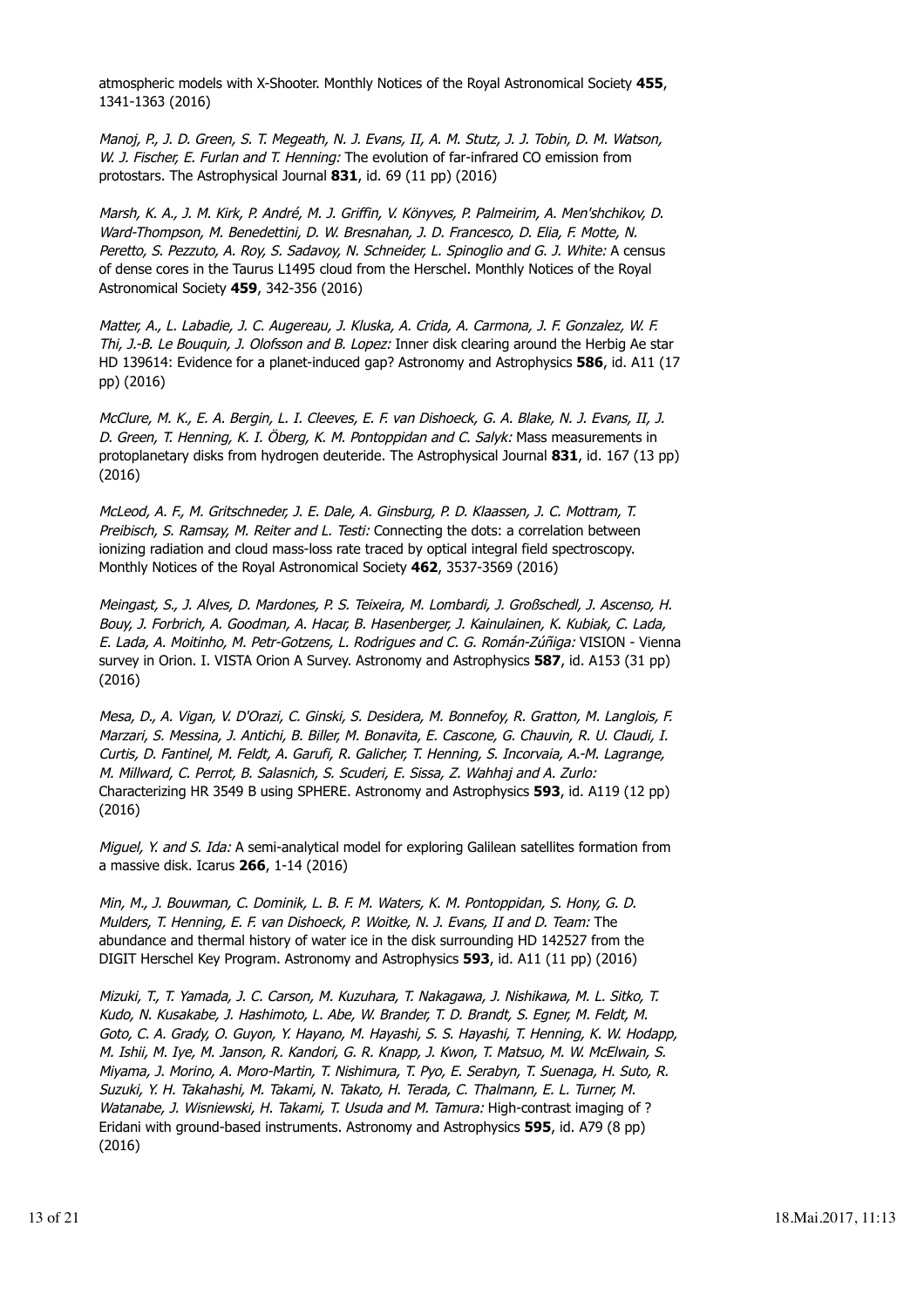Molinari, S., M. Merello, D. Elia, R. Cesaroni, L. Testi and T. Robitaille: Calibration of evolutionary diagnostics in high-mass star formation. The Astrophysical Journal Letters **826**, id. L8 (8 pp) (2016)

Molinari, S., E. Schisano, D. Elia, M. Pestalozzi, A. Traficante, S. Pezzuto, B. M. Swinyard, A. Noriega-Crespo, J. Bally, T. J. T. Moore, R. Plume, A. Zavagno, A. M. di Giorgio, S. J. Liu, G. L. Pilbratt, J. C. Mottram, D. Russeil, L. Piazzo, M. Veneziani, M. Benedettini, L. Calzoletti, F. Faustini, P. Natoli, F. Piacentini, M. Merello, A. Palmese, R. Del Grande, D. Polychroni, K. L. J. Rygl, G. Polenta, M. J. Barlow, J.-P. Bernard, P. G. Martin, L. Testi, B. Ali, P. André, M. T. Beltrán, N. Billot, S. Carey, R. Cesaroni, M. Compiègne, D. Eden, Y. Fukui, P. Garcia-Lario, M. G. Hoare, M. Huang, G. Joncas, T. L. Lim, S. D. Lord, S. Martinavarro-Armengol, F. Motte, R. Paladini, D. Paradis, N. Peretto, T. Robitaille, P. Schilke, N. Schneider, B. Schulz, B. Sibthorpe, F. Strafella, M. A. Thompson, G. Umana, D. Ward-Thompson and F. Wyrowski: Hi-GAL, the Herschel infrared Galactic Plane Survey: photometric maps and compact source catalogues. First data release for the inner Milky Way:  $+68^{\circ}$  > = 1 > = -70°. Astronomy and Astrophysics **591**, id. A149 (33 pp) (2016)

Moór, A., Á. Kóspál, P. Ábrahám, Z. Balog, T. Csengeri, T. Henning, A. Juhász and C. Kiss: New debris disks in nearby young moving groups. The Astrophysical Journal **826**, id. 123 (16 pp) (2016)

Mordasini, C., R. van Boekel, P. Mollière, T. Henning and B. Benneke: The imprint of exoplanet formation history on observable present-day spectra of hot Jupiters. The Astrophysical Journal **832**, id. 41 (32 pp) (2016)

Müller, T. G., Z. Balog, M. Nielbock, R. Moreno, U. Klaas, A. Moór, H. Linz and H. Feuchtgruber: Far-infrared photometric observations of the outer planets and satellites with Herschel-PACS. Astronomy and Astrophysics **588**, id. A109 (21 pp) (2016)

Mullins, A. M., R. M. Loughnane, M. P. Redman, B. Wiles, N. Guegan, J. Barrett and E. R. Keto: Radiative transfer of HCN: interpreting observations of hyperfine anomalies. Monthly Notices of the Royal Astronomical Society **459**, 2882-2892 (2016)

Obermeier, C., T. Henning, J. E. Schlieder, I. J. M. Crossfield, E. A. Petigura, A. W. Howard, E. Sinukoff, H. Isaacson, D. R. Ciardi, T. J. David, L. A. Hillenbrand, C. A. Beichman, S. B. Howell, E. Horch, M. Everett, L. Hirsch, J. Teske, J. L. Christiansen, S. Lépine, K. M. Aller, M. C. Liu, R. P. Saglia, J. Livingston and M. Kluge: K2 discovers a busy bee: An unusual transiting Neptune found in the Beehive cluster. The Astronomical Journal **152**, id. 223 (12 pp) (2016)

Obermeier, C., J. Koppenhoefer, R. P. Saglia, T. Henning, R. Bender, M. Kodric, N. Deacon, A. Riffeser, W. Burgett, K. C. Chambers, P. W. Draper, H. Flewelling, K. W. Hodapp, N. Kaiser, R.-P. Kudritzki, E. A. Magnier, N. Metcalfe, P. A. Price, W. Sweeney, R. J. Wainscoat and C. Waters: Pan-Planets: Searching for hot Jupiters around cool dwarfs. Astronomy and Astrophysics **587**, id. A49 (15 pp) (2016)

Oh, D., J. Hashimoto, J. C. Carson, M. Janson, J. Kwon, T. Nakagawa, S. Mayama, T. Uyama, Y. Yang, T. Kudo, N. Kusakabe, L. Abe, E. Akiyama, W. Brandner, T. D. Brandt, T. Currie, M. Feldt, M. Goto, C. A. Grady, O. Guyon, Y. Hayano, M. Hayashi, S. S. Hayashi, T. Henning, K. W. Hodapp, M. Ishii, M. Iye, R. Kandori, G. R. Knapp, M. Kuzuhara, T. Matsuo, M. W. Mcelwain, S. Miyama, J.-I. Morino, A. Moro-Martin, T. Nishimura, T.-S. Pyo, E. Serabyn, T. Suenaga, H. Suto, R. Suzuki, Y. H. Takahashi, N. Takato, H. Terada, C. Thalmann, E. L. Turner, M. Watanabe, T. Yamada, H. Takami, T. Usuda and M. Tamura: Resolved near-infrared image of the inner cavity in the GM Aur transitional disk. The Astrophysical Journal Letters **831**, id. L7 (6 pp) (2016)

Oh, D., J. Hashimoto, M. Tamura, J. Wisniewski, E. Akiyama, T. Currie, S. Mayama, M. Takami, C. Thalmann, T. Kudo, N. Kusakabe, L. Abe, W. Brandner, T. D. Brandt, J. C. Carson, S. Egner,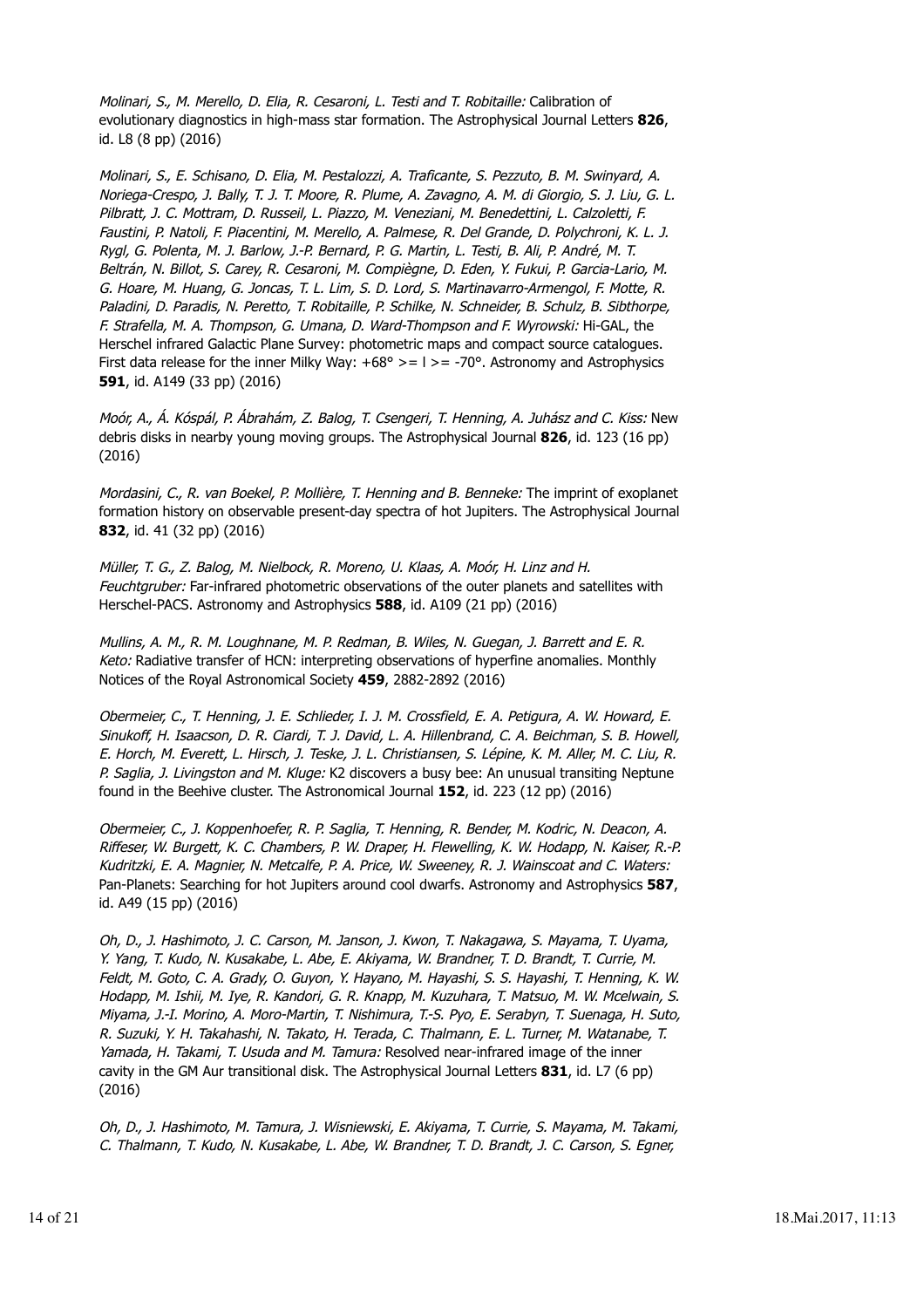M. Feldt, M. Goto, C. A. Grady, O. Guyon, Y. Hayano, M. Hayashi, S. S. Hayashi, T. Henning, K. W. Hodapp, M. Ishii, M. Iye, M. Janson, R. Kandori, G. R. Knapp, M. Kuzuhara, J. Kwon, T. Matsuo, M. W. Mcelwain, S. Miyama, J.-I. Morino, A. Moro-Martin, T. Nishimura, T.-S. Pyo, E. Serabyn, T. Suenaga, H. Suto, R. Suzuki, Y. H. Takahashi, N. Takato, H. Terada, E. L. Turner, M. Watanabe, T. Yamada, H. Takami and T. Usuda: Near-infrared imaging polarimetry of LkCa 15: A possible warped inner disk. Publications of the Astronomical Society of Japan **68**, id. L3 (6 pp) (2016)

Ohta, Y., M. Fukagawa, M. L. Sitko, T. Muto, S. Kraus, C. A. Grady, J. P. Wisniewski, J. R. Swearingen, H. Shibai, T. Sumi, J. Hashimoto, T. Kudo, N. Kusakabe, M. Momose, Y. Okamoto, T. Kotani, M. Takami, T. Currie, C. Thalmann, M. Janson, E. Akiyama, K. B. Follette, S. Mayama, L. Abe, W. Brandner, T. D. Brandt, J. C. Carson, S. E. Egner, M. Feldt, M. Goto, O. Guyon, Y. Hayano, M. Hayashi, S. S. Hayashi, T. Henning, K. W. Hodapp, M. Ishii, M. Iye, R. Kandori, G. R. Knapp, M. Kuzuhara, J. Kwon, T. Matsuo, M. W. McElwain, S. Miyama, J.-I. Morino, A. Moro-Martín, T. Nishimura, T.-S. Pyo, E. Serabyn, T. Suenaga, H. Suto, R. Suzuki, Y. H. Takahashi, H. Takami, N. Takato, H. Terada, D. Tomono, E. L. Turner, T. Usuda, M. Watanabe, T. Yamada and M. Tamura: Extreme asymmetry in the polarized disk of V1247 Orionis Publications of the Astronomical Society of Japan **68**, id. 53 (12 pp) (2016)

Olofsson, J., M. Samland, H. Avenhaus, C. Caceres, T. Henning, A. Moór, J. Milli, H. Canovas, S. P. Quanz, M. R. Schreiber, J.-C. Augereau, A. Bayo, A. Bazzon, J.-L. Beuzit, A. Boccaletti, E. Buenzli, S. Casassus, G. Chauvin, C. Dominik, S. Desidera, M. Feldt, R. Gratton, M. Janson, A.-M. Lagrange, M. Langlois, J. Lannier, A.-L. Maire, D. Mesa, C. Pinte, D. Rouan, G. Salter, C. Thalmann and A. Vigan: Azimuthal asymmetries in the debris disk around HD 61005. A massive collision of planetesimals? Astronomy and Astrophysics **591**, id. A108 (22 pp) (2016)

Ortiz, M., S. Reffert, T. Trifonov, A. Quirrenbach, D. S. Mitchell, G. Nowak, E. Buenzli, N. Zimmerman, M. Bonnefoy, A. Skemer, D. Defrère, M. H. Lee, D. A. Fischer and P. M. Hinz: Precise radial velocities of giant stars. IX. HD 59686 Ab: a massive circumstellar planet orbiting a giant star in a 13.6 au eccentric binary system. Astronomy and Astrophysics **595**, id. A55 (14 pp) (2016)

Parfenov, S. Y., D. A. Semenov, A. M. Sobolev and M. D. Gray: Towards detecting methanol emission in low-mass protoplanetary discs with ALMA: the role of non-LTE excitation. Monthly Notices of the Royal Astronomical Society **460**, 2648-2663 (2016)

Pascucci, I., L. Testi, G. J. Herczeg, F. Long, C. F. Manara, N. Hendler, G. D. Mulders, S. Krijt, F. Ciesla, T. Henning, S. Mohanty, E. Drabek-Maunder, D. Apai, L. Sz?cs, G. Sacco and J. Olofsson: A steeper than linear disk mass–stellar mass scaling relation. The Astrophysical Journal **831**, id. 125 (19 pp) (2016)

Penev, K., J. D. Hartman, G. Á. Bakos, S. Ciceri, R. Brahm, D. Bayliss, J. Bento, A. Jordán, Z. Csubry, W. Bhatti, M. de Val-Borro, N. Espinoza, G. Zhou, L. Mancini, M. Rabus, V. Suc, T. Henning, B. Schmidt, R. W. Noyes, J. Lázár, I. Papp and P. Sári: HATS-18b: An extreme shortperiod massive transiting planet spinning up its star. The Astronomical Journal **152**, id. 127 (11 pp) (2016)

Pérez, L. M., J. M. Carpenter, S. M. Andrews, L. Ricci, A. Isella, H. Linz, A. I. Sargent, D. J. Wilner, T. Henning, A. T. Deller, C. J. Chandler, C. P. Dullemond, J. Lazio, K. M. Menten, S. A. Corder, S. Storm, L. Testi, M. Tazzari, W. Kwon, N. Calvet, J. S. Greaves, R. J. Harris and L. G. Mundy: Spiral density waves in a young protoplanetary disk. Science **353**, 1519-1521 (2016)

Perrot, C., A. Boccaletti, E. Pantin, J.-C. Augereau, A.-M. Lagrange, R. Galicher, A.-L. Maire, J. Mazoyer, J. Milli, G. Rousset, R. Gratton, M. Bonnefoy, W. Brandner, E. Buenzli, M. Langlois, J. Lannier, D. Mesa, S. Peretti, G. Salter, E. Sissa, G. Chauvin, S. Desidera, M. Feldt, A. Vigan, E. Di Folco, A. Dutrey, J. Péricaud, P. Baudoz, M. Benisty, J. De Boer, A. Garufi, J. H. Girard, F. Menard, J. Olofsson, S. P. Quanz, D. Mouillet, V. Christiaens, S. Casassus, J.-L. Beuzit, P. Blanchard, M. Carle, T. Fusco, E. Giro, N. Hubin, D. Maurel, O. Moeller-Nilsson, A. Sevin and L.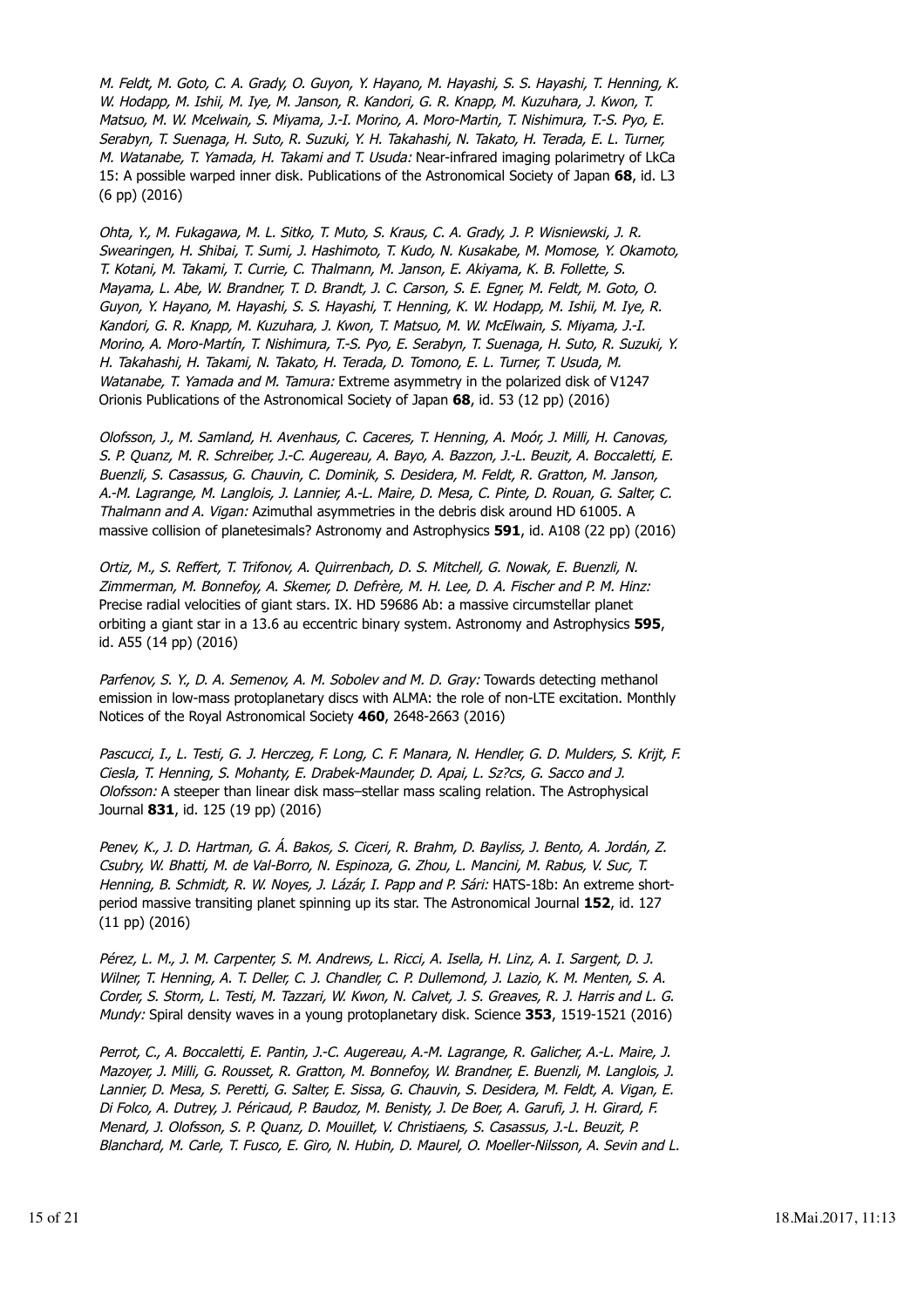Weber: Discovery of concentric broken rings at sub-arcsec separations in the HD 141569A gas-rich, debris disk with VLT/SPHERE. Astronomy and Astrophysics **590**, id. L7 (9 pp) (2016)

Pinilla, P., M. Flock, M. d. J. Ovelar and T. Birnstiel: Can dead zones create structures like a transition disk? Astronomy and Astrophysics **596**, id. A81 (13 pp) (2016)

Pohl, A., A. Kataoka, P. Pinilla, C. P. Dullemond, T. Henning and T. Birnstiel: Investigating dust trapping in transition disks with millimeter-wave polarization. Astronomy and Astrophysics **593**, id. A12 (11 pp) (2016)

Pokhrel, R., R. Gutermuth, B. Ali, T. Megeath, J. Pipher, P. Myers, W. J. Fischer, T. Henning, S. J. Wolk, L. Allen and J. J. Tobin: A Herschel-SPIRE survey of the Mon R2 giant molecular cloud: analysis of the gas column density probability density function. Monthly Notices of the Royal Astronomical Society **461**, 22-35 (2016)

Poleski, R., W. Zhu, G. W. Christie, A. Udalski, A. Gould, E. Bachelet, J. Skottfelt, S. Calchi Novati, M. K. Szyma?ski, I. Soszy?ski, G. Pietrzy?ski, ?. Wyrzykowski, K. Ulaczyk, P. Pietrukowicz, S. Koz?owski, J. Skowron, P. Mróz, M. Pawlak, C. Beichman, G. Bryden, S. Carey, M. Fausnaugh, B. S. Gaudi, C. B. Henderson, R. W. Pogge, Y. Shvartzvald, B. Wibking, J. C. Yee, T. G. Beatty, J. D. Eastman, J. Drummond, M. Friedmann, M. Henderson, J. A. Johnson, S. Kaspi, D. Maoz, J. McCormick, N. McCrady, T. Natusch, H. Ngan, I. Porritt, H. M. Relles, D. H. Sliski, T.-G. Tan, R. A. Wittenmyer, J. T. Wright, R. A. Street, Y. Tsapras, D. M. Bramich, K. Horne, C. Snodgrass, I. A. Steele, J. Menzies, R. Figuera Jaimes, J. Wambsganss, R. Schmidt, A. Cassan, C. Ranc, S. Mao, V. Bozza, M. Dominik, M. P. G. Hundertmark, U. G. Jørgensen, M. I. Andersen, M. J. Burgdorf, S. Ciceri, G. D'Ago, D. F. Evans, S.-H. Gu, T. C. Hinse, N. Kains, E. Kerins, H. Korhonen, M. Kuffmeier, L. Mancini, A. Popovas, M. Rabus, S. Rahvar, R. T. Rasmussen, G. Scarpetta, J. Southworth, J. Surdej, E. Unda-Sanzana, P. Verma, C. von Essen, Y.-B. Wang and O. Wertz: The Spitzer Microlensing Program as a probe for globular cluster planets: Analysis of OGLE-2015-BLG-0448. The Astrophysical Journal **823**, id. 63 (11 pp) (2016)

Pon, A., D. Johnstone, P. Caselli, F. Fontani, A. Palau, M. J. Butler, M. Kaufman, I. Jiménez-Serra and J. C. Tan: Mid-J CO shock tracing observations of infrared dark clouds. II. Low-J CO constraints on excitation, depletion, and kinematics. Astronomy and Astrophysics **587**, id. A96 ( 23 pp) (2016)

Pon, A., M. J. Kaufman, D. Johnstone, P. Caselli, F. Fontani, M. J. Butler, I. Jiménez-Serra, A. Palau and J. C. Tan: Mid-J CO shock tracing observations of iInfrared dark clouds. III. SLED fitting. The Astrophysical Journal **827**, id. 107 (22 pp) (2016)

Potapov, A., A. Sanchez-Monge, P. Schilke, U. U. Graf, T. Moller and S. Schlemmer: The CO-H-2 van der Waals complex and complex organic molecules in cold molecular clouds: A TMC-1C survey. Astronomy and Astrophysics **594**, id. A117 (9 pp) (2016)

Povich, M. S., L. K. Townsley, T. P. Robitaille, P. S. Broos, W. T. Orbin, R. R. King, T. Naylor and B. A. Whitney: Rapid circumstellar disk evolution and an accelerating star formation rate in the infrared dark cloud M17 SWex. The Astrophysical Journal **825**, id. 125 (24 pp) (2016)

Rabus, M., A. Jordán, J. D. Hartman, G. Á. Bakos, N. Espinoza, R. Brahm, K. Penev, S. Ciceri, G. Zhou, D. Bayliss, L. Mancini, W. Bhatti, M. de Val-Borro, Z. Csbury, B. Sato, T.-G. Tan, T. Henning, B. Schmidt, J. Bento, V. Suc, R. Noyes, J. Lázár, I. Papp and P. Sári: HATS-11b AND HATS-12b: Two transiting hot Jupiters orbiting subsolar metallicity stars selected for the K2 campaign 7. The Astronomical Journal **152**, id. 88 (13 pp) (2016)

Reggiani, M., M. R. Meyer, G. Chauvin, A. Vigan, S. P. Quanz, B. Biller, M. Bonavita, S. Desidera, P. Delorme, J. Hagelberg, A.-L. Maire, A. Boccaletti, J.-L. Beuzit, E. Buenzli, J. Carson, E. Covino, M. Feldt, J. Girard, R. Gratton, T. Henning, M. Kasper, A.-M. Lagrange, D. Mesa, S. Messina, G. Montagnier, C. Mordasini, D. Mouillet, J. E. Schlieder, D. Segransan, C.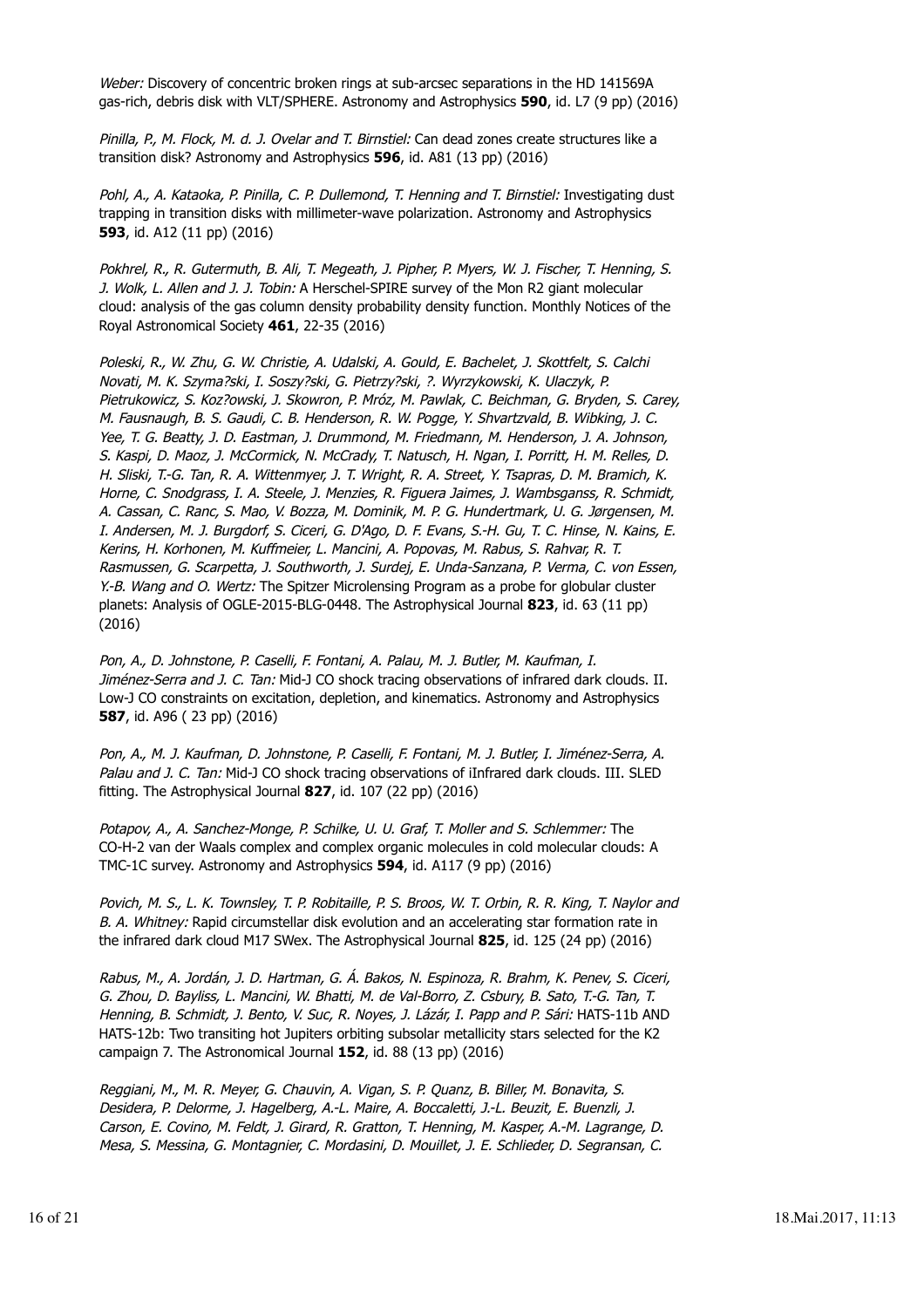Thalmann and A. Zurlo: The VLT/NaCo large program to probe the occurrence of exoplanets and brown dwarfs at wide orbits . III. The frequency of brown dwarfs and giant planets as companions to solar-type stars. Astronomy and Astrophysics **586**, id. A147 (7 pp) (2016)

Ridden-Harper, A. R., I. A. G. Snellen, C. U. Keller, R. J. de Kok, E. Di Gloria, H. J. Hoeijmakers, M. Brogi, M. Fridlund, B. L. A. Vermeersen and W. van Westrenen: Search for an exosphere in sodium and calcium in the transmission spectrum of exoplanet 55 Cancri e. Astronomy and Astrophysics **593**, id. A129 (13 pp) (2016)

Röser, S., E. Schilbach and B. Goldman: Nine new open clusters within 500 pc from the Sun. Astronomy and Astrophysics **595**, id. A22 (6 pp) (2016)

Ruge, J. P., M. Flock, S. Wolf, N. Dzyurkevich, S. Fromang, T. Henning, H. Klahr and H. Meheut: Gaps, rings, and non-axisymmetric structures in protoplanetary disks: Emission from large grains. Astronomy and Astrophysics **590**, id. A17 (10 pp) (2016)

Rumble, D., J. Hatchell, K. Pattle, H. Kirk, T. Wilson, J. Buckle, D. S. Berry, H. Broekhoven-Fiene, M. J. Currie, M. Fich, T. Jenness, D. Johnstone, J. C. Mottram, D. Nutter, J. E. Pineda, C. Quinn, C. Salji, S. Tisi, S. Walker-Smith, J. D. Francesco, M. R. Hogerheijde, D. Ward-Thompson, P. Bastien, D. Bresnahan, H. Butner, M. Chen, A. Chrysostomou, S. Coude, C. J. Davis, E. Drabek-Maunder, A. Duarte-Cabral, J. Fiege, P. Friberg, R. Friesen, G. A. Fuller, S. Graves, J. Greaves, J. Gregson, W. Holland, G. Joncas, J. M. Kirk, L. B. G. Knee, S. Mairs, K. Marsh, B. C. Matthews, G. Moriarty-Schieven, C. Mowat, J. Rawlings, J. Richer, D. Robertson, E. Rosolowsky, S. Sadavoy, H. Thomas, N. Tothill, S. Viti, G. J. White, J. Wouterloot, J. Yates and M. Zhu: The JCMT Gould Belt Survey: evidence for radiative heating and contamination in the W40 complex. Monthly Notices of the Royal Astronomical Society **460**, 4150-4175 (2016)

Ryu, T., B. e. Sato, M. Kuzuhara, N. Narita, Y. H. Takahashi, T. Uyama, T. Kudo, N. Kusakabe, J. Hashimoto, M. Omiya, H. Harakawa, L. Abe, H. Ando, W. Brandner, T. D. Brandt, J. C. Carson, T. Currie, S. Egner, M. Feldt, M. Goto, C. A. Grady, O. Guyon, Y. Hayano, M. Hayashi, S. S. Hayashi, K. G. He?miniak, T. Henning, K. W. Hodapp, S. Ida, M. Ishii, Y. Itoh, M. Iye, H. Izumiura, M. Janson, E. Kambe, R. Kandori, G. R. Knapp, E. Kokubo, J. Kwon, T. Matsuo, S. Mayama, M. W. McElwain, K. Mede, S. Miyama, J.-I. Morino, A. Moro-Martin, T. Nishimura, T.-S. Pyo, E. Serabyn, T. Suenaga, H. Suto, R. Suzuki, M. Takami, N. Takato, Y. Takeda, H. Terada, C. Thalmann, E. L. Turner, M. Watanabe, J. Wisniewski, T. Yamada, M. Yoshida, H. Takami, T. Usuda and M. Tamura: High-contrast imaging of ntermediate-mass giants with long-term radial velocity trends. The Astrophysical Journal **825**, id. 127 (13 pp) (2016)

Sabbi, E., D. J. Lennon, J. Anderson, M. Cignoni, R. P. van der Marel, D. Zaritsky, G. De Marchi, N. Panagia, D. A. Gouliermis, E. K. Grebel, J. S. Gallagher, III, L. J. Smith, H. Sana, A. Aloisi, M. Tosi, C. J. Evans, H. Arab, M. Boyer, S. E. de Mink, K. Gordon, A. M. Koekemoer, S. S. Larsen, J. E. Ryon and P. Zeidler: Hubble Tarantula Treasury Project. III. Photometric catalog and resulting constraints on the progression of star formation in the 30 Doradus region. The Astrophysical Journal Supplement Series **222**, id. 11 (25 pp) (2016)

Sadavoy, S. I., A. M. Stutz, S. Schnee, B. S. Mason, J. Di Francesco and R. K. Friesen: Dust emissivity in the star-forming filament OMC 2/3. Astronomy and Astrophysics **588**, id. A30 (11 pp) (2016)

Schlieder, J. E., I. J. M. Crossfield, E. A. Petigura, A. W. Howard, K. M. Aller, E. Sinukoff, H. T. Isaacson, B. J. Fulton, D. R. Ciardi, M. Bonnefoy, C. Ziegler, T. D. Morton, S. Lépine, C. Obermeier, M. C. Liu, V. P. Bailey, C. Baranec, C. A. Beichman, D. Defrère, T. Henning, P. Hinz, N. Law, R. Riddle and A. Skemer: Two small temperate planets transiting nearby M dwarfs in K2 campaigns 0 and 1. The Astrophysical Journal **818**, id. 87 (15 pp) (2016)

Schlieder, J. E., A. J. Skemer, A.-L. Maire, S. Desidera, P. Hinz, M. F. Skrutskie, J. Leisenring, V. Bailey, D. Defrère, S. Esposito, K. G. Strassmeier, M. Weber, B. A. Biller, M. Bonnefoy, E. Buenzli, L. M. Close, J. R. Crepp, J. A. Eisner, K.-H. Hofmann, T. Henning, K. M. Morzinski, D.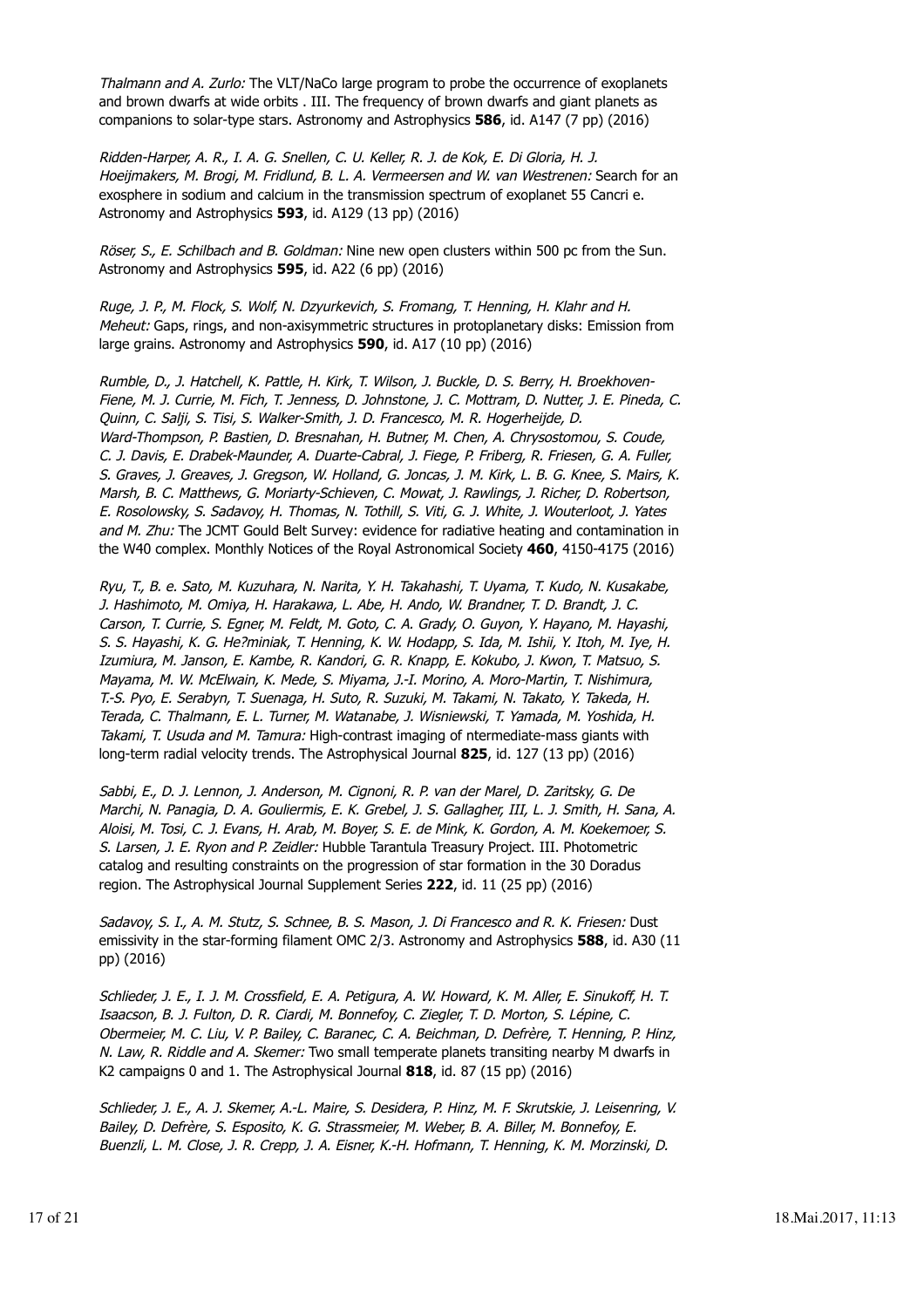Schertl, G. Weigelt and C. E. Woodward: The LEECH Exoplanet Imaging Survey: Orbit and component masses of the intermediate-age, late-type binary NO UMa. The Astrophysical Journal **818**, id. 1 (10 pp) (2016)

Schmidt, T. O. B., R. Neuhäuser, C. Briceño, N. Vogt, S. Raetz, A. Seifahrt, C. Ginski, M. Mugrauer, S. Buder, C. Adam, P. Hauschildt, S. Witte, C. Helling and J. H. M. M. Schmitt: Direct Imaging discovery of a second planet candidate around the possibly transiting planet host CVSO 30. Astronomy and Astrophysics **593**, id. A75 (15 pp) (2016)

Schneider, G., C. A. Grady, C. C. Stark, A. Gaspar, J. Carson, J. H. Debes, T. Henning, D. C. Hines, H. Jang-Condell, M. J. Kuchner, M. Perrin, T. J. Rodigas, M. Tamura and J. P. Wisniewski: Deep HST/STIS visible-light imaging of debris systems around solar analog hosts. The Astronomical Journal **152**, id. 64 (21 pp) (2016)

Scicluna, P., S. Wolf, T. Ratzka, G. Costigan, R. Launhardt, C. Leinert, F. Ober, C. F. Manara and L. Testi: Understanding discs in binary YSOs - detailed modelling of VV CrA. Monthly Notices of the Royal Astronomical Society **458**, 2476-2491 (2016)

Segura-Cox, D. M., R. J. Harris, J. J. Tobin, L. W. Looney, Z.-Y. Li, C. Chandler, K. Kratter, M. M. Dunham, S. Sadavoy, L. Perez and C. Melis: The VLA Nascent Disk and Multiplicity Survey: First Look at Resolved Candidate Disks around Class 0 and I Protostars in the Perseus Molecular Cloud. The Astrophysical Journal Letters **817**, id. L14 (6 pp) (2016)

Shvartzvald, Y., Z. Li, A. Udalski, A. Gould, T. Sumi, R. A. Street, S. Calchi Novati, M. Hundertmark, V. Bozza, C. Beichman, G. Bryden, S. Carey, J. Drummond, M. Fausnaugh, B. S. Gaudi, C. B. Henderson, T. G. Tan, B. Wibking, R. W. Pogge, J. C. Yee, W. Zhu, Y. Tsapras, E. Bachelet, M. Dominik, D. M. Bramich, A. Cassan, R. Figuera Jaimes, K. Horne, C. Ranc, R. Schmidt, C. Snodgrass, J. Wambsganss, I. A. Steele, J. Menzies, S. Mao, R. Poleski, M. Pawlak, M. K. Szyma?ski, J. Skowron, P. Mróz, S. Koz?owski, ?. Wyrzykowski, P. Pietrukowicz, I. Soszy?ski, K. Ulaczyk, F. Abe, Y. Asakura, R. K. Barry, D. P. Bennett, A. Bhattacharya, I. A. Bond, M. Freeman, Y. Hirao, Y. Itow, N. Koshimoto, M. C. A. Li, C. H. Ling, K. Masuda, A. Fukui, Y. Matsubara, Y. Muraki, M. Nagakane, T. Nishioka, K. Ohnishi, H. Oyokawa, N. J. Rattenbury, T. Saito, A. Sharan, D. J. Sullivan, D. Suzuki, P. J. Tristram, A. Yonehara, U. G. Jørgensen, M. J. Burgdorf, S. Ciceri, G. D'Ago, D. F. Evans, T. C. Hinse, N. Kains, E. Kerins, H. Korhonen, L. Mancini, A. Popovas, M. Rabus, S. Rahvar, G. Scarpetta, J. Skottfelt, J. Southworth, N. Peixinho, P. Verma, B. Sbarufatti, J. A. Kennea and N. Gehrels: The first simultaneous microlensing observations by two space telescopes: Spitzer and Swift reveal a brown dwarf in event OGLE-2015-BLG-1319. The Astrophysical Journal **831**, id. 183 (11 pp) (2016)

Skemer, A. J., C. V. Morley, N. T. Zimmerman, M. F. Skrutskie, J. Leisenring, E. Buenzli, M. Bonnefoy, V. Bailey, P. Hinz, D. Defrére, S. Esposito, D. Apai, B. Biller, W. Brandner, L. Close, J. R. Crepp, R. J. De Rosa, S. Desidera, J. Eisner, J. Fortney, R. Freedman, T. Henning, K.-H. Hofmann, T. Kopytova, R. Lupu, A.-L. Maire, J. R. Males, M. Marley, K. Morzinski, A. Oza, J. Patience, A. Rajan, G. Rieke, D. Schertl, J. Schlieder, J. Stone, K. Su, A. Vaz, C. Visscher, K. Ward-Duong, G. Weigelt and C. E. Woodward: The LEECH Exoplanet Imaging Survey: Characterization of the Coldest Directly Imaged Exoplanet, GJ 504 b, and Evidence for Superstellar Metallicity. The Astrophysical Journal **817**, id. 166 (10 pp) (2016)

Southworth, J., J. Tregloan-Reed, M. I. Andersen, S. Calchi Novati, S. Ciceri, J. P. Colque, G. D'Ago, M. Dominik, D. F. Evans, S.-H. Gu, A. Herrera-Cordova, T. C. Hinse, U. G. Jørgensen, D. Juncher, M. Kuffmeier, L. Mancini, N. Peixinho, A. Popovas, M. Rabus, J. Skottfelt, R. Tronsgaard, E. Unda-Sanzana, X.-B. Wang, O. Wertz, K. A. Alsubai, J. M. Andersen, V. Bozza, D. M. Bramich, M. Burgdorf, Y. Damerdji, C. Diehl, A. Elyiv, R. Figuera Jaimes, T. Haugbølle, M. Hundertmark, N. Kains, E. Kerins, H. Korhonen, C. Liebig, M. Mathiasen, M. T. Penny, S. Rahvar, G. Scarpetta, R. W. Schmidt, C. Snodgrass, D. Starkey, J. Surdej, C. Vilela, C. v. Essen and Y. Wang: High-precision photometry by telescope defocussing - VIII. WASP-22, WASP-41, WASP-42 and WASP-55. Monthly Notices of the Royal Astronomical Society **457**, 4205-4217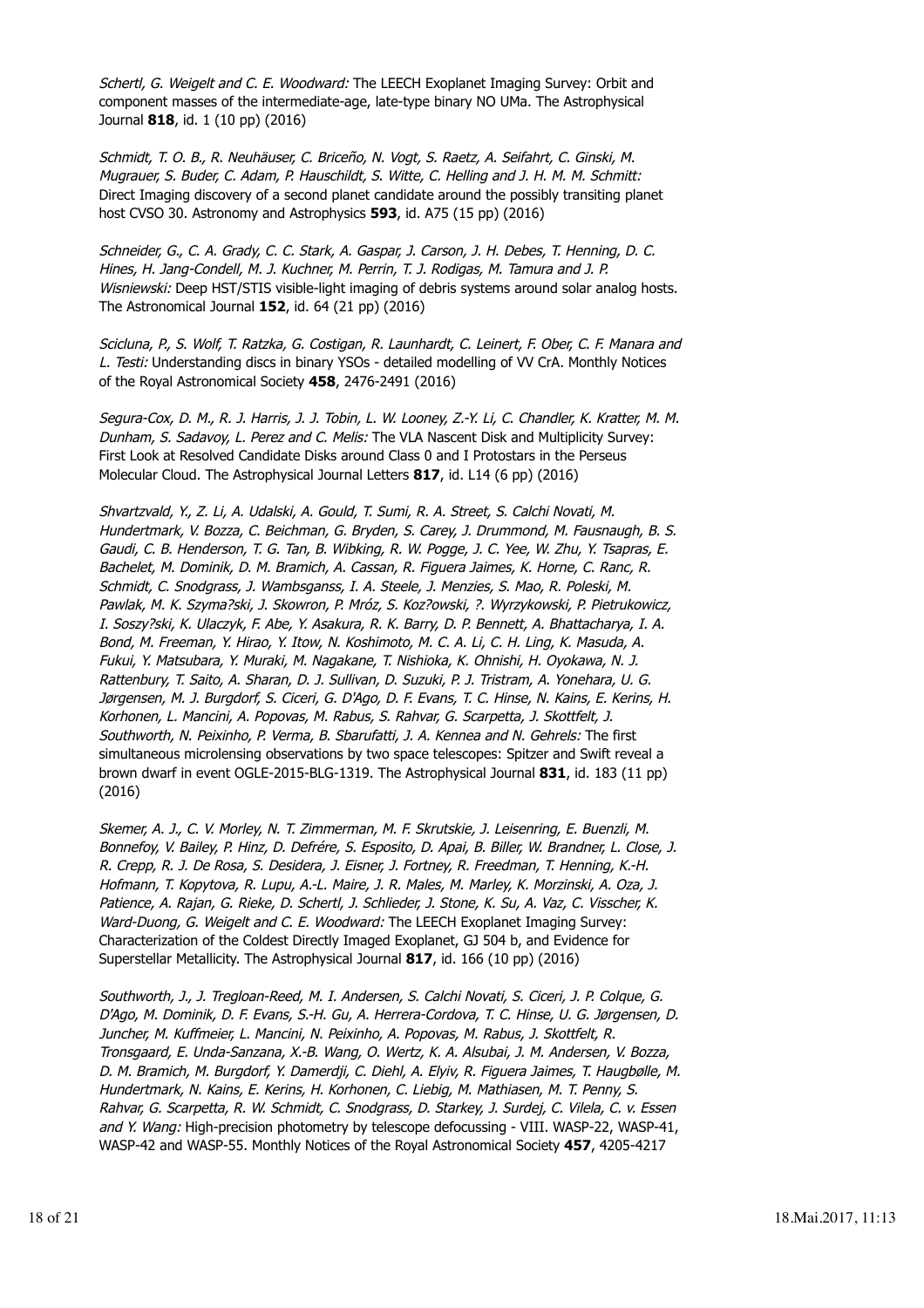#### (2016)

Steinacker, J., A. Bacmann, T. Henning and S. Heigl: Prestellar core modeling in the presence of a filament. The dense heart of L1689B. Astronomy and Astrophysics **593**, id.A6 (12 pp) (2016)

Steinacker, J., H. Linz, H. Beuther, T. Henning and A. Bacmann: Mass estimates for very cold (<8 K) gas in molecular cloud cores. Astronomy and Astrophysics **593**, id. L5 (4 pp) (2016)

Stolker, T., C. Dominik, H. Avenhaus, M. Min, J. de Boer, C. Ginski, H. M. Schmid, A. Juhasz, A. Bazzon, L. B. F. M. Waters, A. Garufi, J.-C. Augereau, M. Benisty, A. Boccaletti, T. Henning, M. Langlois, A.-L. Maire, F. Ménard, M. R. Meyer, C. Pinte, S. P. Quanz, C. Thalmann, J.-L. Beuzit, M. Carbillet, A. Costille, K. Dohlen, M. Feldt, D. Gisler, D. Mouillet, A. Pavlov, D. Perret, C. Petit, J. Pragt, S. Rochat, R. Roelfsema, B. Salasnich, C. Soenke and F. Wildi: Shadows cast on the transition disk of HD 135344B. Multiwavelength VLT/SPHERE polarimetric differential imaging. Astronomy and Astrophysics **595**, id. A113 (21 pp) (2016)

Street, R. A., A. Udalski, S. Calchi Novati, M. P. G. Hundertmark, W. Zhu, A. Gould, J. Yee, Y. Tsapras, D. P. Bennett, T. RoboNet Project, M. Consortium, U. G. Jørgensen, M. Dominik, M. I. Andersen, E. Bachelet, V. Bozza, D. M. Bramich, M. J. Burgdorf, A. Cassan, S. Ciceri, G. D'Ago, S. Dong, D. F. Evans, S.-h. Gu, H. Harkonnen, T. C. Hinse, K. Horne, R. Figuera Jaimes, N. Kains, E. Kerins, H. Korhonen, M. Kuffmeier, L. Mancini, J. Menzies, S. Mao, N. Peixinho, A. Popovas, M. Rabus, S. Rahvar, C. Ranc, R. Tronsgaard Rasmussen, G. Scarpetta, R. Schmidt, J. Skottfelt, C. Snodgrass, J. Southworth, I. A. Steele, J. Surdej, E. Unda-Sanzana, P. Verma, C. von Essen, J. Wambsganss, Y.-B. Wang, O. Wertz, T. OGLE Project, R. Poleski, M. Pawlak, M. K. Szyma?ski, J. Skowron, P. Mróz, S. Koz?owski, ?. Wyrzykowski, P. Pietrukowicz, G. Pietrzy?ski, I. Soszy?ski, K. Ulaczyk, T. S. Team, C. Beichman, G. Bryden, S. Carey, B. S. Gaudi, C. B. Henderson, R. W. Pogge, Y. Shvartzvald, T. M. Collaboration, F. Abe, Y. Asakura, A. Bhattacharya, I. A. Bond, M. Donachie, M. Freeman, A. Fukui, Y. Hirao, K. Inayama, Y. Itow, N. Koshimoto, M. C. A. Li, C. H. Ling, K. Masuda, Y. Matsubara, Y. Muraki, M. Nagakane, T. Nishioka, K. Ohnishi, H. Oyokawa, N. Rattenbury, T. Saito, A. Sharan, D. J. Sullivan, T. Sumi, D. Suzuki, J. Tristram, Y. Wakiyama, A. Yonehara, K. M. Team, C. Han, J.-Y. Choi, H. Park, Y. K. Jung and I.-G. Shin: Spitzer parallax of OGLE-2015-BLG-0966: A cold Neptune in the Galactic disk. The Astrophysical Journal **819**, id. 93 (12 pp) (2016)

Stutz, A. M. and A. Gould: Slingshot mechanism in Orion: Kinematic evidence for ejection of protostars by filaments. Astronomy and Astrophysics **590**, id. A2 (14 pp) (2016)

Tan, J. C., S. Kong, Y. Zhang, F. Fontani, P. Caselli and M. J. Butler: An ordered bipolar outflow from a massive early-stage core. The Astrophysical Journal Letters **821**, id. L3 (8 pp) (2016)

Tazzari, M., L. Testi, B. Ercolano, A. Natta, A. Isella, C. J. Chandler, L. M. Pérez, S. Andrews, D. J. Wilner, L. Ricci, T. Henning, H. Linz, W. Kwon, S. A. Corder, C. P. Dullemond, J. M. Carpenter, A. I. Sargent, L. Mundy, S. Storm, N. Calvet, J. A. Greaves, J. Lazio and A. T. Deller: Multiwavelength analysis for interferometric (sub-)mm observations of protoplanetary disks. Radial constraints on the dust properties and the disk structure. Astronomy and Astrophysics **588**, id. A53 (19 pp) (2016)

Teague, R., S. Guilloteau, D. Semenov, T. Henning, A. Dutrey, V. Piétu, T. Birnstiel, E. Chapillon, D. Hollenbach and U. Gorti: Measuring turbulence in TW Hydrae with ALMA: methods and limitations. Astronomy and Astrophysics **592**, id. A49 (14 pp) (2016)

Thalmann, C., M. Janson, A. Garufi, A. Boccaletti, S. P. Quanz, E. Sissa, R. Gratton, G. Salter, M. Benisty, M. Bonnefoy, G. Chauvin, S. Daemgen, S. Desidera, C. Dominik, N. Engler, M. Feldt, T. Henning, A.-M. Lagrange, M. Langlois, J. Lannier, H. Le Coroller, R. Ligi, F. Ménard, D. Mesa, M. R. Meyer, G. D. Mulders, J. Olofsson, C. Pinte, H. M. Schmid, A. Vigan and A. Zurlo: Resolving the planet-hosting inner regions of the LkCa 15 disk. The Astrophysical Journal Letters **828**, id. L17 (6 pp) (2016)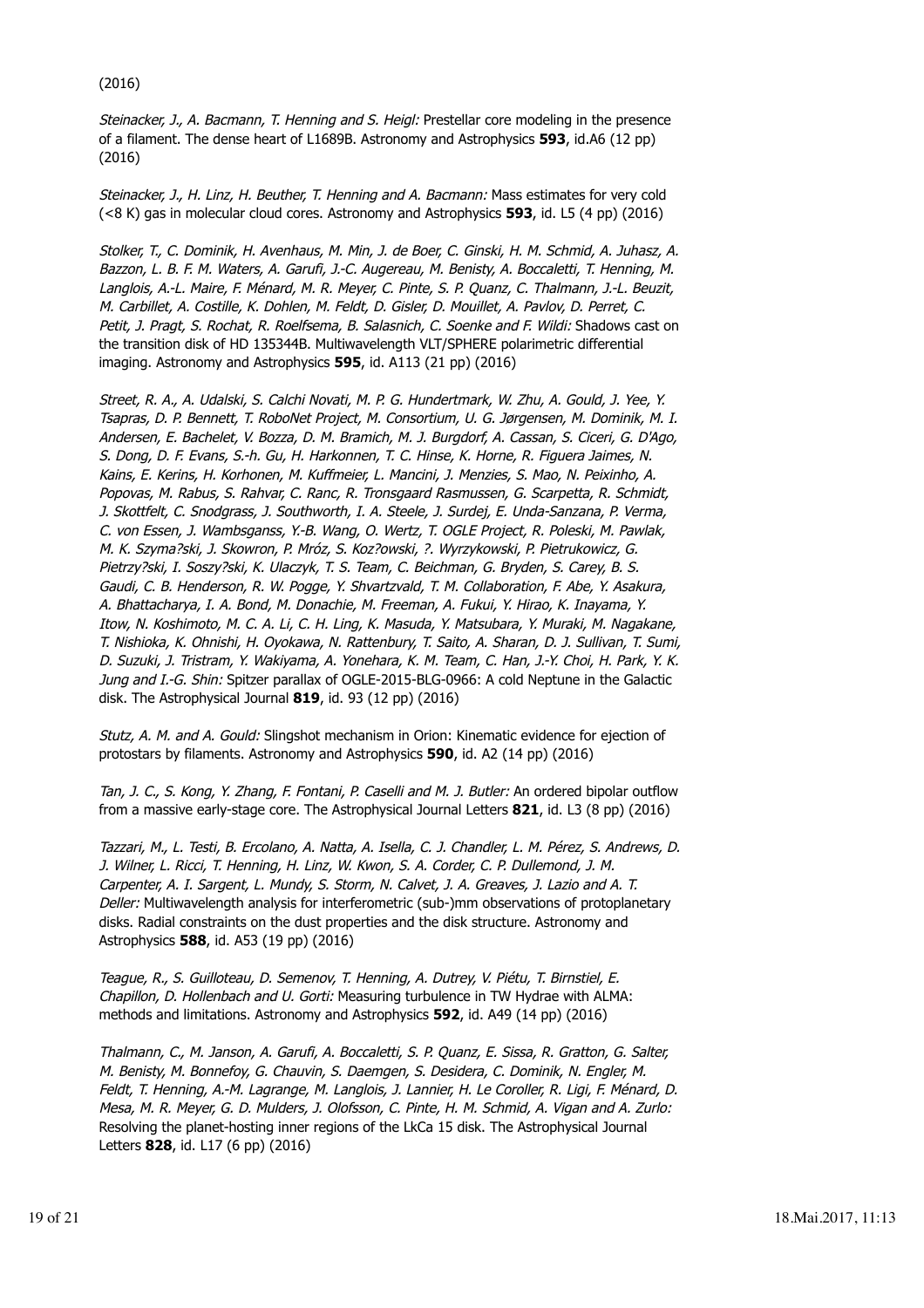Tobin, J. J., K. M. Kratter, M. V. Persson, L. W. Looney, M. M. Dunham, D. Segura-Cox, Z.-Y. Li, C. J. Chandler, S. I. Sadavoy, R. J. Harris, C. Melis and L. M. Pérez: A triple protostar system formed via fragmentation of a gravitationally unstable disk. Nature **538**, 483-486 (2016)

Tobin, J. J., L. W. Looney, Z.-Y. Li, C. J. Chandler, M. M. Dunham, D. Segura-Cox, S. I. Sadavoy, C. Melis, R. J. Harris, K. Kratter and L. Perez: The VLA nascent disk and multiplicity survey of Perseus protostars (VANDAM). II. Multiplicity of protostars in the Perseus molecular cloud. The Astrophysical Journal **818**, id. 73 (36 pp) (2016)

Tobin, J. J., A. M. Stutz, P. Manoj, S. T. Megeath, A. Karska, Z. Nagy, F. Wyrowski, W. J. Fischer, D. M. Watson and T. Stanke: Characterizing the youngest Herschel-detected protostars. II. Molecular outflows from the millimeter and the far-infrared. The Astrophysical Journal **831**, id. 36 (29 pp) (2016)

Trapp, O.: Synthesis of Cryptochiral (R,R)-2,3-Dideuterooxirane as Stereochemical Reference Compound and Chemical Correlation with D-(+)-Glyceraldehyde. Israelian Journal of Chemistry **56**, 1082-1090 (2016)

Vigan, A., M. Bonnefoy, C. Ginski, H. Beust, R. Galicher, M. Janson, J.-L. Baudino, E. Buenzli, J. Hagelberg, V. D'Orazi, S. Desidera, A.-L. Maire, R. Gratton, J.-F. Sauvage, G. Chauvin, C. Thalmann, L. Malo, G. Salter, A. Zurlo, J. Antichi, A. Baruffolo, P. Baudoz, P. Blanchard, A. Boccaletti, J.-L. Beuzit, M. Carle, R. Claudi, A. Costille, A. Delboulbé, K. Dohlen, C. Dominik, M. Feldt, T. Fusco, L. Gluck, J. Girard, E. Giro, C. Gry, T. Henning, N. Hubin, E. Hugot, M. Jaquet, M. Kasper, A.-M. Lagrange, M. Langlois, D. Le Mignant, M. Llored, F. Madec, P. Martinez, D. Mawet, D. Mesa, J. Milli, D. Mouillet, T. Moulin, C. Moutou, A. Origné, A. Pavlov, D. Perret, C. Petit, J. Pragt, P. Puget, P. Rabou, S. Rochat, R. Roelfsema, B. Salasnich, H.-M. Schmid, A. Sevin, R. Siebenmorgen, A. Smette, E. Stadler, M. Suarez, M. Turatto, S. Udry, F. Vakili, Z. Wahhaj, L. Weber and F. Wildi: First light of the VLT planet finder SPHERE. I. Detection and characterization of the substellar companion GJ 758 B. Astronomy and Astrophysics **587**, id. A55 ( 20 pp) (2016)

Wakelam, V., M. Ruaud, F. Hersant, A. Dutrey, D. Semenov, L. Majumdar and S. Guilloteau: Importance of the H2 abundance in protoplanetary disk ices for the molecular layer chemical composition. Astronomy and Astrophysics **594**, id. A35 (5 pp) (2016)

Walsh, A. J., H. Beuther, S. Bihr, K. G. Johnston, J. R. Dawson, J. Ott, S. N. Longmore, Q. N. Luong, R. S. Klessen, S. Ragan, N. McClure-Griffiths, A. Brunthaler, J. Urquhart, K. Menten, F. Bigiel, F. Wyrowski and M. Rugel: A survey for hydroxyl in the THOR pilot region around W43. Monthly Notices of the Royal Astronomical Society **455**, 3494-3510 (2016)

Wang, K., L. Testi, A. Burkert, C. M. Walmsley, H. Beuther and T. Henning: A census of large-scale (>=10 PC), velocity-coherent, dense filaments in the Northern Galactic plane: Automated identification using minimum spanning tree. The Astrophysical Journal Supplement Series **226**, id. 9 (17 pp) (2016)

Wang, Y., M. Audard, F. Fontani, Á. Sánchez-Monge, G. Busquet, A. Palau, H. Beuther, J. C. Tan, R. Estalella, A. Isella, F. Gueth and I. Jiménez-Serra: Ongoing star formation in the protocluster IRAS 22134+5834. Astronomy and Astrophysics **587**, id. A69 (21 pp) (2016)

Ward-Thompson, D., K. Pattle, J. M. Kirk, K. Marsh, J. Buckle, J. Hatchell, D. J. Nutter, M. J. Griffin, J. Di Francesco, P. André, S. Beaulieu, D. Berry, H. Broekhoven-Fiene, M. Currie, M. Fich, T. Jenness, D. Johnstone, H. Kirk, J. Mottram, J. Pineda, C. Quinn, S. Sadavoy, C. Salji, S. Tisi, S. Walker-Smith, G. White, T. Hill, V. Könyves, P. Palmeirim and S. Pezzuto: The JCMT and Herschel Gould Belt Surveys: a comparison of SCUBA-2 and Herschel data of dense cores in the Taurus dark cloud L1495. Monthly Notices of the Royal Astronomical Society **463**, 1008-1025 (2016)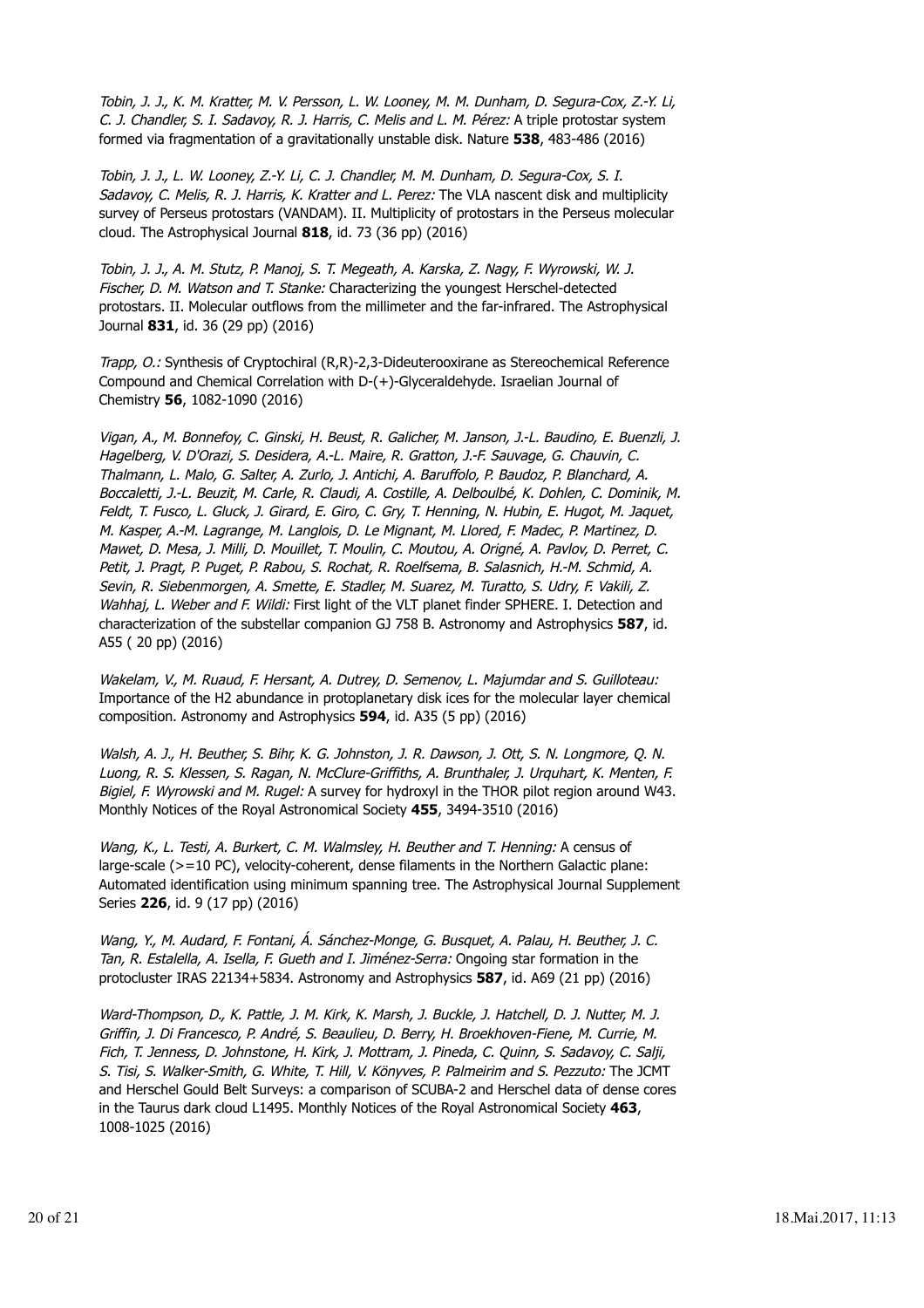Watson, D. M., N. P. Calvet, W. J. Fischer, W. J. Forrest, P. Manoj, S. T. Megeath, G. J. Melnick, J. Najita, D. A. Neufeld, P. D. Sheehan, A. M. Stutz and J. J. Tobin: Evolution of mass outflow in protostars. The Astrophysical Journal **828**, id. 52 (15 pp) (2016)

Widmann, F., H. Beuther, P. Schilke and T. Stanke: SiO: Not the perfect outflow tracer. Outflow studies of the massive star formation region IRAS 19410+2336 . Astronomy and Astrophysics **589**, id. A29 (10 pp) (2016)

Wofford, A., S. Charlot, G. Bruzual, J. J. Eldridge, D. Calzetti, A. Adamo, M. Cignoni, S. E. de Mink, D. A. Gouliermis, K. Grasha, E. K. Grebel, J. C. Lee, G. Östlin, L. J. Smith, L. Ubeda and E. Zackrisson: A comprehensive comparative test of seven widely used spectral synthesis models against multi-band photometry of young massive-star clusters. Monthly Notices of the Royal Astronomical Society **457**, 4296-4322 (2016)

Wu, S.-W., A. Bik, J. M. Bestenlehner, T. Henning, A. Pasquali, W. Brandner and A. Stolte: The massive stellar population of W49: A spectroscopic survey. Astronomy and Astrophysics **589**, id. A16 (15 pp) (2016)

Zhu, W., S. Calchi Novati, A. Gould, A. Udalski, C. Han, Y. Shvartzvald, C. Ranc, U. G. Jørgensen, R. Poleski, V. Bozza, C. Beichman, G. Bryden, S. Carey, B. S. Gaudi, C. B. Henderson, R. W. Pogge, I. Porritt, B. Wibking, J. C. Yee, M. Pawlak, M. K. Szyma?ski, J. Skowron, P. Mróz, S. Koz?owski, ?. Wyrzykowski, P. Pietrukowicz, G. Pietrzy?ski, I. Soszy?ski, K. Ulaczyk, J.-Y. Choi, H. Park, Y. K. Jung, I.-G. Shin, M. D. Albrow, B.-G. Park, S.-L. Kim, C.-U. Lee, S.-M. Cha, D.-J. Kim, Y. Lee, M. Friedmann, S. Kaspi, D. Maoz, M. Hundertmark, R. A. Street, Y. Tsapras, D. M. Bramich, A. Cassan, M. Dominik, E. Bachelet, S. Dong, R. Figuera Jaimes, K. Horne, S. Mao, J. Menzies, R. Schmidt, C. Snodgrass, I. A. Steele, J. Wambsganss, J. Skottfelt, M. I. Andersen, M. J. Burgdorf, S. Ciceri, G. D'Ago, D. F. Evans, S.-H. Gu, T. C. Hinse, E. Kerins, H. Korhonen, M. Kuffmeier, L. Mancini, N. Peixinho, A. Popovas, M. Rabus, S. Rahvar, R. Tronsgaard, G. Scarpetta, J. Southworth, J. Surdej, C. von Essen, Y.-B. Wang and O. Wertz: Mass measurements of isolated objects from space-based microlensing. The Astrophysical Journal **825**, id. 60 (10 pp) (2016)

Zurlo, A., A. Vigan, R. Galicher, A.-L. Maire, D. Mesa, R. Gratton, G. Chauvin, M. Kasper, C. Moutou, M. Bonnefoy, S. Desidera, L. Abe, D. Apai, A. Baruffolo, P. Baudoz, J. Baudrand, J.-L. Beuzit, P. Blancard, A. Boccaletti, F. Cantalloube, M. Carle, E. Cascone, J. Charton, R. U. Claudi, A. Costille, V. de Caprio, K. Dohlen, C. Dominik, D. Fantinel, P. Feautrier, M. Feldt, T. Fusco, P. Gigan, J. H. Girard, D. Gisler, L. Gluck, C. Gry, T. Henning, E. Hugot, M. Janson, M. Jaquet, A.-M. Lagrange, M. Langlois, M. Llored, F. Madec, Y. Magnard, P. Martinez, D. Maurel, D. Mawet, M. R. Meyer, J. Milli, O. Moeller-Nilsson, D. Mouillet, A. Origné, A. Pavlov, C. Petit, P. Puget, S. P. Quanz, P. Rabou, J. Ramos, G. Rousset, A. Roux, B. Salasnich, G. Salter, J.-F. Sauvage, H. M. Schmid, C. Soenke, E. Stadler, M. Suarez, M. Turatto, S. Udry, F. Vakili, Z. Wahhaj, F. Wildi and J. Antichi: First light of the VLT planet finder SPHERE. III. New spectrophotometry and astrometry of the HR 8799 exoplanetary system. Astronomy and Astrophysics **587**, id. A57 (13 pp) (2016)

top

Verantwortlich / Responsible: Axel M. Quetz Letzte Änderung / Last updated: 18. Mai 2017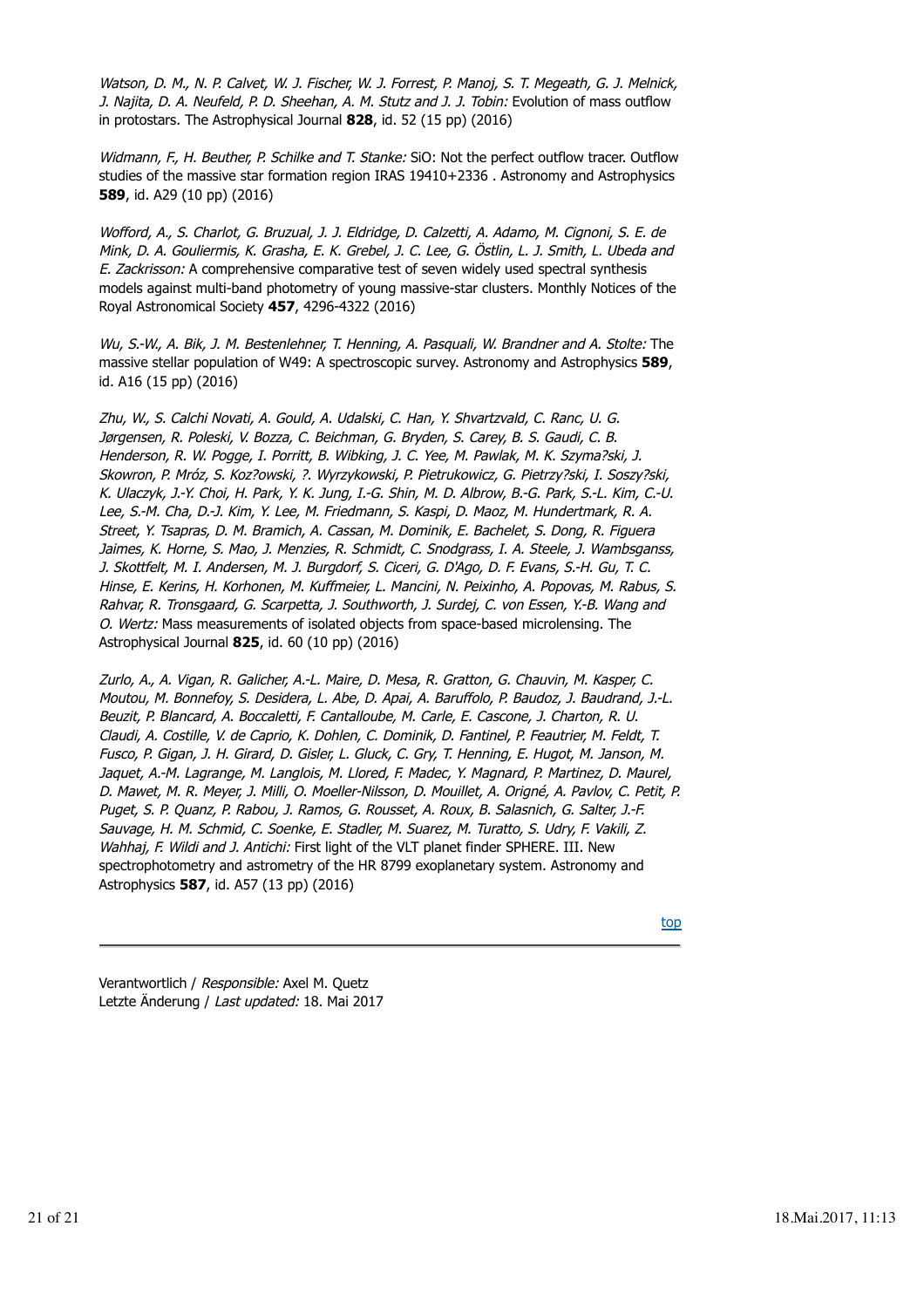# **Planeten- und Sternentstehung/ Planet and Star Formation (2016)**

### **Conference Proceedings & Books**

Bozza, V., L. Mancini and A. Sozzetti: Methods of Detecting Exoplanets. Springer International Publishing, Cham 2016

Verantwortlich / Responsible: Axel M. Quetz Letzte Änderung / Last updated: 18. Mai 2017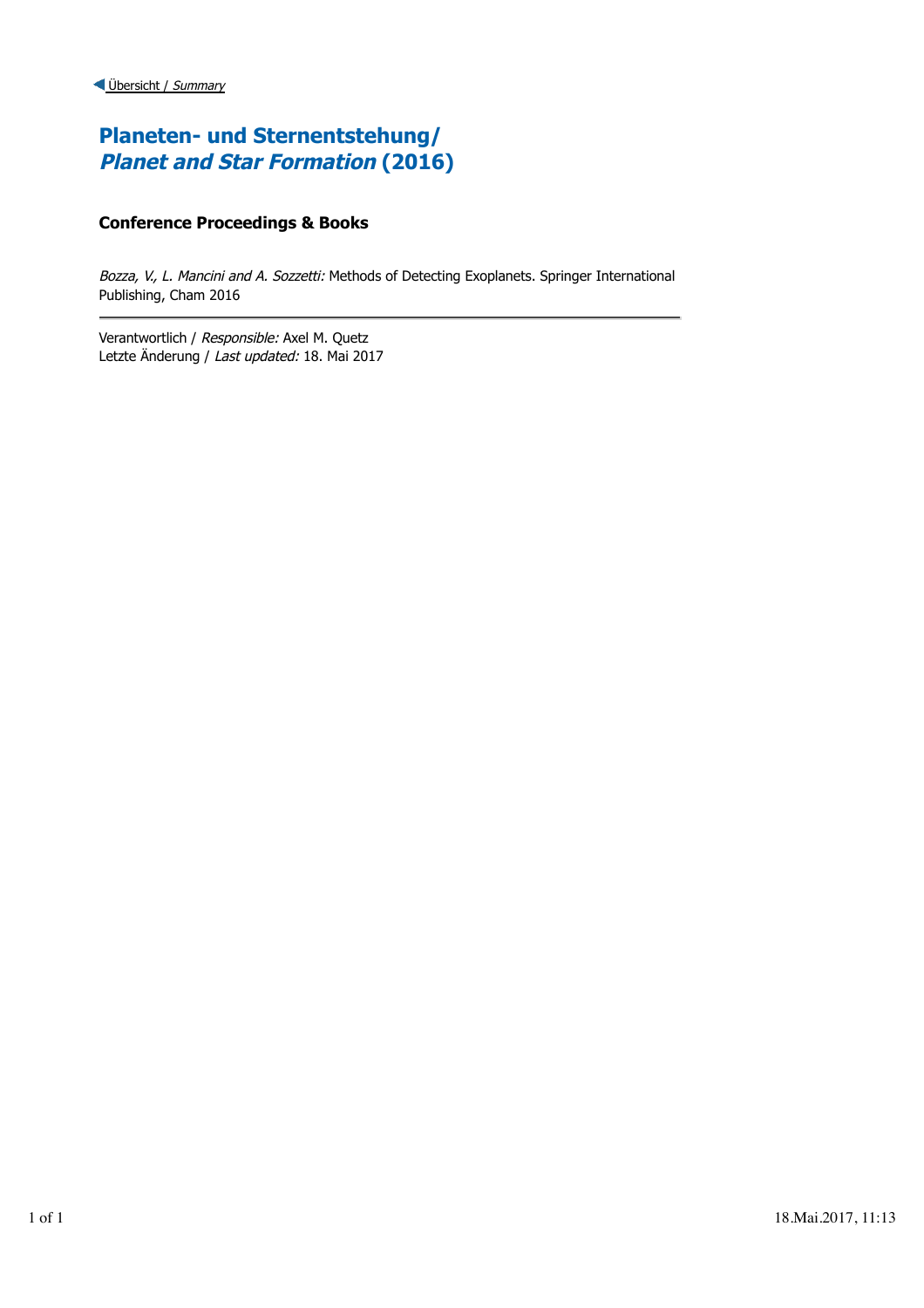[Übersicht /](http://www2.mpia.de/Public/Aktuelles/Veroeffentlichungen-G2/index.html) Summary

## <span id="page-22-0"></span>**Planeten- und Sternentstehung/ Planet and Star Formation (2016)**

### **Contributed Papers**

Agócs, T., B. R. Brandl, R. Jager, F. Bettonvil, G. Aitink-Kroes, L. Venema, M. Kenworthy, O. Absil and T. Bertram: Preliminary optical design for the common fore optics of METIS. In: Ground-Based and Airborne Instrumentation for Astronomy VI, (Eds.) Evans, C. J., L. Simard, H. Takami. SPIE **9908**, SPIE, id. 99089Q (17 pp) (2016)

Allouche, F., S. Robbe-Dubois, S. Lagarde, P. Cruzalèbes, P. Antonelli, Y. Bresson, Y. Fantei-Caujolle, A. Marcotto, S. Morel, U. Beckmann, F. Bettonvil, P. Berio, M. Heininger, M. Lehmitz, T. Agocs, R. Brast, E. Elswijk, D. Ives, K. Meixner, W. Laun, M. Mellein, U. Neumann, C. Bailet, J.-M. Clausse, A. Matter, A. Meilland, F. Millour, R. G. Petrov, M. Accardo, P. Bristow, R. Frahm, A. Glindemann, J.-C. Gonzáles Herrera, J.-L. Lizon, M. Schöller, U. Graser, W. Jaffe and B. Lopez: MATISSE: alignment, integration, and test phase first results. In: Optical and Infrared Interferometry and Imaging V, (Eds.) Malbet, F., M. J. Creech-Eakman, P. G. Tuthill. SPIE **9907**, SPIE, id. 99070C (14 pp) (2016)

Anugu, N., P. Garcia, A. Amorim, E. Wiezorrek, E. Wieprecht, F. Eisenhauer, T. Ott, O. Pfuhl, P. Gordo, G. Perrin, W. Brandner, C. Straubmeier and K. Perraut: GRAVITY acquisition camera: characterization results. In: Optical and Infrared Interferometry and Imaging V, (Eds.) Malbet, F., M. J. Creech-Eakman, P. G. Tuthill. SPIE **9907**, SPIE, id. 990727 (8 pp) (2016)

Brandl, B., S. Quanz, M. Feldt, A. Glasse, M. Guedel, M. Meyer, E. Pantin, C. Waelkens, K. Pontoppidan, E. van Dishoeck, O. Absil, R. van Boekel, T. Ratzka and T. Henning: E-Elt/METIS. In: Conditions and Impact of Star Formation: From Lab to Space, (Eds.) Simon, R., R. Schaaf, J. Stutzki. EAS Publications Series **75-76**, EDP Sciences, 405-410 (2016)

Brandl, B. R., T. Agócs, G. Aitink-Kroes, T. Bertram, F. Bettonvil, R. van Boekel, O. Boulade, M. Feldt, A. Glasse, A. Glauser, M. Güdel, N. Hurtado, R. Jager, M. A. Kenworthy, M. Mach, J. Meisner, M. Meyer, E. Pantin, S. Quanz, H. M. Schmid, R. Stuik, A. Veninga and C. Waelkens: Status of the mid-infrared E-ELT imager and spectrograph METIS. In: Ground-Based and Airborne Instrumentation for Astronomy VI, (Eds.) Evans, C. J., L. Simard, H. Takami. SPIE **9908**, SPIE, id. 990820 (15 pp) (2016)

Brandner, W., F. Hormuth, G. Hussain, J.-P. Berger and L. Schmidtobreick: Lucky imaging in astronomy. In: Astronomy at High Angular Resolution, (Eds.) Boffin, H. M. J., G. Hussain, J.-P. Berger, L. Schmidtobreick. Astrophysics and Space Science Library **439**, Springer International Publishing, 1-16 (2016)

Caballero, J. A., J. Guàrdia, M. López del Fresno, M. Zechmeister, E. de Juan, F. J. Alonso-Floriano, P. J. Amado, J. Colomé, M. Cortés-Contreras, Á. García-Piquer, L. Gesa, E. de Guindos, H.-J. Hagen, J. Helmling, L. Hernández Castaño, M. Kürster, J. López-Santiago, D. Montes, R. Morales Muñoz, A. Pavlov, A. Quirrenbach, A. Reiners, I. Ribas, W. Seifert and E. Solano: CARMENES: data flow. In: Observatory Operations - Strategies, Processes, and Systems VI, (Eds.) Peck, A. B., R. L. Seaman, C. R. Benn. SPIE **9910**, SPIE, id. 99100E (18 pp) (2016)

Carlomagno, B., O. Absil, M. Kenworthy, G. Ruane, C. U. Keller, G. Otten, M. Feldt, S. Hippler, E. Huby, D. Mawet, C. Delacroix, J. Surdej, S. Habraken, P. Forsberg, M. Karlsson, E. Vargas Catalan and B. R. Brandl: End-to-end simulations of the E-ELT/METIS coronagraphs. In: Conference on Adaptive Optics Systems V, (Eds.) Marchetti, E., L. M. Close, J. P. Veran. SPIE **9909**, SPIE, id. 990973 (10 pp) (2016)

Claudi, R., J. Antichi, A. Baruffolo, P. Bruno, E. Cascone, V. DeCaprio, M. DePascale, S. Desidera, V. D'Orazi, D. Fantinel, G. Farisato, E. Giro, R. Gratton, L. Lessio, A. L. Maire, D. Mesa, B. Salasnich, S. Scuderi, E. Sissa, M. Turatto, A. Zurlo, J. Beuzit, A. Boccaletti, G. Chauvin, K. Dohlen, G. Finger, J. H. Girard, M. Kasper, N. Hubin, M. Langlois, J. L. Lizon, D.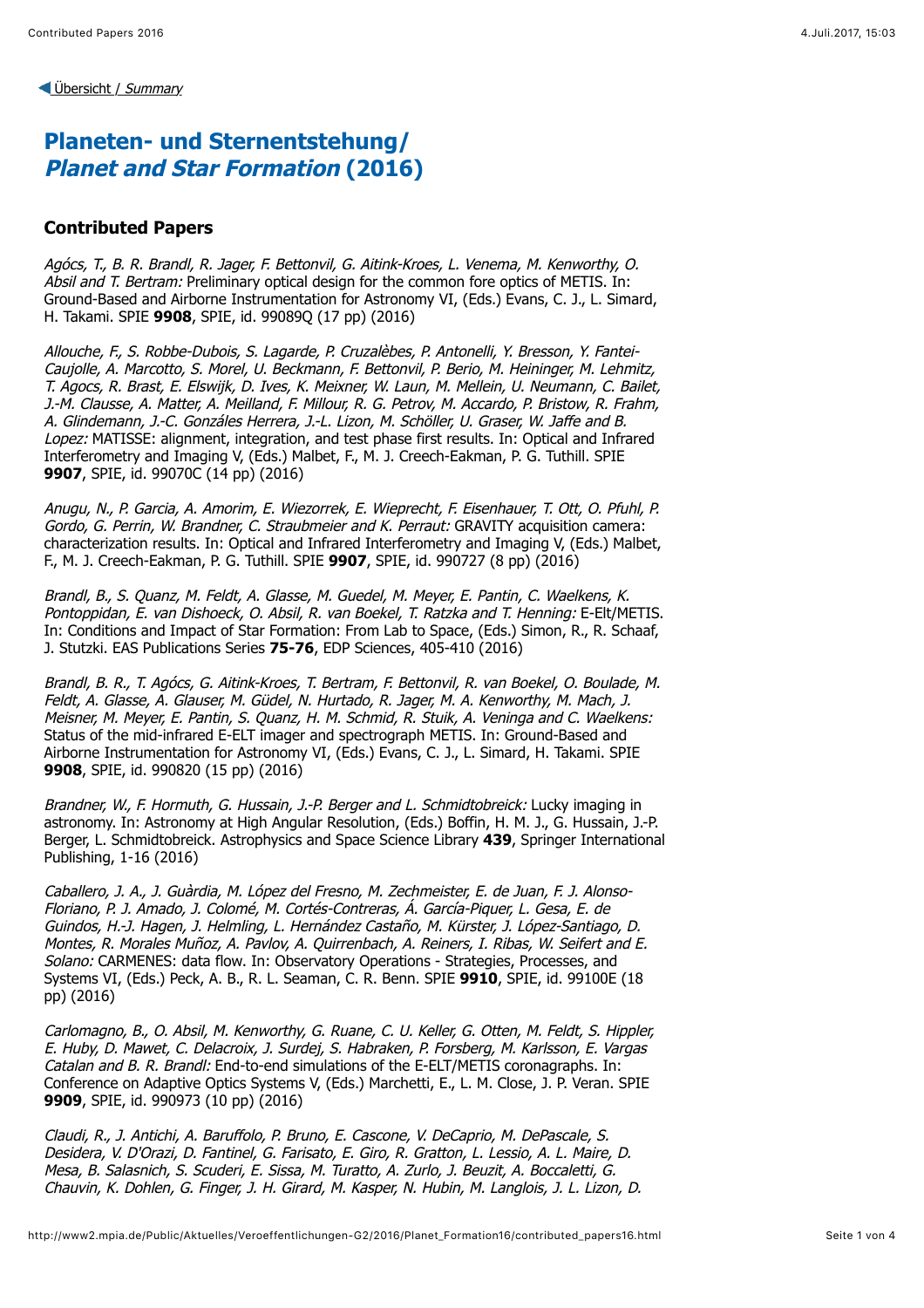Mouillet, P. Puget and F. Wildi: Pushing down with the contrast: scientific performances with SPHERE-IFS. In: Ground-Based and Airborne Instrumentation for Astronomy VI, (Eds.) Evans, C. J., L. Simard, H. Takami. SPIE **9908**, SPIE, id. 99083H (11 pp) (2016)

Csengeri, T., S. Bontemps, F. Wyrowski, K. M. Menten, S. Leurini, J. S. Urquhart, F. Motte, F. Schuller, L. Testi, L. Bronfman, H. Beuther, S. Longmore, B. Commerçon, T. Henning, A. Palau, J. C. Tan, G. Fuller, N. Peretto, A. Duarte-Cabral and A. Traficante: The first Galaxy scale hunt for the youngest high-mass protostars. In: Conditions and Impact of Star Formation: From Lab to Space, (Eds.) Simon, R., R. Schaaf, J. Stutzki. EAS Publications Series **75**, EDP Sciences, 255-258 (2016)

Deen, C., J. Kolb, S. Oberti, H. Bonnet, E. Müller, Z. Hubert, G. Zins, F. Delplancke, P. Haguenauer, L. Pettazzi, P. Bourget, M. Suarez-Valles, S. Scheithauer, A. Huber, M. Esselborn, Y. Clenét, E. Gendron, W. Brandner, R. Klein, R. Lenzen, U. Neumann, M. Kulas, J. Panduro, J. Ramos, R.-R. Rohloff, T. Henning, K. Perraut, G. Perrin, C. Straubmeier, A. Amorim and F. Eisenhauer: System tests and on-sky commissioning of the GRAVITY-CIAO wavefront sensors. In: Adaptive Optics Systems V, (Eds.) Marchetti, E., L. M. Close, J. P. Veran. SPIE **9909**, SPIE, id. 99092M (9 pp) (2016)

Feldt, M., S. Hippler, A. Obereder, R. Stuik and T. Bertram: Sensing wavefronts on resolved sources with pyramids on ELTs. In: Adaptive Optics Systems V, (Eds.) Marchetti, E., L. M. Close, J. P. Veran. SPIE **9909**, SPIE, id. 990961 (7 pp) (2016)

Fischer, C., A. Bryant, S. Beckmann, S. Colditz, F. Fumi, N. Geis, T. Henning, R. Hönle, C. Iserlohe, R. Klein, A. Krabbe, L. W. Looney, A. Poglitsch, W. Raab, F. Rebell and C. Trinh: Observing with FIFI-LS on SOFIA: time estimates and strategies to use a field imaging spectrometer on an airborne observatory. In: Observatory Operations - Strategies, Processes, and Systems VI, (Eds.) Peck, A. B., R. L. Seaman, C. R. Benn. SPIE **9910**, SPIE, id. 991027 (11 pp) (2016)

Giannetti, A., F. Wyrowski, J. Brand, T. Csengeri, F. Fontani, C. M. Walmsley, Q. Nguyen Luong, H. Beuther, F. Schuller, R. Güsten and K. M. Menten: CO depletion in ATLASGAL-selected highmass clumps. In: Conditions and Impact of Star Formation: From Lab to Space, (Eds.) Simon, R., R. Schaaf, J. Stutzki. EAS Publications Series **75**, EDP Sciences, 147-151 (2016)

Gonté, F., J. Woillez, N. Schuhler, S. Egner, A. Merand, J. A. Abad, S. Abadie, R. Abuter, M. Acuña, F. Allouche, J. Alonso, L. Andolfalto, P. Antonelli, G. Avila, P. J. Barriga, J. Beltran, J.-P. Berger, C. Bolados, H. Bonnet, P. Bourget, R. Brast, P. Bristow, L. Caniguante, R. Castillo, R. Conzelmann, A. Cortes, F. Delplancke, D. Del Valle, F. Derie, A. Diaz, R. Donoso, R. Dorn, P. Duhoux, C. Dupuy, F. Eisenhauer, C. Elao, E. Fuenteseca, R. Fernandez, D. Gaytan, A. Glindemann, J. Gonzales, S. Guieu, S. Guisard, P. Haguenauer, A. Haimerl, V. Heinz, J. P. Henriquez, P. van der Heyden, N. Hubin, R. Huerta, L. Jochum, A. Leiva, S. Lévêque, J.-L. Lizon, F. Luco, P. Mardones, A. Mellado, J. Osorio, J. Ott, L. Pallanca, M. Pavez, L. Pasquini, I. Percheron, J.-F. Pirard, D. Than Phan, J. C. Pineda, A. Pino, S. Poupar, A. Ramírez, C. Reinero, M. Riquelme, J. Romero, T. Rivinius, C. Rojas, F. Rozas, F. Salgado, S. Scheithauer, C. Schmid, M. Schöller, W. Siclari, C. Stephan, R. Tamblay, M. Tapia, K. Tristram, G. Valdes, W.-J. de Wit, A. Wright and G. Zins: VLT interferometer upgrade for the 2nd generation of interferometric instruments. In: Optical and Infrared Interferometry and Imaging V, (Eds.) Malbet, F., M. J. Creech-Eakman, P. G. Tuthill. SPIE **9907**, SPIE, id. 99071Z (11 pp) (2016)

Helmling, J., K. Wagner, L. Hernández Castaño, D. Benítez, J. Marín Molina, J. I. Vico Linares, F. Hernández Hernando, J. F. López Salas, H. Magán, A. Pérez-Calpena, J. A. Caballero, W. Seifert, A. Quirrenbach, P. J. Amado, I. Ribas and A. Reiners: CARMENES: interlocks or the importance of process visualization and system diagnostics in complex astronomical instruments. In: Ground-Based and Airborne Instrumentation for Astronomy VI, (Eds.) Evans, C. J., L. Simard, H. Takami. SPIE **9908**, SPIE, id. 99086B (11 pp) (2016)

Herbst, T. M., C. Arcidiacono, T. Bertram, P. Bizenberger, F. Briegel, R. Hofferbert, M. Kürster and R. Ragazzoni: MCAO with LINC-NIRVANA at LBT: preparing for first light. In: Adaptive Optics Systems V, (Eds.) Marchetti, E., L. M. Close, J. P. Veran. SPIE **9909**, SPIE, id. 99092U (7 pp) (2016)

Herbst, T. M., R. Ragazzoni, T. Bertram, P. Bizenberger, F. Briegel, R. Hofferbert and M. Kürster: LINC-NIRVANA at LBT: final preparations for first light. In: Ground-Based and Airborne Instrumentation for Astronomy VI, (Eds.) Evans, C. J., L. Simard, H. Takami. SPIE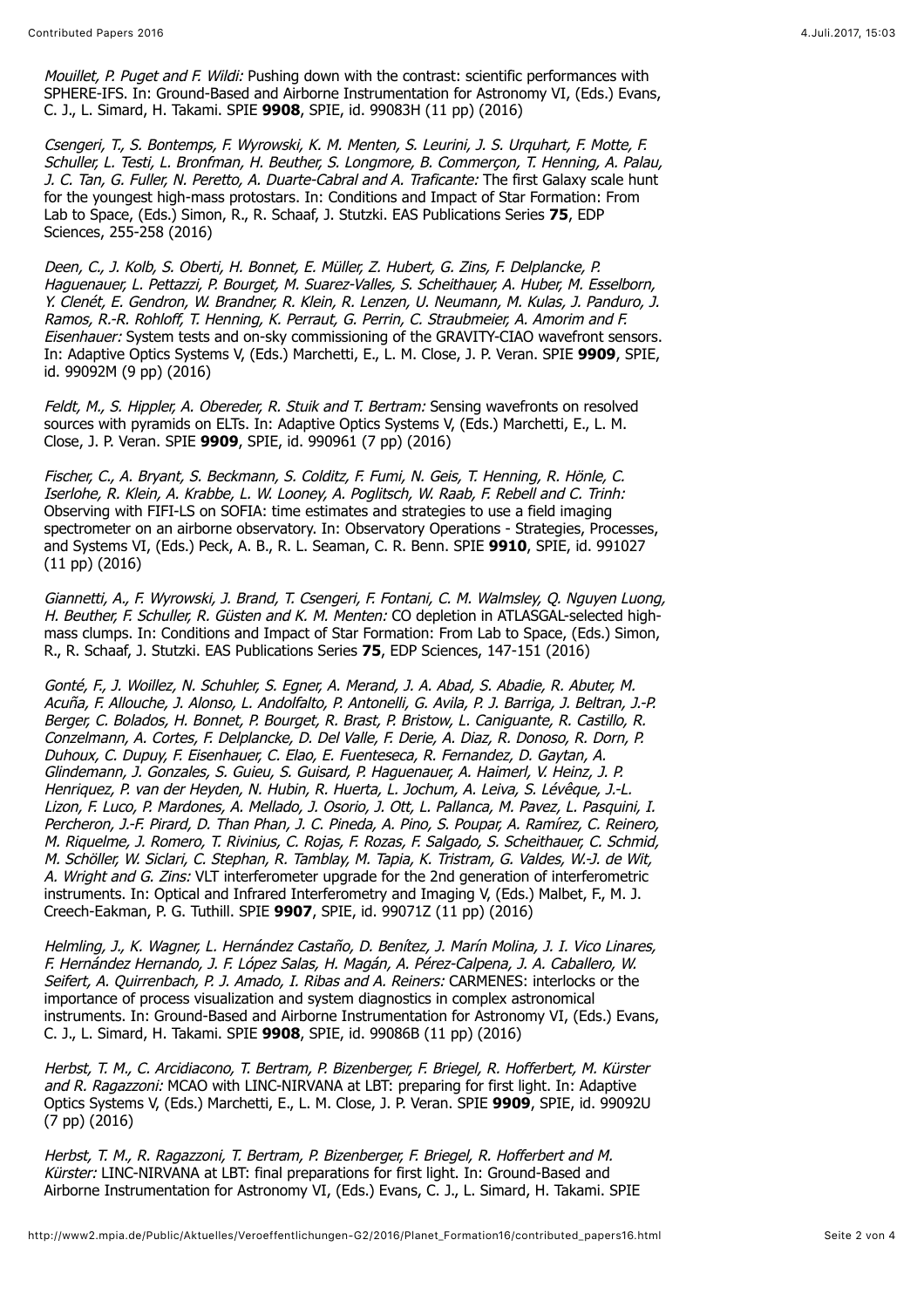#### **9908**, SPIE, id. 99080N (8 pp) (2016)

Kainulainen, J., P. André and F. van der Tak: Connecting the density structure of molecular clouds with star formation. In: From Interstellar Clouds to Star-Forming Galaxies: Universal Processes?, (Eds.) Jablonka, P., P. Andre, F. VanDerTak. IAU Symp. **315**, Cambridge Univ. Press, 69-72 (2016)

Kendrew, S., S. Scheithauer, P. Bouchet, J. Amiaux, R. Azzollini, J. Bouwman, C. Chen, D. Dubreuil, S. Fischer, O. D. Fox, A. Glasse, K. Gordon, T. Greene, D. C. Hines, P.-O. Lagage, F. Lahuis, S. Ronayette, D. Wright and G. S. Wright: The mid-infrared instrument for the James Webb Space Telescope: performance and operation of the Low-Resolution Spectrometer. In: Space Telescopes and Instrumentation - Optical, Infrared, and Millimeter Wave, (Eds.) MacEwen, H. A., G. G. Fazio, M. Lystrup. SPIE **9904**, SPIE, id. 990443 (7 pp) (2016)

Lizon, J. L., O. Iwert, S. Deiries, H. Decker, R. Hinterschuster, A. Manescau, D. Megevand, E. Mueller, F. A. Pepe and M. Riva: An ultra-stable cryostat for the detectors of ESPRESSO. In: Ground-Based and Airborne Instrumentation for Astronomy VI, (Eds.) Evans, C. J., L. Simard, H. Takami. SPIE **9908**, SPIE, id. 990866 (13 pp) (2016)

Maire, A.-L., M. Langlois, K. Dohlen, A.-M. Lagrange, R. Gratton, G. Chauvin, S. Desidera, J. H. Girard, J. Milli, A. Vigan, G. Zins, P. Delorme, J.-L. Beuzit, R. U. Claudi, M. Feldt, D. Mouillet, P. Puget, M. Turatto and F. Wildi: SPHERE IRDIS and IFS astrometric strategy and calibration. In: Ground-Based and Airborne Instrumentation for Astronomy VI, (Eds.) Evans, C. J., L. Simard, H. Takami. SPIE **9908**, SPIE, id. 990834 (12 pp) (2016)

Matter, A., B. Lopez, P. Antonelli, M. Lehmitz, F. Bettonvil, U. Beckmann, S. Lagarde, W. Jaffe, R. Petrov, P. Berio, F. Millour, S. Robbe-Dubois, A. Glindemann, P. Bristow, M. Schoeller, T. Lanz, T. Henning, G. Weigelt, M. Heininger, S. Morel, P. Cruzalebes, K. Meisenheimer, R. Hofferbert, S. Wolf, Y. Bresson, T. Agocs, F. Allouche, J.-C. Augereau, G. Avila, C. Bailet, J. Behrend, G. van Belle, J.-P. Berger, R. van Boekel, P. Bourget, R. Brast, J.-M. Clausse, C. Connot, R. Conzelmann, G. Csepany, W. C. Danchi, M. Delbo, C. Dominik, A. van Duin, E. Elswijk, Y. Fantei, G. Finger, A. Gabasch, F. Gonté, U. Graser, F. Guitton, S. Guniat, M. De Haan, P. Haguenauer, H. Hanenburg, K.-H. Hofmann, M. Hogerheijde, R. ter Horst, J. Hron, C. Hummel, J. Isderda, D. Ives, G. Jakob, A. Jasko, P. Jolley, S. Kiraly, J. Kragt, T. Kroener, G. Kroes, S. Kuindersma, L. Labadie, W. Laun, C. Leinert, J.-L. Lizon, C. Lucuix, A. Marcotto, F. Martinache, G. Martinot-Lagarde, N. Mauclert, L. Mehrgan, A. Meilland, M. Mellein, S. Menardi, A. Merand, U. Neumann, E. Nussbaum, S. Ottogalli, R. Palsa, J. Panduro, E. Pantin, I. Percheron, T. Phan Duc, J.-U. Pott, E. Pozna, R. Roelfsema, G. Rupprecht, D. Schertl, C. Schmidt, M. Schuil, A. Spang, J. Stegmeier, N. Tromp, F. Vakili, M. Vannier, K. Wagner, L. Venema and J. Woillez: An overview of the mid-infrared spectro-interferometer MATISSE: science, concept, and current status. In: Optical and Infrared Interferometry and Imaging V, (Eds.) Malbet, F., M. J. Creech-Eakman, P. G. Tuthill. SPIE **9907**, SPIE, id. 99070A (11 pp)  $(2016)$ 

Mottram, J. C., E. F. van Dishoeck, L. E. Kristensen and I. San José-García: Life in the fast lane: H2O reveals the universal nature of shocks in outflows. In: Conditions and Impact of Star Formation: From Lab to Space, (Eds.) Simon, R., R. Schaaf, J. Stutzki. EAS Publications Series **75**, EDP Sciences, 195-197 (2016)

Quirrenbach, A., P. J. Amado, J. A. Caballero, R. Mundt, A. Reiners, I. Ribas, W. Seifert, M. Abril, J. Aceituno, F. J. Alonso-Floriano, H. Anwand-Heerwart, M. Azzaro, F. Bauer, D. Barrado, S. Becerril, V. J. S. Bejar, D. Benitez, Z. M. Berdinas, M. Brinkmöller, M. C. Cardenas, E. Casal, A. Claret, J. Colomé, M. Cortes-Contreras, S. Czesla, M. Doellinger, S. Dreizler, C. Feiz, M. Fernandez, I. M. Ferro, B. Fuhrmeister, D. Galadi, I. Gallardo, M. C. Gálvez-Ortiz, A. Garcia-Piquer, R. Garrido, L. Gesa, V. Gómez Galera, J. I. González Hernández, R. Gonzalez Peinado, U. Grözinger, J. Guàrdia, E. W. Guenther, E. de Guindos, H.-J. Hagen, A. P. Hatzes, P. H. Hauschildt, J. Helmling, T. Henning, D. Hermann, R. Hernández Arabi, L. Hernández Castaño, F. Hernández Hernando, E. Herrero, A. Huber, K. F. Huber, P. Huke, S. V. Jeffers, E. de Juan, A. Kaminski, M. Kehr, M. Kim, R. Klein, J. Klüter, M. Kürster, M. Lafarga, L. M. Lara, A. Lamert, W. Laun, R. Launhardt, U. Lemke, R. Lenzen, M. Llamas, M. Lopez del Fresno, M. López-Puertas, J. López-Santiago, J. F. Lopez Salas, H. Magan Madinabeitia, U. Mall, H. Mandel, L. Mancini, J. A. Marin Molina, D. Maroto Fernández, E. L. Martín, S. Martín-Ruiz, C. Marvin, R. J. Mathar, E. Mirabet, D. Montes, J. C. Morales, R. Morales Muñoz, E. Nagel, V. Naranjo, G. Nowak, E. Palle, J. Panduro, V. M. Passegger, A. Pavlov, S. Pedraz, E. Perez, D. Pérez-Medialdea, M. Perger, M. Pluto, A. Ramón, R. Rebolo, P. Redondo, S. Reffert, S. Reinhart, P. Rhode, H.-W. Rix, F. Rodler,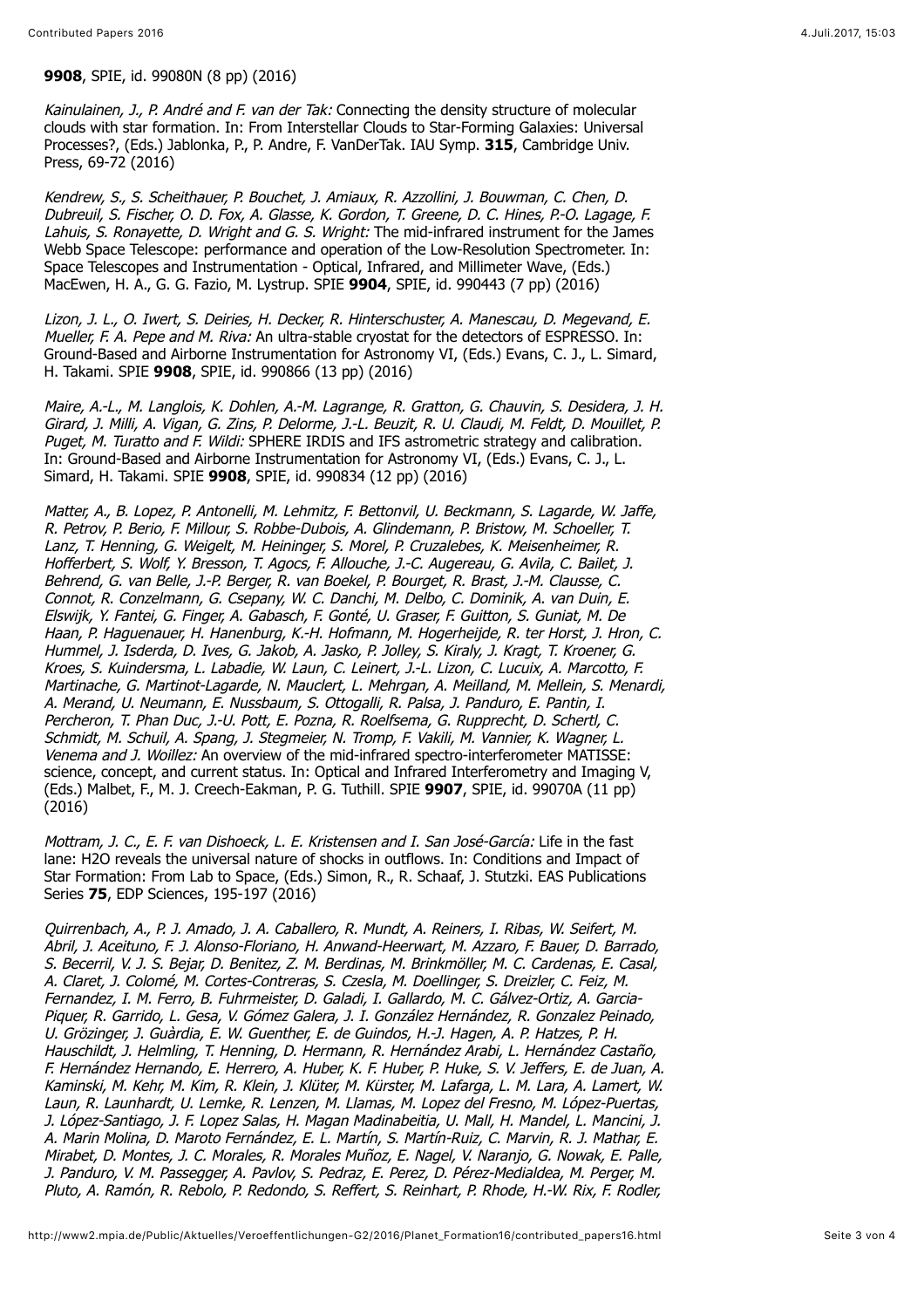E. Rodríguez, C. Rodríguez López, R. R. Rohloff, A. Rosich, M. A. Sanchez Carrasco, J. Sanz-Forcada, P. Sarkis, L. F. Sarmiento, S. Schäfer, J. Schiller, C. Schmidt, J. H. M. M. Schmitt, P. Schöfer, A. Schweitzer, D. Shulyak, E. Solano, O. Stahl, C. Storz, H. M. Tabernero, M. Tala, L. Tal-Or, R.-G. Ulbrich, G. Veredas, J. I. Vico Linares, F. Vilardell, K. Wagner, J. Winkler, M.-R. Zapatero Osorio, M. Zechmeister, M. Ammler-von Eiff, G. Anglada-Escudé, C. del Burgo, M. L. Garcia-Vargas, A. Klutsch, J.-L. Lizon, M. Lopez-Morales, A. Ofir, A. Pérez-Calpena, M. A. C. Perryman, E. Sánchez-Blanco, J. B. P. Strachan, J. Stürmer, J. C. Suárez, T. Trifonov, S. M. Tulloch and W. Xu: CARMENES: an overview six months after first light. In: Ground-Based and Airborne Instrumentation for Astronomy VI, (Eds.) Evans, C. J., L. Simard, H. Takami. SPIE **9908**, SPIE, id. 990812 (14 pp) (2016)

Rodón, J. A., H. Beuther and O. Zhang: The gentle CMF of high-mass star-forming regions. In: Conditions and Impact of Star Formation, (Eds.) Simon, R., R. Schaaf, J. Stutzki. EAS Publications Series **75**, EDP Sciences, 209-210 (2016)

Roelfsema, R., A. Bazzon, H. M. Schmid, J. Pragt, A. Govaert, D. Gisler, C. Dominik, A. Baruffolo, J.-L. Beuzit, A. Costille, K. Dohlen, M. Downing, E. Elswijk, M. de Haan, N. Hubin, M. Kasper, C. Keller, J.-L. Lizon, D. Mouillet, A. Pavlov, P. Puget, B. Salasnich, J.-F. Sauvage and F. Wildi: The ZIMPOL high contrast imaging polarimeter for SPHERE: polarimetric high contrast commissioning results. In: Adaptive Optics Systems V, (Eds.) Marchetti, E., L. M. Close, J. P. Veran. SPIE **9909**, SPIE, id. 990927 (18 pp) (2016)

Scheithauer, S., W. Brandner, C. Deen, T. Adler, H. Bonnet, P. Bourget, F. Chemla, Y. Clenet, F. Delplancke, M. Ebert, F. Eisenhauer, M. Esselborn, G. Finger, E. Gendron, A. Glauser, F. Gonte, T. Henning, S. Hippler, A. Huber, Z. Hubert, G. Jakob, L. Jochum, L. Jocou, S. Kendrew, R. Klein, J. Kolb, M. Kulas, W. Laun, R. Lenzen, M. Mellein, E. Müller, J. Moreno-Ventas, U. Neumann, S. Oberti, J. Ott, L. Pallanca, J. Panduro, J. Ramos, M. Riquelme, R.-R. Rohloff, G. Rousset, N. Schuhler, M. Suarez and G. Zins: CIAO: wavefront sensors for GRAVITY. In: Adaptive Optics Systems V, (Eds.) Marchetti, E., L. M. Close, J. P. Veran. SPIE **9909**, SPIE, id. 99092L (7 pp) (2016)

Stuik, R., M. Feldt, S. Hippler, T. Bertram, S. Scheithauer, A. Obereder, D. Saxenhuber, B. Brandl, M. Kenworthy, R. Jager and L. Venema: Designing the METIS SCAO and LTAO systems. In: Adaptive Optics Systems V, (Eds.) Marchetti, E., L. M. Close, J. P. Veran. SPIE **9909**, SPIE, id. 99090B (7 pp) (2016)

Tobin, J. J., L. W. Looney, Z.-Y. Li, C. J. Chandler, M. M. Dunham, D. Segura-Cox, E. G. Cox, R. J. Harris, C. Melis, S. I. Sadavoy, L. Pérez and K. Kratter: Revolutionizing our view of protostellar multiplicity and disks: The VLA nascent disk and multiplicity (VANDAM) Survey of the Perseus molecular cloud. In: Conditions and Impact of Star Formation: From Lab to Space, (Eds.) Simon, R., R. Schaaf, J. Stutzki. EAS Publications Series **75**, EDP Sciences, 273- 276 (2016)

Wolf, S., B. Lopez, J.-C. Augereau, M. Delbo, C. Dominik, T. Henning, K.-H. Hofmann, M. Hogerheijde, J. Hron, W. Jaffe, T. Lanz, K. Meisenheimer, F. Millour, E. Pantin, R. Petrov, D. Schertl, R. van Boekel, G. Weigelt, A. Chiavassa, A. Juhasz, A. Matter, A. Meilland, N. Nardetto and C. Paladini: Science with MATISSE. In: Optical and Infrared Interferometry and Imaging V, (Eds.) Malbet, F., M. J. Creech-Eakman, P. G. Tuthill. SPIE **9907**, SPIE, id. 99073S (20 pp)  $(2016)$ 

[top](#page-22-0)

Verantwortlich / Responsible: Axel M. Quetz Letzte Änderung / Last updated: 04. Juli 2017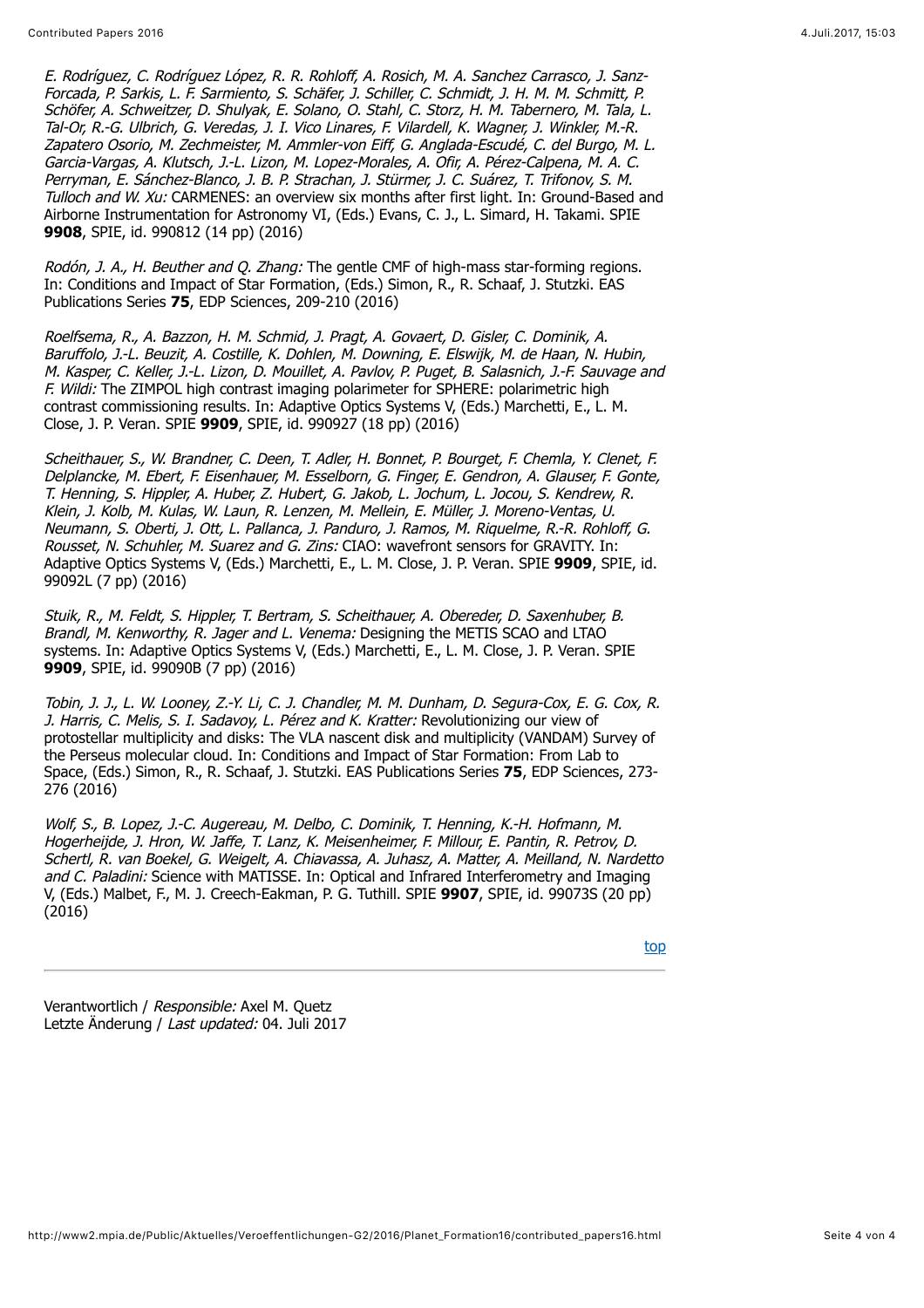## **Planeten- und Sternentstehung/ Planet and Star Formation (2016)**

### **Popular Papers:**

Althaus, T. and A. M. Quetz: Erdgroßer Planet bei Proxima Centauri. Sterne und Weltraum **2016,10**, 22-31 (2016)

McLeod, A. F., A. Ginsburg, P. Klaassen, J. Mottram, S. Ramsay and L. Testi: Connecting the dots: MUSE unveils the destructive effect of massive stars. The Messenger **165**, 22-26 (2016)

Schuller, F., J. Urquhart, L. Bronfman, T. Csengeri, S. Bontemps, A. Duarte-Cabral, A. Giannetti, A. Ginsburg, T. Henning, K. Immer, S. Leurini, M. Mattern, K. Menten, S. Molinari, E. Muller, A. Sánchez-Monge, E. Schisano, S. Suri, L. Testi, K. Wang, F. Wyrowski and A. Zavagno: From ATLASGAL to SEDIGISM: Towards a complete 3D view of the dense galactic interstellar medium. The Messenger **165**, 27-33 (2016)

Verantwortlich / Responsible: Axel M. Quetz Letzte Änderung / Last updated: 18. Mai 2017